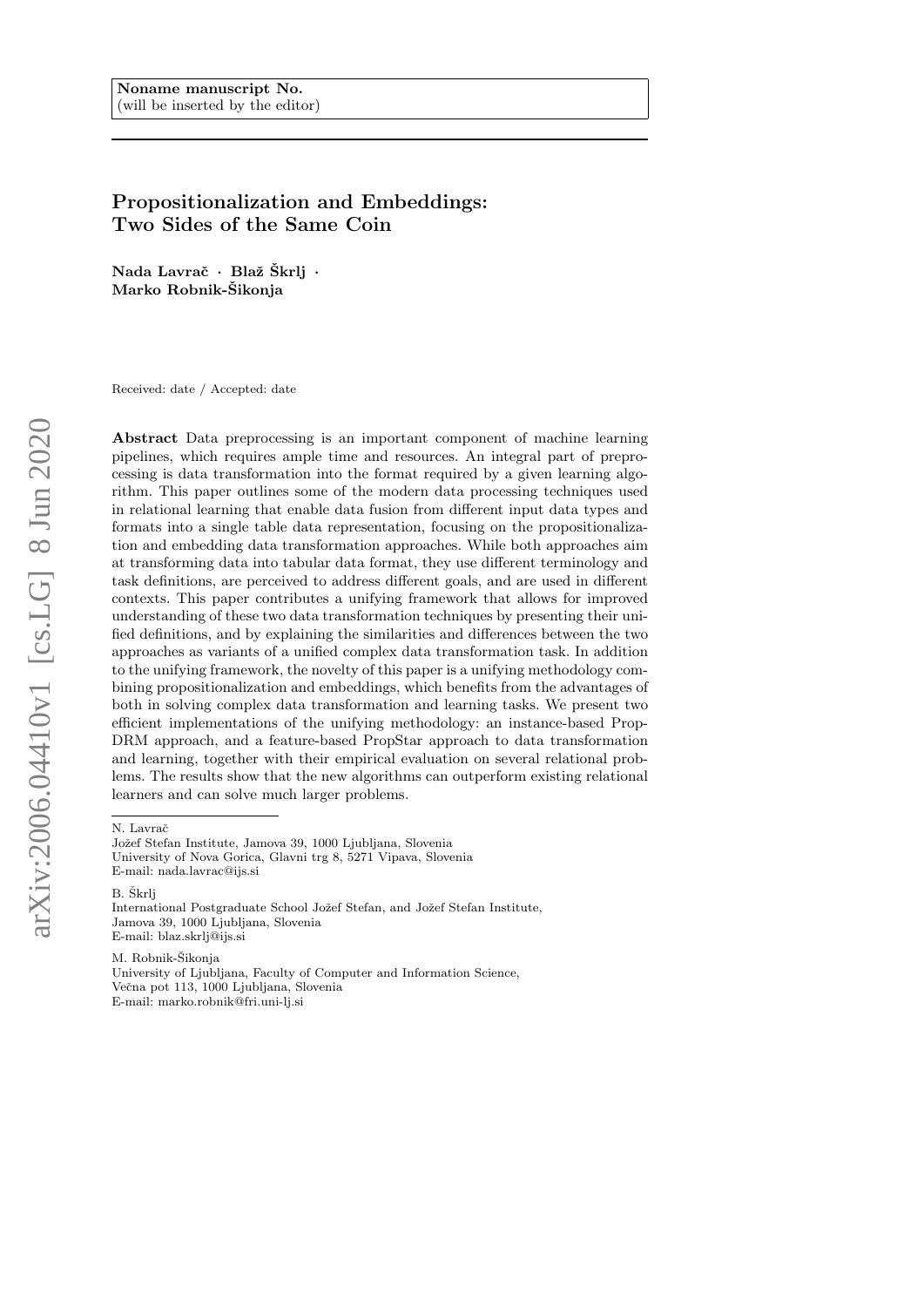Keywords Inductive logic programming · relational learning · propositionalization · embeddings · knowledge graphs

### 1 Introduction

Data preprocessing for machine learning is a great challenge for a data scientist faced with large quantities of data in different forms and sizes. Most of the modern data processing techniques enable data fusion from different data types and formats into a single table data representation, which is expected by standard machine learning techniques including rule learning, decision tree learning, support vector machines (SVMs), deep neural networks (DNNs), etc. The key element of the success of modern data transformation methods is that similarities of original instances and their relations are encoded as distances in the target vector space.

Two of the most prominent data transformation approaches outlined in this paper are propositionalization and embeddings. While propositionalization [\[37,](#page-37-0) [94\]](#page-40-0) is a well known data transformation technique used in relational learning (RL) and inductive logic programming (ILP) [\[20,](#page-36-0) [43,](#page-37-1) [58\]](#page-38-0), embeddings [\[55,](#page-38-1) [93\]](#page-40-1) have only recently been recognized by RL and ILP researchers as a powerful technique for preprocessing relational and complex structured data. In the relational learning context of this paper, both approaches take as input a relational data set (e.g., a given relational database) and transform it into a single data table format, which is then used as an input to a propositional learning algorithm of choice.

The first aim of this paper is to present a unifying survey of propositionalization and embedding data transformation approaches. While both approaches aim at transforming data into a tabular data format, the approaches use different terminology and task definitions, claim to have different goals, and are used in very different contexts. This paper contributes an improved understanding of these data transformation techniques by presenting a unified terminology and definitions, by explaining the similarities and differences of the two definitions as variants of a unified complex data transformation task, by exploring the apparent differences between the two approaches, and by outlining some of their advantages and disadvantages.

In addition to the unifying survey, the main novelty of this paper is a unifying methodology that combines propositionalization and embeddings, which benefits from the advantages of both in solving complex data transformation and learning tasks. The unifying methodology resulted in two new pipelines, PropDRM and PropStar, which implement an instance-based and a feature-based approach to data transformation and learning, respectively. Both approaches are computationally efficient and can successfully solve much larger tasks than the existing relational learning approaches. We made their code publicly available.

The paper starts by motivating the need for transforming heterogeneous relational data into a tabular format in Section [2.](#page-2-0) Section [3](#page-3-0) introduces the data transformation approaches in the context of information representation levels pro-posed by Gärdenfors [\[29\]](#page-36-1). Section [4](#page-5-0) presents the related work, focusing on selected propositionalization and embeddings methods relevant to the relational learning context of this paper. Section [5](#page-17-0) presents a unifying framework for propositionalization and embeddings, allowing for the analysis of characteristic properties of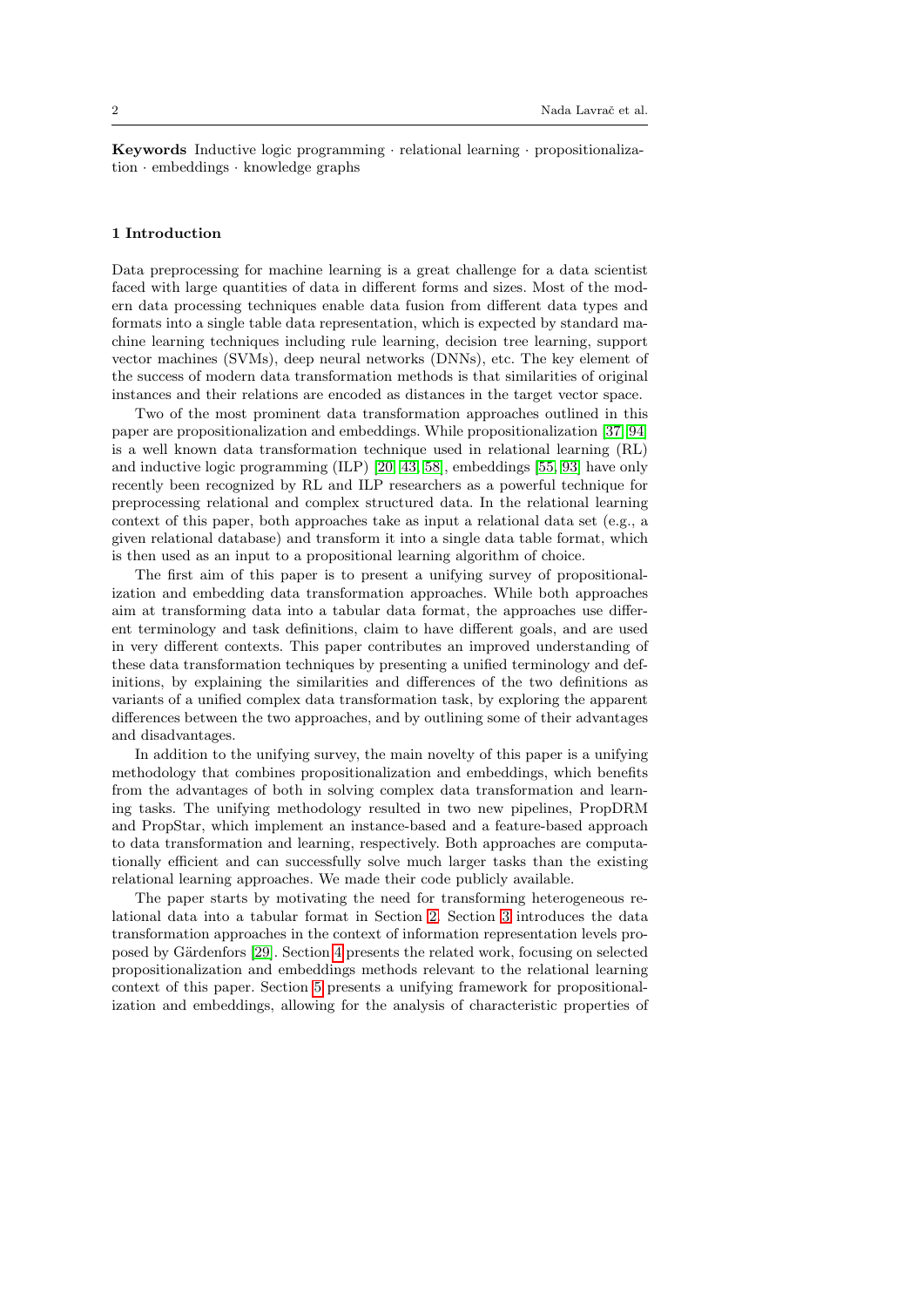these data transformation approaches. Section [6](#page-21-0) proposes a unifying methodology that combines propositionalization and embeddings, which benefits from the advantages of both, and presents two implementations of the proposed unifying framework: an instance-based embedding approach PropDRM based on the existing Deep Relational Machines (DRM) [\[49,](#page-37-2) [81\]](#page-39-0), followed by a novel feature-based embedding approach PropStar proposed in this paper, using the StarSpace entity embedding approach [\[93\]](#page-40-1). Experimental evaluation of the proposed implementations is presented in Section [7.](#page-28-0) The paper concludes by a summary and some ideas for future work in Section [8.](#page-33-0)

### <span id="page-2-0"></span>2 Motivation

Machine learning is the key enabler for computer systems to progressively improve their performance when helping humans to solve difficult problem solving tasks. Nevertheless, current machine learning approaches only come half-way in helping humans, as humans still have to formulate the problem and prepare the data in the form that is best suited to the powerful machine learning algorithms.

Most of the best performing machine learning algorithms, like Support Vector Machines (SVMs) or deep neural networks, assume numeric data and outperform symbolic approaches in terms of predictive performance, efficiency, and scalability. The dominance of numeric algorithms started in 1980s with the advent of backpropagation and neural networks [\[74\]](#page-39-1), continued in late 1990s and early 2000s with SVMs [\[16\]](#page-35-0), and finally reached the current peak with deep neural networks [\[30\]](#page-36-2). Deep neural networks are currently considered the most powerful learners for solving many of previously unsolvable learning problems in computer vision (face recognition rivals humans' performance), game playing (a program has beaten a human champion in the game of Go), and natural language processing (successful automatic speech recognition and machine translation).

While the most powerful machine learning approaches are numeric, humans perceive and describe real-world problems mostly in symbolic terms, using various data representation format, such as graphs, relations, texts or electronic health records, all involving discrete representations. However, if we are to harness the power of successful numeric deep learning approaches for discrete learning problems, discrete data should be transformed into a form suitable for numeric learning algorithms. The viewpoint of addressing real-world problems as numeric has a rationale even for discrete domains, as many symbolic learners perform generalizations based on object similarity. For example, in graphs, nodes can represent similar entities or have connections with similar other nodes; in text, words can appear with similar contexts or play the same role in sentences; in medicine, patients may have similar symptoms or similar disease histories. Such similarities are used by numerous machine learning algorithms to generalize and learn, including classical bottom-up learning approaches such as hierarchical clustering, as well as symbolic learners adapted to top-down induction of clustering trees [\[5\]](#page-35-1). If we want to exploit the power of modern machine learning algorithms, like SVMs and deep neural networks, to process the inherently discrete data, one has to transform discrete data into (numeric) vectors in such a way that similarities between objects are preserved and encoded as distances in the transformed (numeric) space.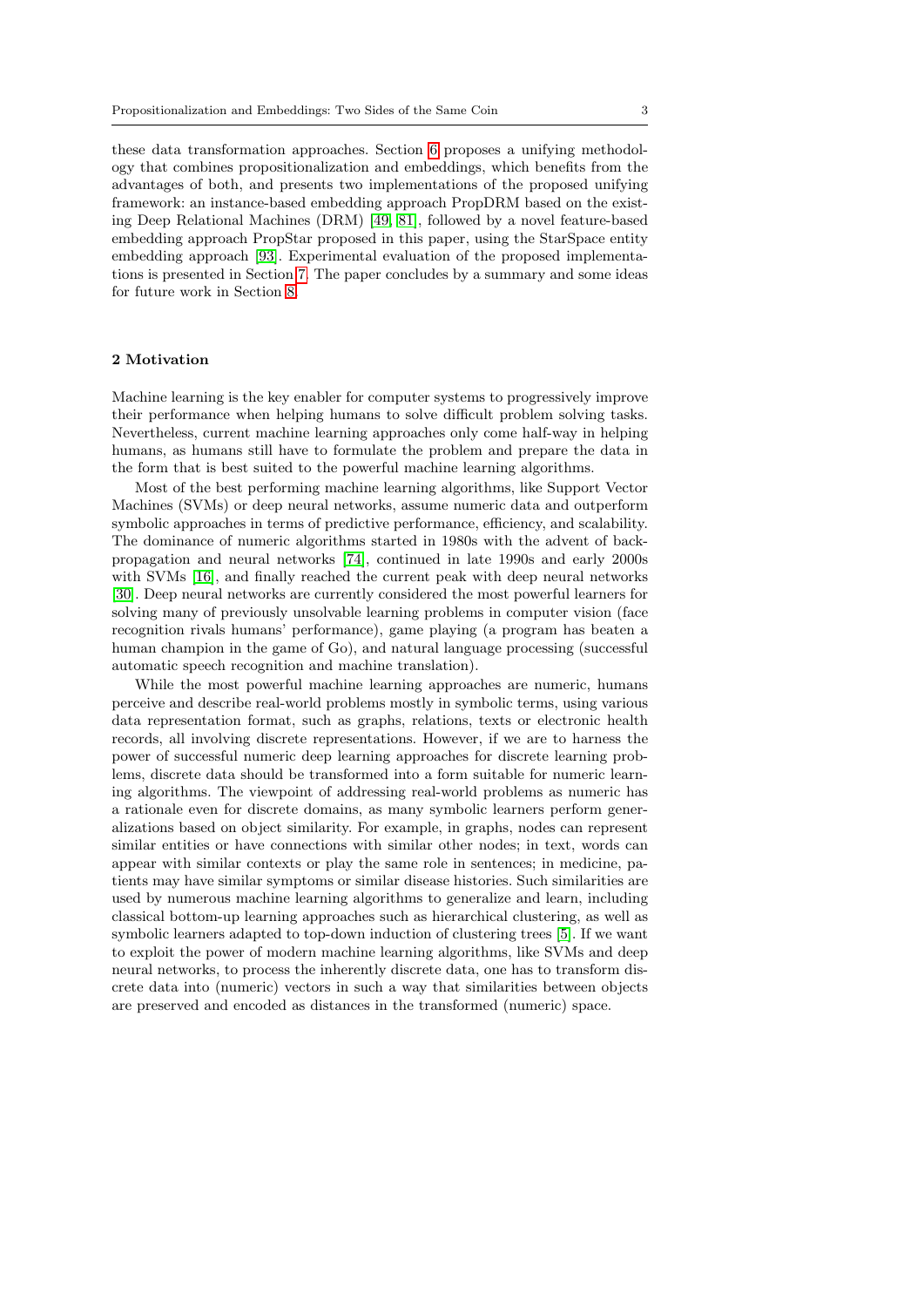Contemporary preprocessing approaches that prepare numeric vector data for machine learning algorithms are called embeddings. Nevertheless, as demonstrated in this paper, symbolic data transformations, as ancestors of the contemporary embedding approaches, remain relevant: the role of propositionalization, a symbolic approach to relational data transformation into feature vectors, is not only to enable contemporary machine learning algorithms to induce better predictive models, but to allow descriptive data mining approaches to discover interesting human-comprehensible patterns in symbolic data.

As this paper demonstrates, albeit propositionalization and embeddings represent different types of data transformations, these approaches actually represent the two sides of the same coin. The main unifying element they have in common is that they transform the data into a vector format and encode the relations between objects in the original space as distances in the new vector space.

#### <span id="page-3-0"></span>3 Data transformations and information representation levels

As this section will show, we consider data transformations as a particular subprocess of data preprocessing. Data preprocessing aims to handle missing attribute values, control out-of-range values and impossible attribute-value combinations, or handle noisy or unreliable data, to name just some of the types of data irregularities addressed in processing real-life data. Data preprocessing may include data cleaning, instance selection, normalization, feature engineering (feature extraction and/or feature construction), data transformation, feature selection, etc. The result of data preprocessing is the final training set, which is used as input to a machine learning algorithm.

Data preprocessing can be manual, automated, or semi-automated. We focus on automated transformations of data, present in heterogeneous types and formats, into a uniform tabular data representation. We refer to this specific automated data preprocessing task as data transformation, and define it as follows.

#### <span id="page-3-1"></span>Definition 1 (Data transformation)

Data transformation is a step in the data preprocessing task that automatically transforms the input data and the background knowledge into a uniform tabular representation, where each row represents a data instance, and each column represents one of the dimensions in a multi-dimensional feature space.

In the above definition, we decided to distinguish between *data* and *background* knowledge. This is an intentional decision, although it could be argued that in some settings, we could refer to both as data. Let us provide an operational distinction between data and background knowledge. Data is considered by the learner as the target data from which the learner should learn a model (e.g., a classifier in the case of class labeled data) or a set of descriptive patterns (e.g., a set of association rules in the case of unlabeled data). Background knowledge is any additional knowledge used by the learner in model or pattern construction from the target data. Simplest forms of background knowledge define hierarchies of features (attribute values), such as color *green* being more general than *light green* or *dark green*. More complex background knowledge refers to any other declarative prior domain knowledge, such as knowledge encoded in relational databases, knowledge graphs or domain specific taxonomies and ontologies, such as the Gene Ontology, in its 2020-05-02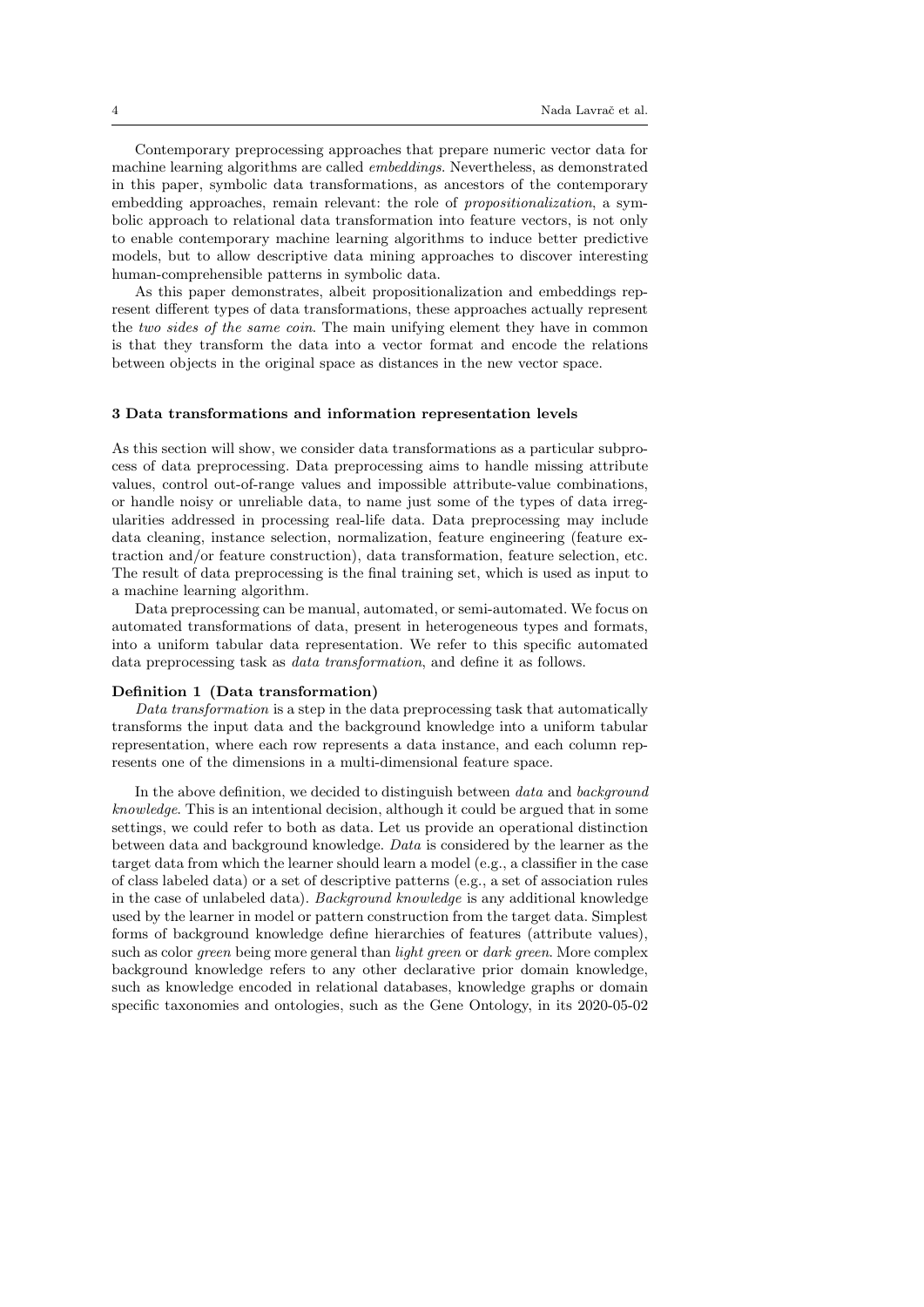release including 44,508 GO terms, 7,765,270 annotations, 1,464,358 gene products and 4,593 species.

This data transformation setting is applicable in various data science scenarios involving relational data mining, inductive logic programming, text mining, graph and network mining as well as tasks that require fusion of data of a variety of data types and formats and their transformation into a joint data representation formalism.

#### 3.1 Information representation levels

As currently the most powerful machine learning (ML) algorithms take as input numeric representations, users of ML algorithms tend to transform other forms of human knowledge into the numeric representation space. Interestingly, even if this is countering a standard RL and ILP viewpoint, this is true also for symbolic representations, which are currently used to store most of the human knowledge.

The distinction between the symbolic and numeric representation space mentioned above can be further clarified in terms of the *levels of cognitive repre-*sentations, introduced by Gärdenfors [\[29\]](#page-36-1), i.e. the neural, spatial and symbolic representation levels. In his theory, Gärdenfors assumes that when modeling cognitive systems in terms of information processing, all three levels are connected: starting from the sensory inputs at the lowest neural representation level, resulting in spatial representations at the middle conceptual spaces level, up to symbolic representations at the level of language.

- Neural. This representation level corresponds to the sub-conceptual connectionist level. At this level, information is represented by activation patterns in densely connected networks of primitive units. This enables concepts to be learned from the observed data by modifying the connection weights between the units.
- Spatial. This representation level is modeled in terms of Gärdenfors' conceptual spaces. At this level, information is represented by points or regions in a conceptual space built upon some dimensions that represent geometrical, topological or ordinal properties of the observed objects. In spatial representations, the similarity between concepts is represented in terms of the distances between the points or regions in a multidimensional space, where concepts are learned by modeling the similarity between the observed objects.
- Symbolic. At this representation level, information is represented by the language of symbols (words), where the meaning is internal to the representation itself (i.e. symbols have meaning only in terms of other symbols, while their semantics is grounded in the spatial level), and concepts are learned by symbolic generalization rules.

From the perspective of this paper, the above levels of cognitive representa-tions introduced by Gärdenfors [\[29\]](#page-36-1) provide a theoretical ground to separate the learning approaches as well as the data transformation approaches into three categories based on the levels of their output representation space: neural, spacial and symbolic. However, given the scope of this paper, we do not consider neural transformations, and focus only on two data transformation types:

– symbolic transformations, in this paper referred to as propositionalization, denoting data transformations into a symbolic representation space, and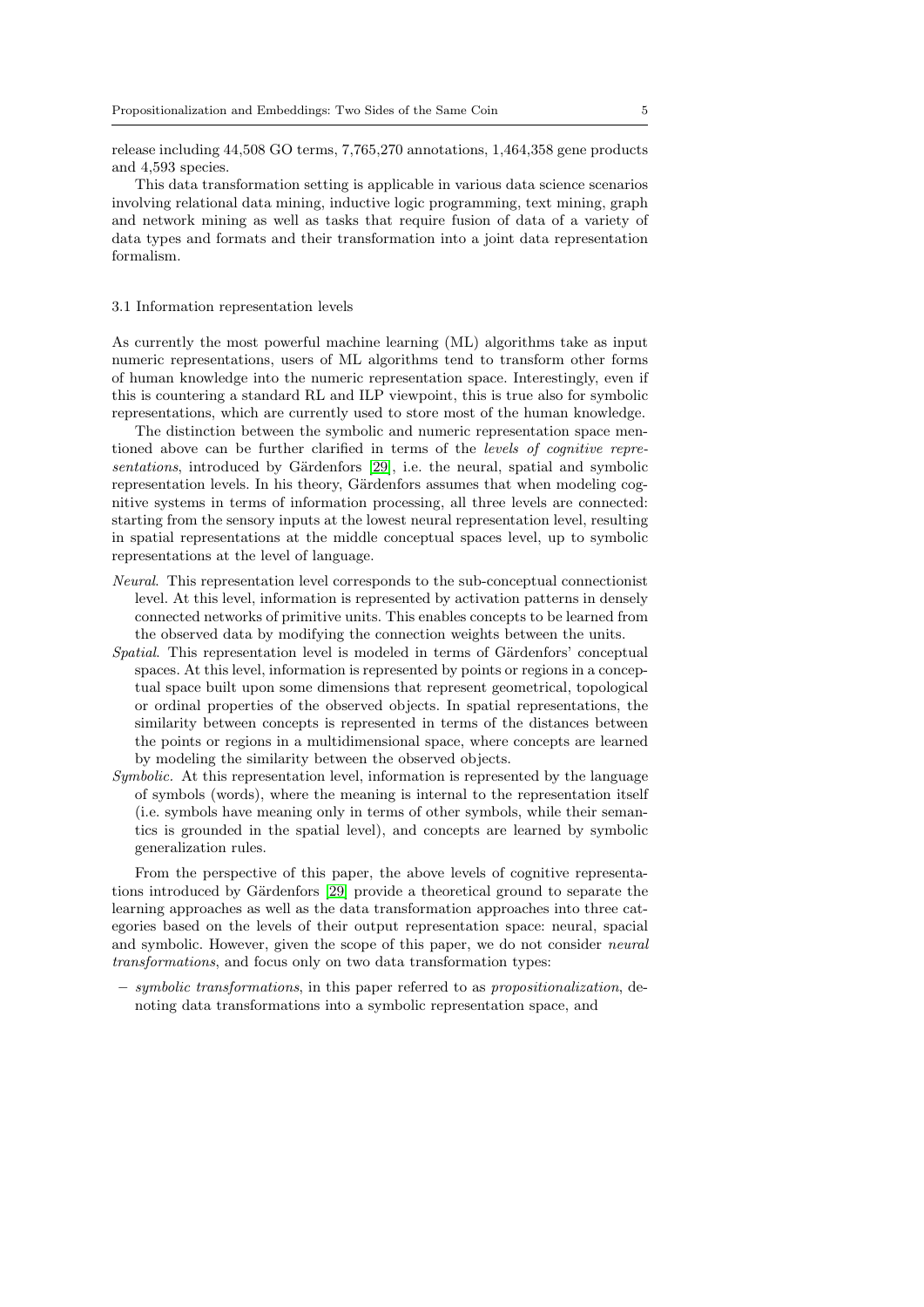– numeric transformations, in this paper referred to as embeddings, denoting data transformations into a spatial representation space.

These two data transformation approaches are briefly introduced below, and further described in the related work (Section [4\)](#page-5-0).

## <span id="page-5-1"></span>3.2 Transformations into symbolic representation space

The past decades of machine learning were characterized by symbolic learning, where the result of a machine learning or data mining algorithm was a predictive model of a set of patterns described in a symbolic representation language, resulting in symbolic human-understandable patterns and models. Symbolic machine learning approaches include rule learning [\[13,](#page-35-2) [53\]](#page-38-2), decision tree learning [\[68\]](#page-39-2) and learning logical representations by relational learning and inductive logic programming (ILP) algorithms [\[20,](#page-36-0) [43,](#page-37-1) [58\]](#page-38-0).

To be able to apply a symbolic learner, the data is typically transformed into a single tabular data format, where each row represents a single data instance, and each column represents an attribute or a feature. Such transformation into symbolic vector space (i.e. a symbolic data table format) is well known in the ILP and relational learning community, where it is referred to as propositionalization. Propositionalization approaches are presented in Section [4.2.](#page-7-0)

#### 3.3 Transformations into numeric representation space

In the last 20 years we have been witnessing increasing dominance of statistical machine learning and pattern-recognition methods, including neural network learning [\[75\]](#page-39-3), Support Vector Machines (SVMs) [\[77,](#page-39-4) [86\]](#page-40-2), random forests [\[9\]](#page-35-3), and boosting [\[27\]](#page-36-3). These statistical approaches are quite different from the symbolic approaches mentioned in Section [3.2,](#page-5-1) however there are many approaches that cross these boundaries, including e.g., the CART decision tree learning algorithm [\[10\]](#page-35-4), the Bump hunting rule learning algorithm [\[28\]](#page-36-4), which are firmly based in statistics. Moreover, ensemble techniques such as boosting [\[27\]](#page-36-3), bagging [\[8\]](#page-35-5) or random forests [\[9\]](#page-35-3) also combine the predictions of multiple logical models on a sound statistical basis [\[3,](#page-35-6) [52,](#page-37-3) [76\]](#page-39-5). All these are also considered to belong to the family of statistical learning approaches.

To be able to apply a statistical learner, the data is typically transformed into a single tabular data format, where each row represents a single data instance, and each column is a numeric attribute or a numeric feature, with some predefined range of numeric values. Such transformation into numeric vector space (i.e. a numeric data table format) is well known in the deep learning community, where it is referred to as embedding. Approaches to embedding relational structures are presented in Section [4.3.](#page-11-0)

# <span id="page-5-0"></span>4 Related work

In this section we first outline various transformation methods in Section [4.1,](#page-6-0) followed by a more detailed description of the data transformation methods relevant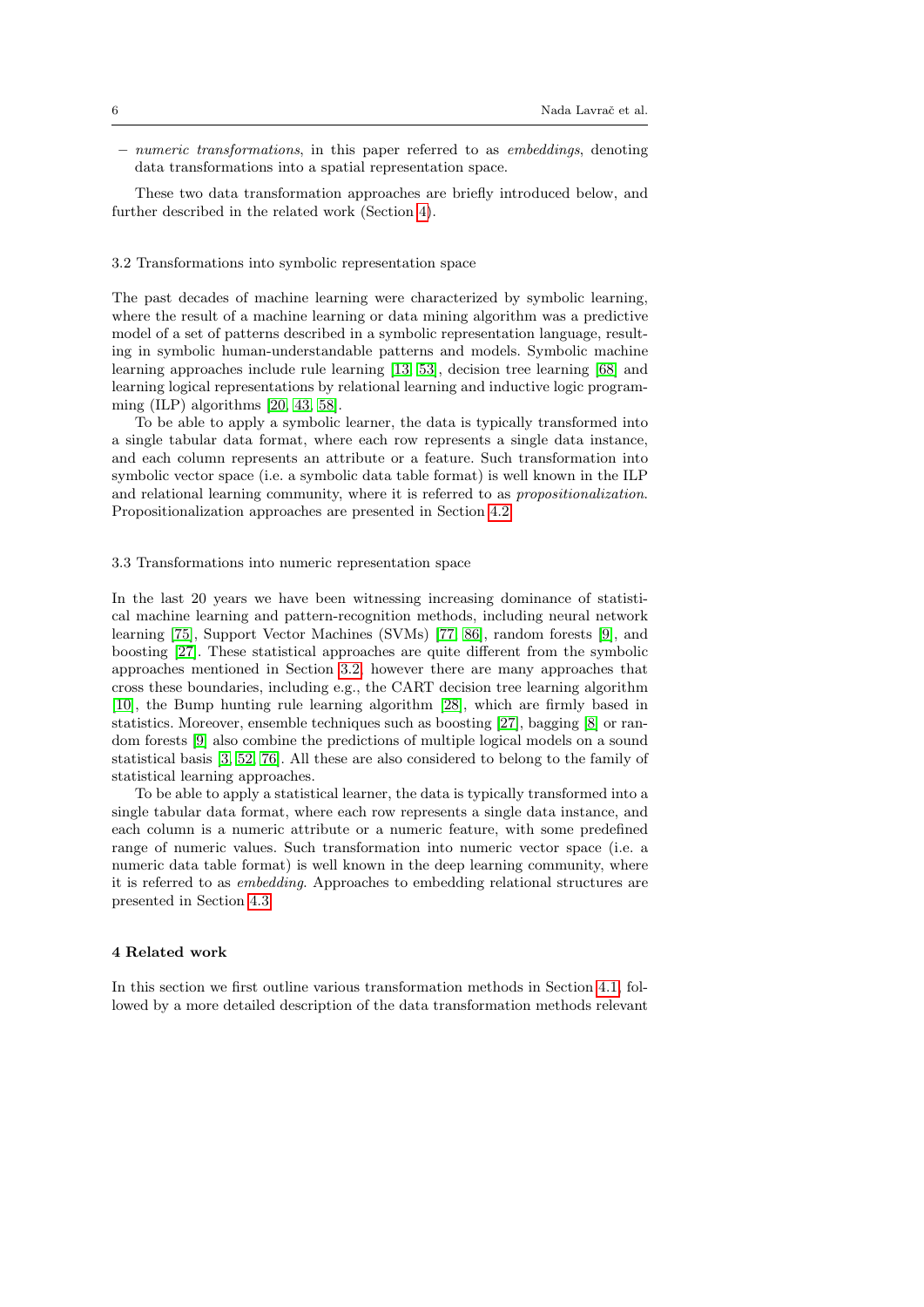for the context of relational learning, i.e. propositionalization and embeddings, in Section [4.2](#page-7-0) and Section [4.3,](#page-11-0) respectively.

### <span id="page-6-0"></span>4.1 Outline of data transformation methods

While there are many algorithms for transforming data into a spatial representation, it is interesting that recent approaches rely on deep neural networks, thereby harnessing the neural representation level as the means to transform symbolic representations into the spatial representation. Below we list the main types of approaches that perform transformations between representations.

- Community detection and graph traversal methods. Many complex data sets can be represented as graphs, where nodes represent data instances and edges represent their relations. Graphs can be homogeneous (consisting of a single type of nodes and relations) or heterogeneous (consisting of different types of nodes and relations). To encode a graph in a tabular form by preserving the information about the relations, various graph encoding techniques were developed, such as propositionalization via random walk graph traversal, representing nodes via their neighborhoods and communities [\[65\]](#page-38-3). These approaches are frequently used for data fusion in mining heterogeneous information networks. Neural network approaches (presented below) are also very competitive as means for encoding graphs.
- Matrix factorization methods. When data is not explicitly presented in the form of relations but the relations between objects are implicit, given by a similarity matrix, the objects can be encoded in a numeric form using matrix factorization. As an example take Latent Semantic Analysis used in text mining, which factorizes a word similarity matrix to represent words in a vector form. Another example is factorization of graph adjacency matrices. These types of embeddings were largely superseded by deep neural networks which, instead of observing similarity between different objects, construct a prediction task and forecast similarity. For example, for text, given a word, the word2vec embedding method [\[55\]](#page-38-1) predicts words in its neighborhood.
- Propositionalization methods are used to get tabular data from multirelational databases as well as from a mixture of tabular data and background knowledge in the form of logic programs or networked data, including ontologies. These transformations were mostly developed within the Inductive Logic Programming and Relational Learning community, and are still actively researched and used. Propositionalisation methods do not perform dimensionality reduction and are most often used with data mining and symbolic machine learning algorithms. We discuss these methods in Section [4.2.](#page-7-0)
- Neural networks based methods. In neural networks the information is represented by activation patterns in interconnected networks of primitive units. This enables that concepts are gradually learned from the observed data by modifying the connection weights between the hierarchically organized units. These weights can be extracted from neural networks and used as a spatial representation that transforms relations between entities into distances. Recently, this approach became a prevalent way to build representation for many different types of entities, e.g., texts, graphs, electronic health records, images,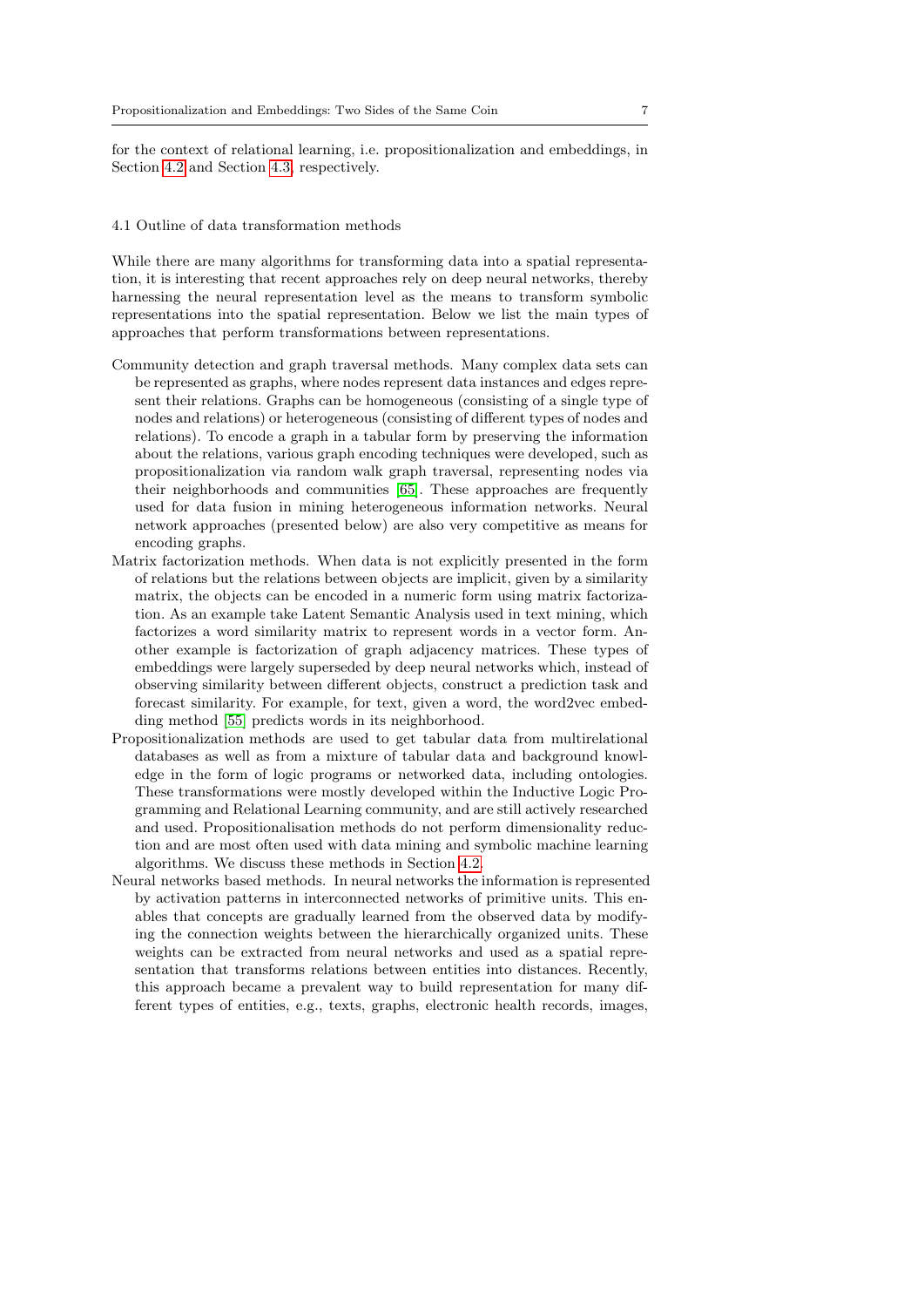relations, recommendations, etc. In Section [4.3](#page-11-0) we describe the data types and approaches, which are capable of embedding relational structures and are therefore most relevant for the context of this paper. These include knowledge graph embeddings (presented in Section [4.3.1\)](#page-11-1), entity embeddings capable of forming (both supervised and unsupervised) representations based on the similarity of entities (presented in Section [4.3.2\)](#page-14-0), and Deep Relational Machines methodology that links symbolic representations to deep neural networks (presented in Section [4.3.3\)](#page-15-0).

Other embedding methods. Other forms of embeddings were developed by different communities that observed the need to better represent the (symbolic) data. For example, Latent Dirichlet Allocation (LDA) [\[4\]](#page-35-7) used in text analysis learns distributions of words for different topics. These distributions can be used as an effective embedding for words, topics, and documents. Feature extraction methods form a rich representation of instances by projecting them into a high dimensional space [\[48\]](#page-37-4). Another example of (implicit) transformation into high dimensional space is the kernel convolutional approach proposed by Haussler [\[34\]](#page-36-5), which introduces the idea that kernels can be used for discrete structures by iteratively applying convolution and kernels to smaller parts of the data structure. Convolutional kernels exist for sets, graphs, trees, strings, logical interpretations, and relations [\[17\]](#page-35-8). This allows methods such as SVM or Gaussian Processes to work with relational data. Most of these embeddings are recently superseded or merged with neural networks.

All the above approaches perform data transformations from different data formats to a single table representation. However, their underlying principles are different: while factorization and neural embeddings perform dimensionality reduction, resulting in lower-dimensional feature vector representations capturing the semantics of the data, propositionalization results in a vector representation using relational features with a higher generalization potential than the features used in the original data representation. Note that there exist also other approaches to data transformation and fusion, including HINMINE [\[36\]](#page-36-6), metapath2vec [\[95\]](#page-40-3) and OhmNet [\[89\]](#page-40-4), which are out of the main scope of this paper.

# <span id="page-7-0"></span>4.2 Propositionalization

In propositionalization, relational feature construction is the most common approach to data transformation. LINUS [\[44\]](#page-37-5) was one of the pioneering propositionalization approaches using automated relational feature construction. LINUS was restricted to generation of features that do not allow recursion and existential local variables, which means that the target relation cannot be many-to-many and self-referencing. The second limitation was more serious: the queries could not contain joins (conjunctions of literals). The LINUS descendant SINUS [\[45\]](#page-37-6) incorporates more advanced feature construction techniques inspired by 1BC [\[25\]](#page-36-7). The LINUS approach had many followers, including relational subgroup discovery system RSD [\[94\]](#page-40-0), which is outlined also in the list of propositionalization approaches below. Alternatives to relational feature construction include the construction of aggregation queries.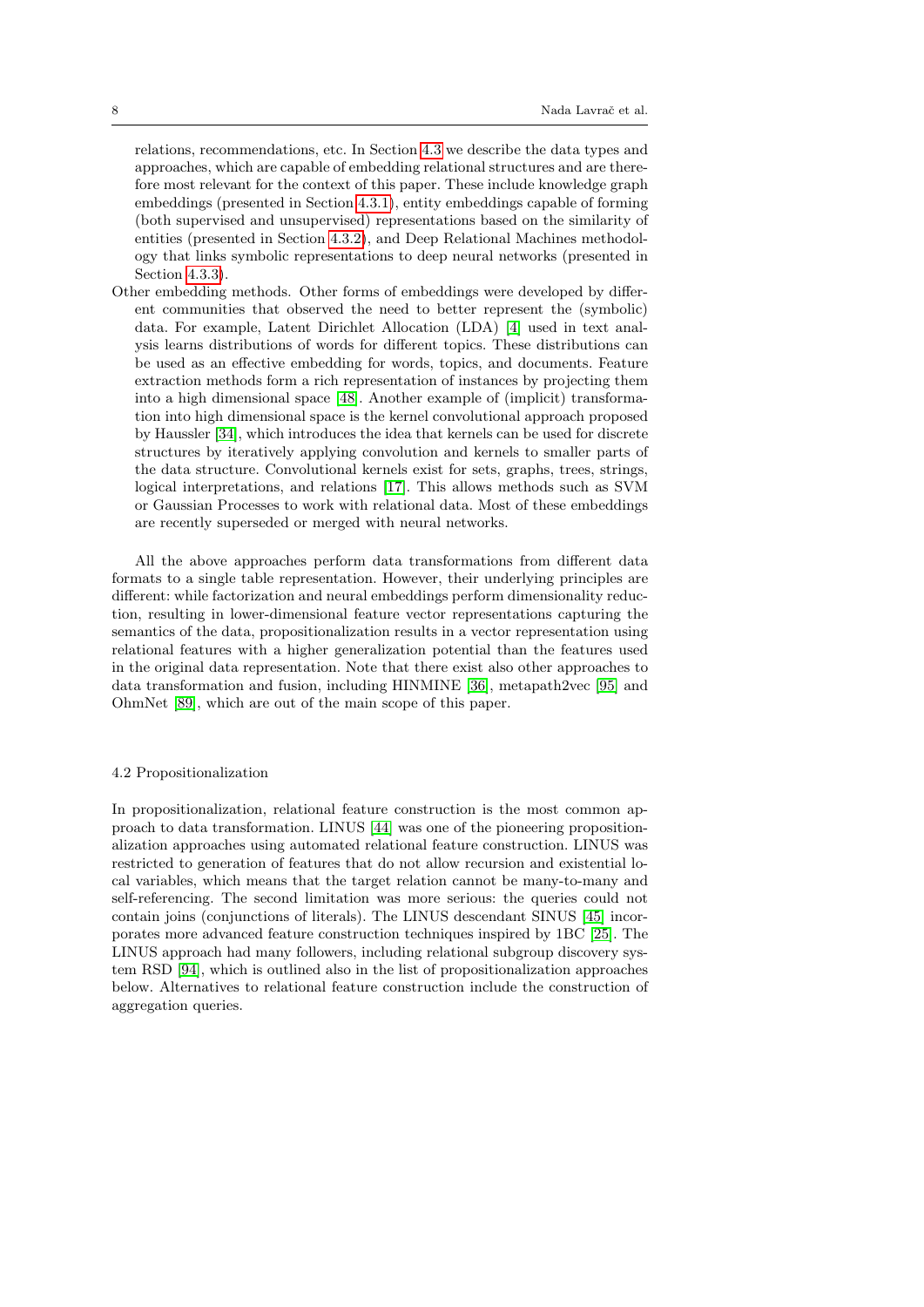In this section we first clearly define the distinction between attributes and features, followed by an outline of selected propositionalization approaches and of the specific Wordification approach used in the algorithms developed in this work.

### 4.2.1 Features

To be able to apply a symbolic propositional learner, the data should be represented in a single table data format, where each row represents a single data instance, and each column represents an attribute or a feature. For the sake of clarity, let us distinguish between attributes and features below.

Attributes that describe the data instances can be either numeric variables (with values like 7 or 1.5) or nominal/discrete variables (with values like red or  $fe$ male). In contrast to attributes, a feature describes the presence or absence of some property of an instance. As a result, features are always Boolean-valued (values true or false). For example, for attribute gender with values female and male, two separate features can be constructed:  $f_1$ : gender=female and  $f_2$ : gender=male, and only one of these features is assumed to be true for an individual data instance. Note that features are different even from binary-valued attributes: e.g., for a binary attribute  $a_i$  with values *true* and *false*, there are two corresponding features:  $f_3: a_i = true$  and  $f_4: a_i = false$ . Furthermore, features can test a value of a single attribute, like  $a_j > 3$ , or they can represent complex logical and numerical relations, integrating properties of multiple attributes, like  $f_5: a_k < 2 \cdot (a_i - a_i)$ .

Previous feature types are referred to as propositional features. On the other hand, *relational features* relate the values of different attributes to each other. In the simplest case, for example, they test for the equality or inequality of the values of two attributes of the same type, such as Length and Height. More complex relational features can use the background relations, e.g.,  $f_6$ :  $adjacent(NodeX,$ NodeY). Even more advanced, relational features can introduce new variables. For example, if relations are used to encode a graph, a relational feature such as  $f_7$ :  $color(CurrentNode, blue) \wedge link(CurrentNode, NewNode) \wedge color(NewNode, red),$ can introduce a new variable NewNode to subsequently test whether there exists a previously not visited node in the graph that is colored red.

Take a simple toy trains example learning problem illustrated in Appendix [A,](#page-40-5) and two complex relational features describing trains:

 $f_8$ : hasCar(T,C)  $\land$  carLength(C,short)  $\land$  carRoof(C,peaked)

 $f_9: \text{hasCar}(T, C1) \wedge \text{carLength}(C1, \text{short}) \wedge \text{hasCar}(T, C2) \wedge \text{carRoot}(C2, \text{peaked})$ 

Feature  $f_8$  is a single complex relational feature, while  $f_9$  contains two distinct relational features. Formally, a feature is defined as a minimal set of literals such that it introduces at most one local (i.e. existential) variable in the feature set composing the relational feature.

The main point of relational features is that they localize variable sharing: this can be made explicit by naming the features:

 $f_{10}$ : hasShortCar(T) ← hasCar(T,C) ∧ clength(C,short)  $f_{11}$ : hasPeakedroofCar(T) ← hasCar(T,C) ∧ carRoof(C,peaked)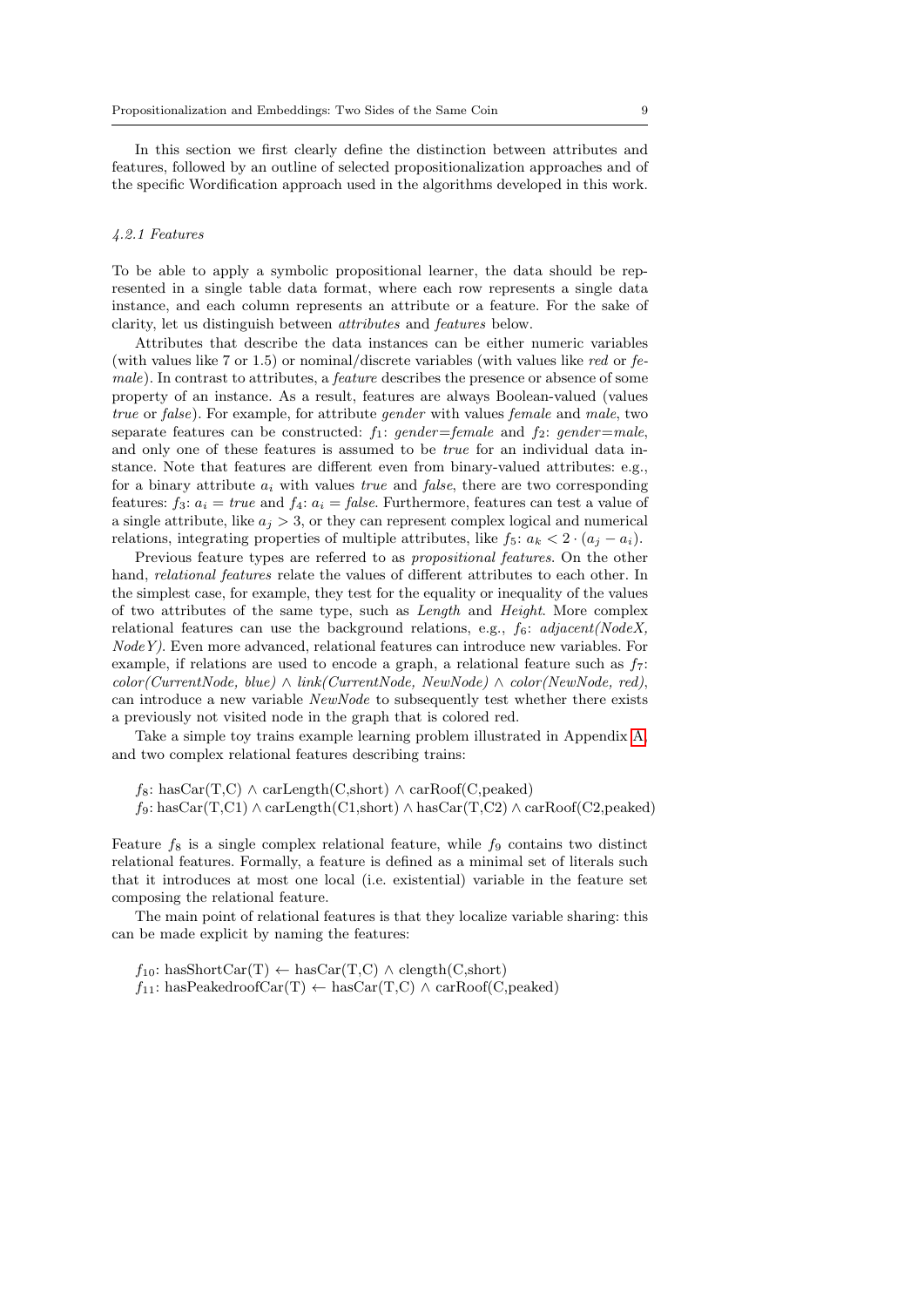The propositionalization approach to relational learning captures exactly this idea: generating complex features, such as  $f_8$ ,  $f_{10}$  and  $f_{11}$ , which will allow multirelational data representation of properties of target instances (such as trains T) through representations of properties of their components (such as cars  $C$ ). Selected propositionalization approaches, which use complex feature construction in the automated multi-relational data transformation process are outlined below.

# 4.2.2 Outline of selected propositionalization algorithms

Below we outline a selection of propositionalization approaches, while an interested reader can find extensive overviews of different feature construction approaches in the work of Kramer et al. [\[37\]](#page-37-0) and Krogel et al. [\[38\]](#page-37-7).

- Relaggs [\[39\]](#page-37-8) stands for relational aggregation. It is a propositionalization approach that takes the input relational database schema as a basis for a declarative bias, using optimization techniques usually used in relational databases (e.g., indexes). The approach employs aggregation functions in order to summarize non-target relations with respect to the individuals in the target table.
- 1BC [\[25\]](#page-36-7) strives to enable the propositional naive Bayes classifier to handle relational data. It does so by a transformation in which a set of first-order conditions is generated and then used as attributes in the naive Bayes classifier. The transformation, however, is done in a dynamic manner, as opposed to standard propositionalization, which is performed as a static step of data preprocessing. This approach is extended by 1BC2 [\[42\]](#page-37-9), which allows distributions over sets, tuples, and multisets, thus enabling the naive Bayes classifier to consider also structured individuals.
- Tertius [\[26\]](#page-36-8) is a top-down rule discovery system, incorporating first-order clausal logic. The main idea is that no particular prediction target is specified beforehand, hence Tertius can be seen as an ILP system that learns rules in an unsupervised manner. Its relevance for this survey lies in the fact that Tertius encompasses 1BC, i.e. relational data is handled through 1BC transformation.
- RSD [\[94\]](#page-40-0) is a relational subgroup discovery algorithm composed of two main steps: the propositionalization step and the (optional) subgroup discovery step. The output of the propositionalization step can be used also as input to other propositional learners. RSD effectively produces an exhaustive list of first-order features that comply with the user-defined mode constraints, similar to those of Progol [\[57\]](#page-38-4) and Aleph [\[79\]](#page-39-6). Furthermore, RSD features satisfy the connectivity requirement, which imposes that no feature can be decomposed into a conjunction of two or more features. Mode declarations define the algorithm's syntactic bias, i.e. the space of possible features.
- HiFi [\[41\]](#page-37-10) is a propositionalization approach that constructs first-order features with hierarchical structure. Due to this feature property, the algorithm performs the transformation in polynomial time of the maximum feature length. Furthermore, the resulting features are the shortest in their semantic equivalence class. The algorithm is shown to perform several orders of magnitude faster than RSD for higher feature lengths.
- RelF [\[40\]](#page-37-11) is the most relevant of the algorithms in the TreeLiker software [\[40\]](#page-37-11). It constructs a set of tree-like relational features by combining smaller conjunctive blocks. RelF preserves the monotonicity of feature reducibility and redundancy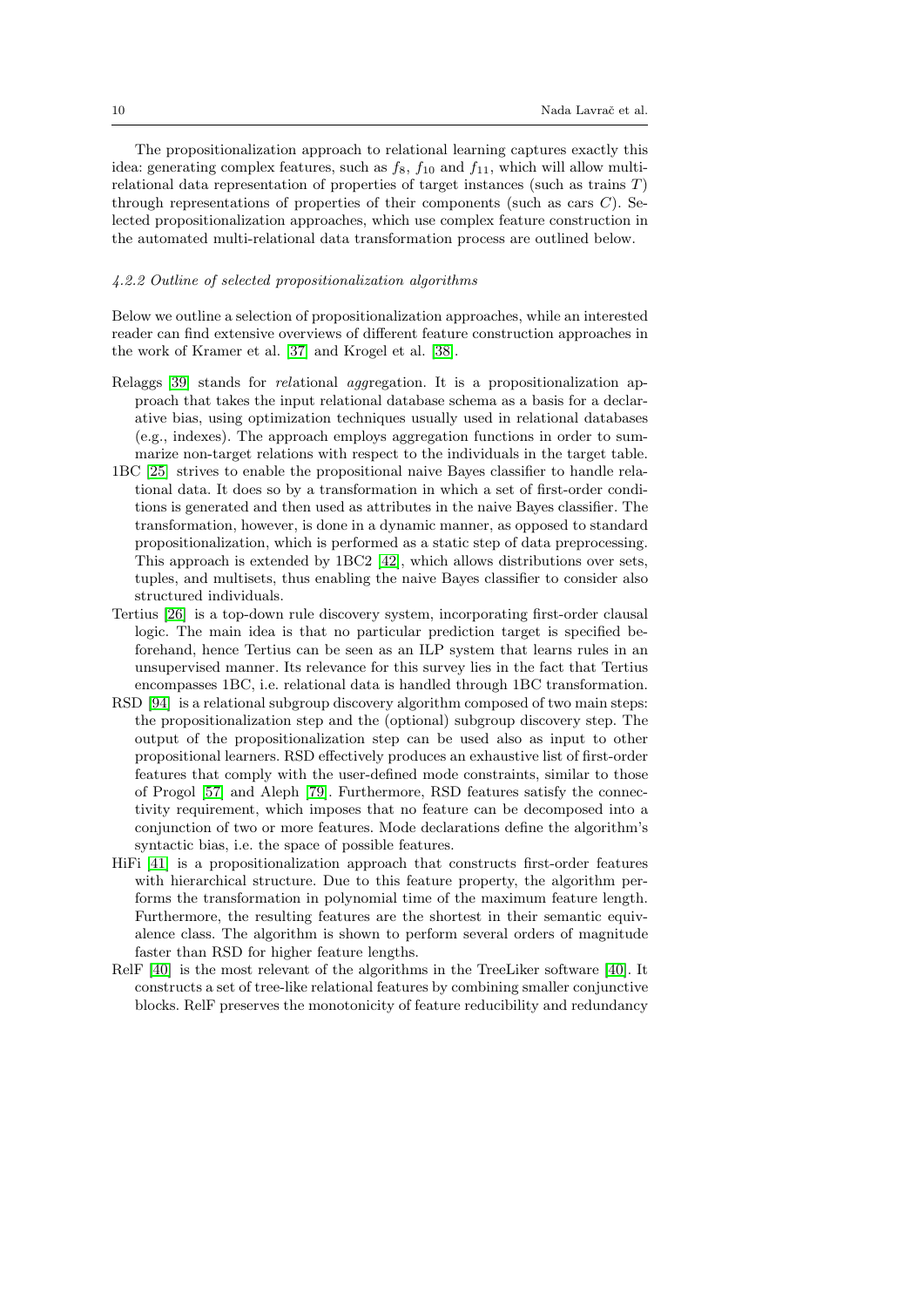(instead of the typical monotonicity of frequency), which allows the algorithm to scale far better than other state-of-the-art propositionalization algorithms. Cardinalization [\[1\]](#page-35-9) is specifically designed to enable more than just categorical

- attributes in propositionalization. Specifically, it can handle a threshold on numeric attribute values and a threshold on the number of objects satisfying the condition on the attribute simultaneously. Cardinalization can be seen as an implicit form of discretization. While in discretization one sets a threshold on a numeric attribute and see how many objects satisfy the threshold later, and the cardinality follows implicitly from the attribute value threshold; on the other hand, in cardinalization, we set a threshold on the cardinality, and let an attribute-value learner decide where the threshold value on the numerical attribute should lie. Hence, Cardinalization allows for context-aware discretization. Quantiles [\[1\]](#page-35-9) is a variant of Cardinalization. Instead of choosing an absolute number as cardinality threshold, Quantiles uses a relative number.
- CARAF [\[12\]](#page-35-10) approaches the problem of large relational feature search space by aggregating base features into complex compounds, which makes CARAF similar to Relaggs. Complex aggregates run the risk of overfitting. While Relaggs tackles this problem by restricting itself to relatively simple aggregates, the distinguishing feature of CARAF is that instead it incorporates more complex aggregates into a random forest, which ameliorates the overfitting effect.
- Aleph [\[79\]](#page-39-6) is the most popular ILP algorithm and is actually an ILP toolkit with many modes of functionality: learning of theories, feature construction, incremental learning, etc. Aleph uses mode declarations to define the syntactic bias. Input relations are Prolog clauses, defined either extensionally or intensionally. Aleph's feature construction functionality also means it is a propositionalization approach.
- Wordification [\[62,](#page-38-5) [63\]](#page-38-6) is a propositionalization method inspired by text mining that can be viewed as a transformation of a relational database into a corpus of text documents. The distinguishing property of Wordification is its efficiency when used on large relational data sets and the potential for using text mining approaches on the transformed propositional data. While most of the outlined propositionalization algorithms construct complex relational features including variables in the arguments of relational features, Wordification constructs simple, easily interpretable features that are treated as 'words' in the transformed Bag-Of-Words representation. It constructs features of the kind  $a_i = v_{ij}$ (formulated as  $a_i$ - $v_{ij}$ ). In addition to such simple features, it constructs also conjuncts (of size 2) of such features, e.g.,  $a_i = v_{ij} \wedge a_k = v_{kl}$ , formulated as  $a_i$ - $v_i$ <sub>j</sub>- $a_k$ - $v_k$ l. To avoid confusion in case the same attribute name appeared in several tables, the actual form of features is  $t_a_i v_{ij}$  including the indicator of the name of table t in which attribute  $a_i$  appears. For a simple example of how such features are generated, the reader is referred to Appendix [A.](#page-40-5)

### <span id="page-10-0"></span>4.2.3 Wordification

Given that in a previous experimental evaluation of propositionalization algorithms [\[62,](#page-38-5) [63\]](#page-38-6) the Wordification algorithm was shown to be the most effective, we selected Wordification as the propositionalization algorithm of choice in the proposed implementations combining propositionalization and embeddings in Section [6,](#page-21-0) where the Wordification algorithm was adapted to handle large data sets.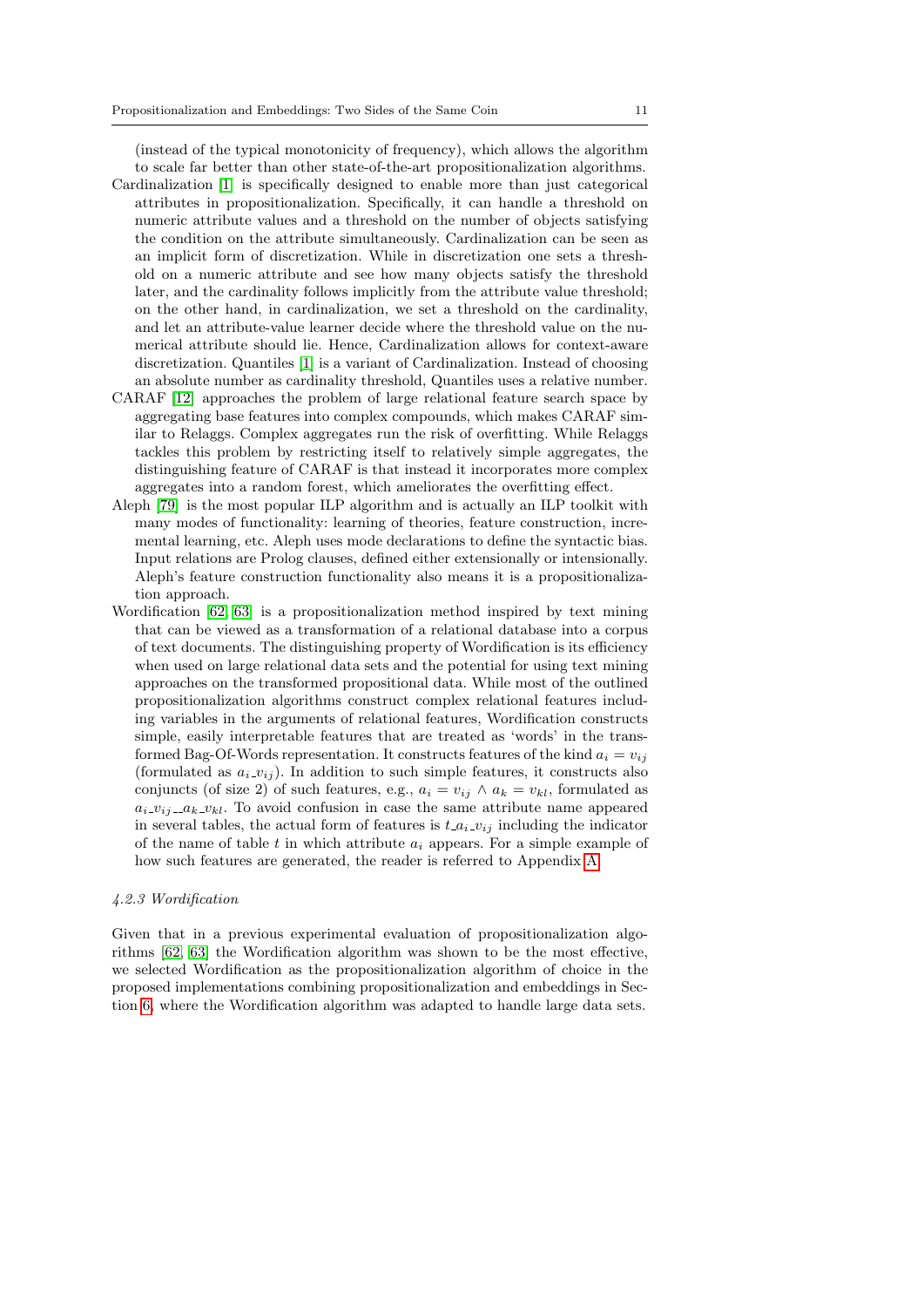In the Wordification implementation, described in detail in Section [6.2.1,](#page-24-0) the original feature representation TableName\_AttributeName\_AttributeValue was for implementational convenience—replaced by a tuple representation  $(t.name, c, t)$  $v$ ), where t.name refers to a table name, c to a given colon (attribute) in the table t, and v to a given value v of attribute c. Such features will be referred to as features or as relational items in the algorithm description, as appropriate.

Using this feature representation, Wordification of a multi-relational database can be summarized as the following operation:

$$
DB_i = \biguplus_{t \in \mathcal{T}} \text{WORDIFY}(t(m(i)))
$$

where m maps a given table t's indices to target (initial) table indices (i) and  $\mathcal T$  is the set of all tables from which a foreign key path exists to the target table. The  $\oplus$ operator represents a disjoint union of multisets (sum), yielding a single multiset (duplicates are allowed).

Foreign keys are designated columns that link data between distinct tables. Value of a foreign key in a given table is referred to as the instance id (the row is uniquely determined by this value). Let C represent the set of all columns that are not foreign keys, ids or target classes. The WORDIFY method returns a multiset  $(a$  bag) of relational items (for the *i*-th instance) constructed as follows:

$$
WORDIFY(t(m(i))) = \biguplus_{v \in t[m(i)][c \in C]} (t.name, c, v)
$$

where  $t[c]$  represents the values v of table t in column c, and t name is the name of table  $t$ . Thus, Wordification is naïve in the sense that it simply concatenates attribute values across tables by maintaining the column and table name information in constructing features. The original implementation, however, can become spatially intractable (see [\[62\]](#page-38-5), proof of complexity) as its spatial complexity is  $\mathcal{O}(\text{row} \cdot \text{tables} \cdot 2^{\text{col}})$ . Details of a more efficient implementation of Wordification are available in Section [6.2.1.](#page-24-0)

### <span id="page-11-0"></span>4.3 Embedding relational structures

In this section, we discuss methodologies capable of embedding relational structures. We start with an introduction to knowledge graph embeddings, an emerging group of methods that operate on large, real-world, annotated graphs, in Section [4.3.1.](#page-11-1) We proceed by the presentation of entity embeddings, a more general methodology capable of supervised, as well as unsupervised embeddings of many entities, including texts and knowledge graphs in Section [4.3.2.](#page-14-0) Finally, in Section [4.3.3,](#page-15-0) we present Deep Relational Machines, an emerging methodology that links symbolic representations to deep neural networks.

#### <span id="page-11-1"></span>4.3.1 Knowledge graph embeddings

In knowledge graphs (KG), edges correspond to relations between entities (nodes) and the graphs present Subject-Predicate-Object triplets. The KG handling algorithms attempt to solve the problems like triplet completion, relation extraction,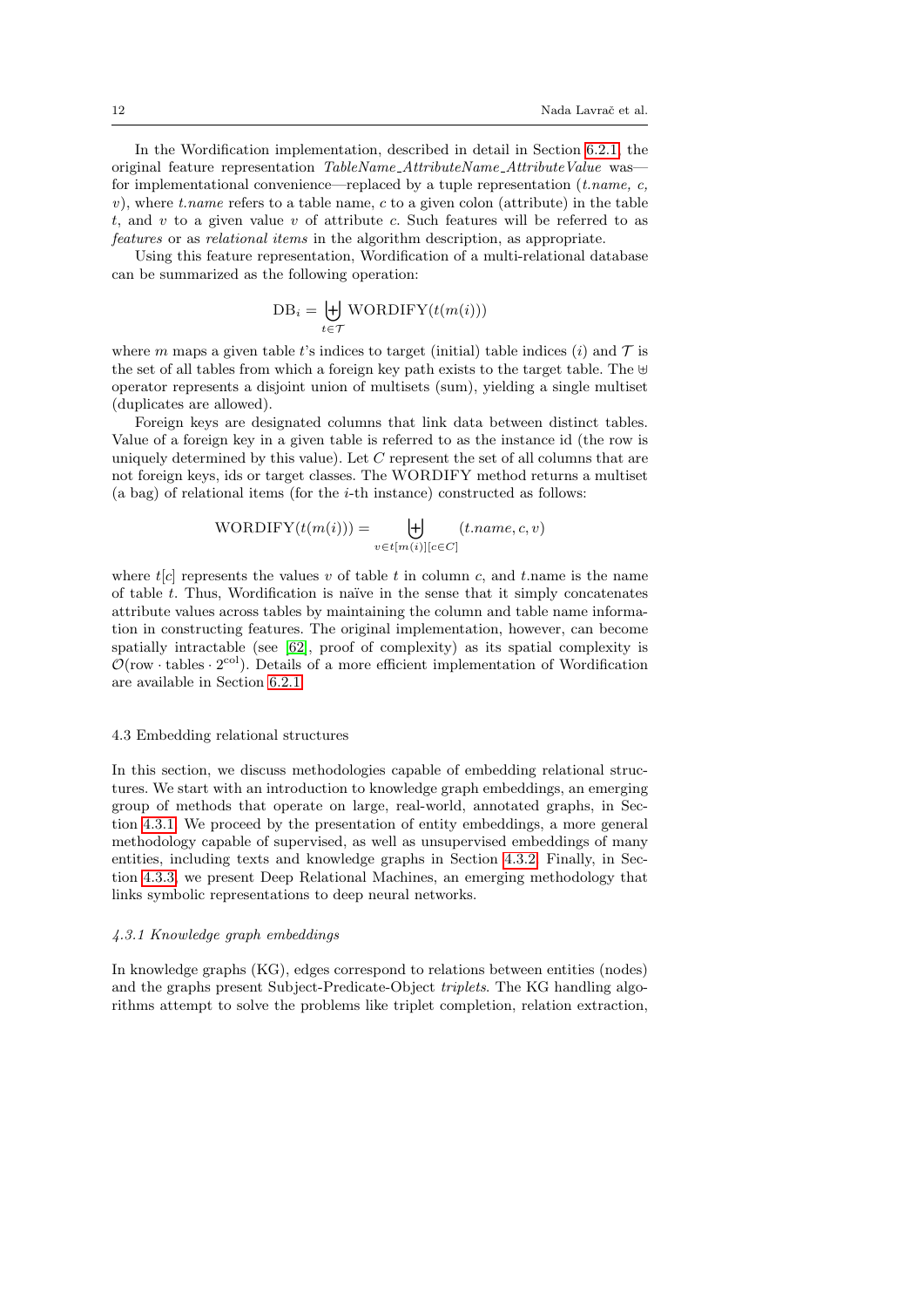and entity resolution. The KG embedding algorithms, briefly discussed below, outline some of the key ideas which render these methods highly scalable and useful for large, semantics-rich graphs. For detailed description and a recent, extensive overview of the field, we refer the reader to [\[90\]](#page-40-6), from where we next summarize some of the key ideas underlying knowledge graph embedding.

In the below description of KG embedding algorithms, the Subject-Predicate-Object triplet notation is replaced by the  $(h, r, t)$  triplet notation, where h is referred to as the head of a triplet,  $t$  as the tail, and  $r$  as the relation connecting the head and the tail. A schematic representation of triplet embedding is shown in Figure [1.](#page-12-0) The embedding methods briefly outlined below optimize the total plausibility of the input set of triplets, where plausibility of a single triplet is denoted with  $f_r(h, t)$ .

<span id="page-12-0"></span>

Fig. 1: Schematic representation of knowledge graph embedding. Head-Relation-Tail  $(h, r, t)$  triplets are used as inputs. Triplets are embedded in a common ddimensional vector space.

– The first group of KG embedding algorithms are termed translational distance models, as they exploit distance-based scoring functions. They measure the plausibility of a fact as the distance between the two entities, usually after a translation carried out by the relation. One of the representative methods for this type of embedding is transE [\[7\]](#page-35-11), where the cost function being optimized can be stated as:

$$
f_r(h,t) = -||\mathbf{h} + \mathbf{r} - \mathbf{t}||^2.
$$

For vectors **h**, **r**, and **t** in the obtained embedding, score  $f_r(h, t)$  is high if triplet  $(h, r, t)$  is present in the data.

– The second group of KG embedding algorithms is not deterministic, as it takes into account the uncertainty of observing a given triplet. A representative method for this type of embeddings is KG2E [\[35\]](#page-36-9), which models the triplets with multivariate Gaussians. It models individual entities, as well as relations as vectors, drawn from multivariate Gaussians, assuming that h, r and t vectors are normally distributed, with mean vectors  $\mu_h, \mu_r, \mu_t \in \mathbb{R}^d$  and covariance matrices  $\Sigma_h, \Sigma_r, \Sigma_t \in \mathbb{R}^{d \times d}$ , respectively. KG2E uses Kullback-Liebler divergence to directly compare the distributions as follows:

$$
f_r(h,t) = \text{KL}(\mathcal{N}(\mu_t - \mu_h), \mathcal{N}(\mu_r))
$$
  
= 
$$
\int \mathcal{N}_x(\mu_t - \mu_h, \Sigma_t + \Sigma_h) \ln \frac{\mathcal{N}_x(\mu_t - \mu_h, \Sigma_t + \Sigma_h)}{\mathcal{N}_x(\mu_r, \Sigma_r)} dx,
$$

where  $\mathcal{N}_x$  denotes the probability density function of the normal distribution.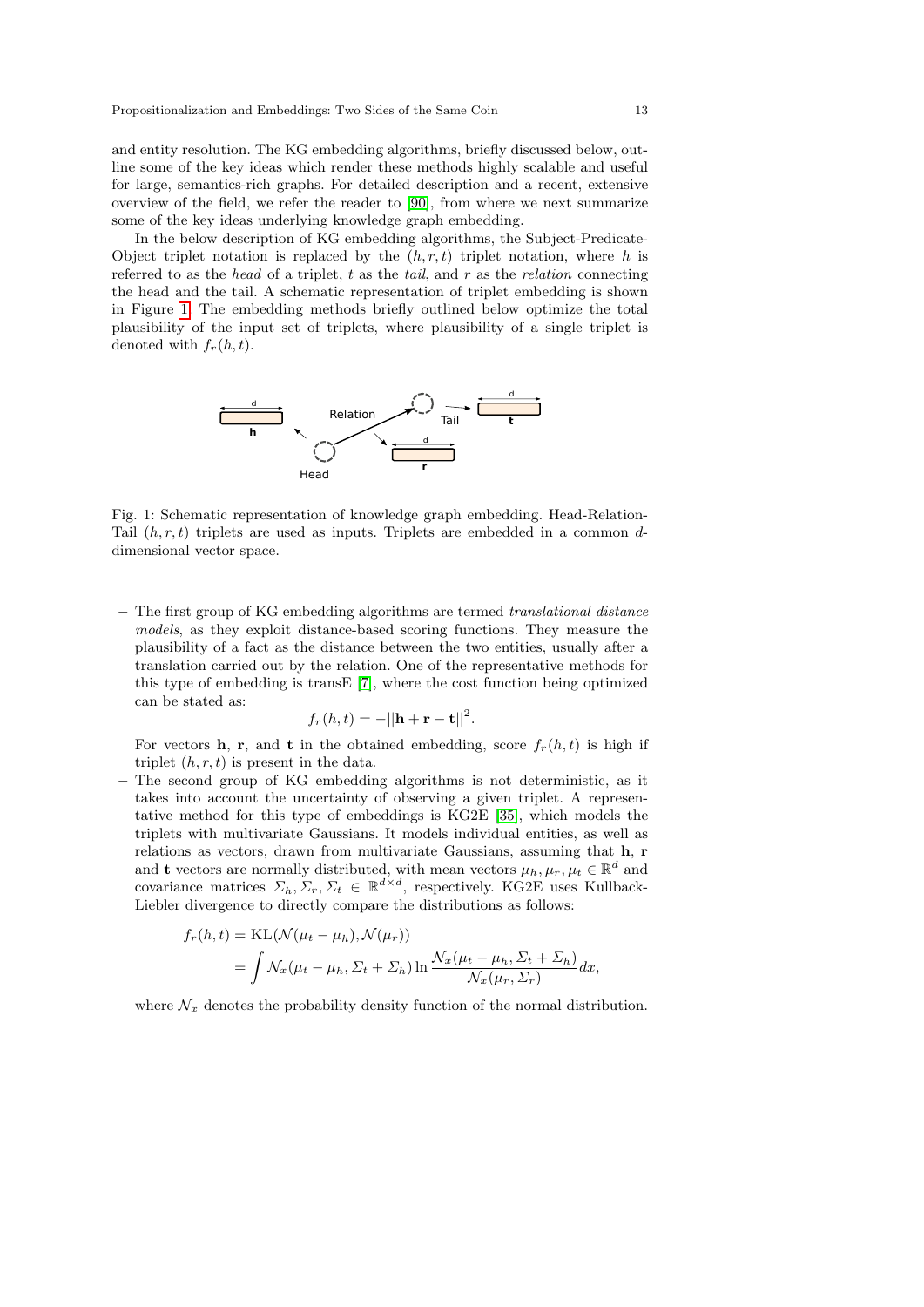– Semantic matching models exploit similarity-based scoring functions. They measure plausibility of facts by matching latent semantics of entities and relations embodied in their vector space representations. One of the representative algorithms for learning by semantic matching is RESCAL [\[60\]](#page-38-7). RESCAL optimizes the following expression:

$$
f_r(h,t) = \mathbf{r}^T \cdot M_r \cdot \mathbf{t},
$$

where **h** and **t** are representations of entities, and  $M_r \in \mathbb{R}^{d \times d}$  is a matrix associated with relations.

– Matching using neural networks. Deep neural networks model triplets via training of neural network architectures. One of the first approaches was Semantic Matching Energy (SME) [\[6\]](#page-35-12). This method first projects entities and their relations to their corresponding vector embeddings. The relation's representation is next combined with the relation's head and tail entities to obtain  $q_1(\mathbf{h}, \mathbf{r})$ and  $g_2(\mathbf{t}, \mathbf{r})$  entity-relation representations in the hidden layer. Finally, a dot product is used to score the triplet relation matching

$$
f_r(h,t) = g_1(\mathbf{h}, \mathbf{r})^T \cdot g_2(\mathbf{t}, \mathbf{r}).
$$

The simplest version of SME defines the  $g_1$  and  $g_2$  as:

$$
g_1(\mathbf{h}, \mathbf{r}) = W_1^{(1)} \cdot \mathbf{h} + W_1^{(2)} \cdot \mathbf{r} + b_1
$$

$$
g_2(\mathbf{t}, \mathbf{r}) = W_2^{(1)} \cdot \mathbf{t} + W_2^{(2)} \cdot \mathbf{r} + b_2.
$$

Here,  $W_1^{(1)}, W_1^{(2)}, W_2^{(1)}$  and  $W_2^{(2)}$  are  $\mathbb{R}^{d \times d}$  dimensional weight matrices and  $b_1$  and  $b_2$  are bias vectors.

Recent advances in embeddings of knowledge graphs show interesting research directions. For example, hyperbolic geometry could be used to better capture latent hierarchies, commonly present in real-world graphs [\[59\]](#page-38-8). Further, KG embedding methods are increasingly tested on large, multi-topic data collections, for example, the Linked Data (LD) which standardize and fuse data from different resources. Knowledge graph embeddings, such as RDF2vec [\[71\]](#page-39-7) attempt to exploit vast amounts of information in LD and transform it into a learning-suitable format. As knowledge graphs are not necessarily the only source of available information, algorithms exploit also other information, e.g., textual information available for each triplet [\[92\]](#page-40-7). Recent trends in knowledge graph embeddings also explore how symbolic, logical structures could be used during embedding construction. Approaches such as KALE [\[33\]](#page-36-10) construct embeddings by taking into account logical rules (e.g., Horn clauses) related to the knowledge graph, thus increasing the qual-ity of embeddings. Similar work was proposed by Rocktäschel et al. [\[73\]](#page-39-8), where pairs of embeddings were considered during optimization. The same group also showed how relations can be modeled without grounding the head and tail entities for simple implication-like clauses [\[22\]](#page-36-11). Wang et al. [\[91\]](#page-40-8) demonstrated that logical rules can aid in knowledge graph completion on large knowledge bases. They showed that inclusion of rules can reduce the solution space and significantly improve the inference accuracy of embedding models.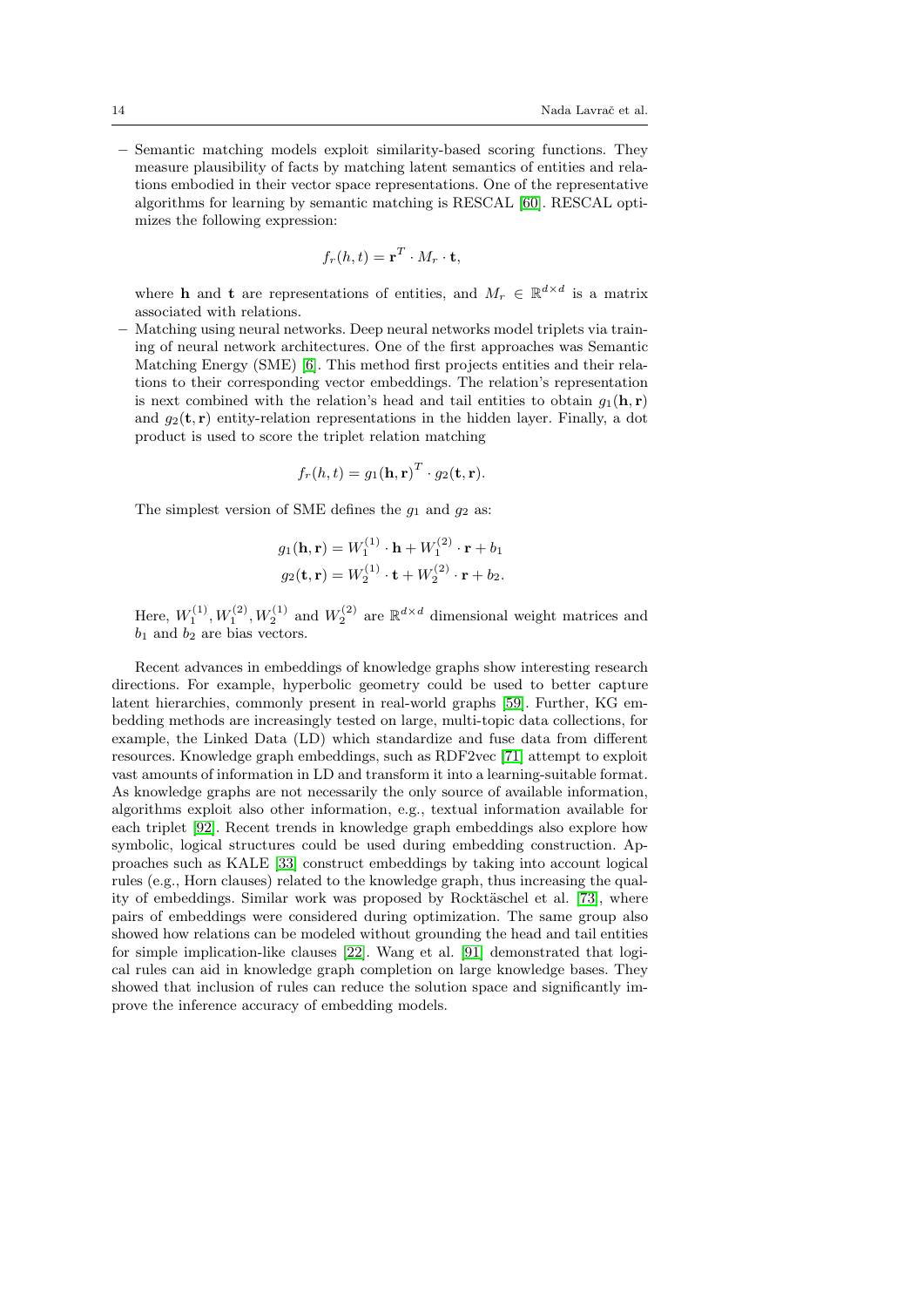### <span id="page-14-0"></span>4.3.2 Entity embedding with the StarSpace approach

The guiding principle behind all embeddings, described in the previous section, is the persistence of similarity, i.e. that entities which are similar in the knowledge graph must be represented by vectors that are similar in the embedding space. A general approach implementing this principle is to use any similarity function between entities to form a prediction task for a neural network. Below we describe a successful example of this approach, called StarSpace [\[93\]](#page-40-1). As this approach assumes discrete features from a fixed dictionary, it is particularly appealing to relational learning and inductive logic programming.

The idea of StarSpace is to form a prediction task where a neural network is trained to predict the similarity between an entity and its related entity (e.g., its label or some other entity). The resulting neural network can be used for several purposes: directly in classification, to rank instances by their similarity, or weights of the trained network can be used as pretrained embeddings.

In StarSpace, each entity has to be described by a set of discrete features from a fixed-length dictionary and forms a so called Bag-Of-Features. This representation is general enough to cover texts (documents or sentences can be described by bags-of-words or bags-of-n-grams), users (described by bags of documents, movies, or items they like), relations and links in graphs (described by semantic triples), etc. During training, entities of different kinds are embedded in the same latent space, suitable for various down-stream learning tasks, e.g., a user can be compared with the recommended items. Note that entities can be embedded along with target classes, resulting in *supervised embedding learning*. This type of representation learning is the key element of the proposed PropStar algorithm outlined in Section [6.1.2](#page-23-0) and presented in detail in Section [6.2.3.](#page-26-0)

The StarSpace approach trains a neural network model to predict which pairs of entities are similar and which are dissimilar. Two kinds of training instances are formed, positive  $(a, b) \in E^+$ , which are task dependent and contain correct relations between entities (e.g., document  $a$  with its correct label  $b$ ), and negative instances  $(a, b_1^-), \ldots, (a, b_k^-) \in E_a^-$ . For each entity a (e.g., a document) appearing in the positive instances, negative instances are formed using  $k$ -negative sampling from labels  $\{b_i^-\}_{i=1}^k$  as in word2vec [\[55\]](#page-38-1). In each batch, the neural network tries to minimize the loss function  $L$ , defined as follows:

$$
L = \sum_{(a,b)\in E^{+}} \left( \text{Loss}(\text{sim}(a,b)) + \frac{1}{k} \sum_{\substack{i=1 \ (a,b_i^-) \in E_a^-}}^{k} \text{Loss}(\text{sim}(a,b_i^-)) \right)
$$

For each batch update in the training of neural network,  $k$  negative examples (a parameter) are formed by randomly sampling labels  $b_i^-$  from within the set of entities that can appear in b. For example, in the document classification task, document a has its correct label b, while k negative instances have their labels  $b_i^$ sampled from the set of all possible labels. Similarity function sim represents the similarity between the vector representations of the two entities; typically a dot product similarity is used. Within one batch, loss function Loss sums the losses of the positive instance  $(a, b)$  and the average of the k negative instances  $(a, b<sub>i</sub><sup>-</sup>), i \in$ 1...k. To asses the loss, margin ranking loss is used, Loss =  $\max(0, m - \text{sim}(a, b'))$ , where  $m$  is the margin parameter, i.e. the similarity threshold, and  $b'$  is a label.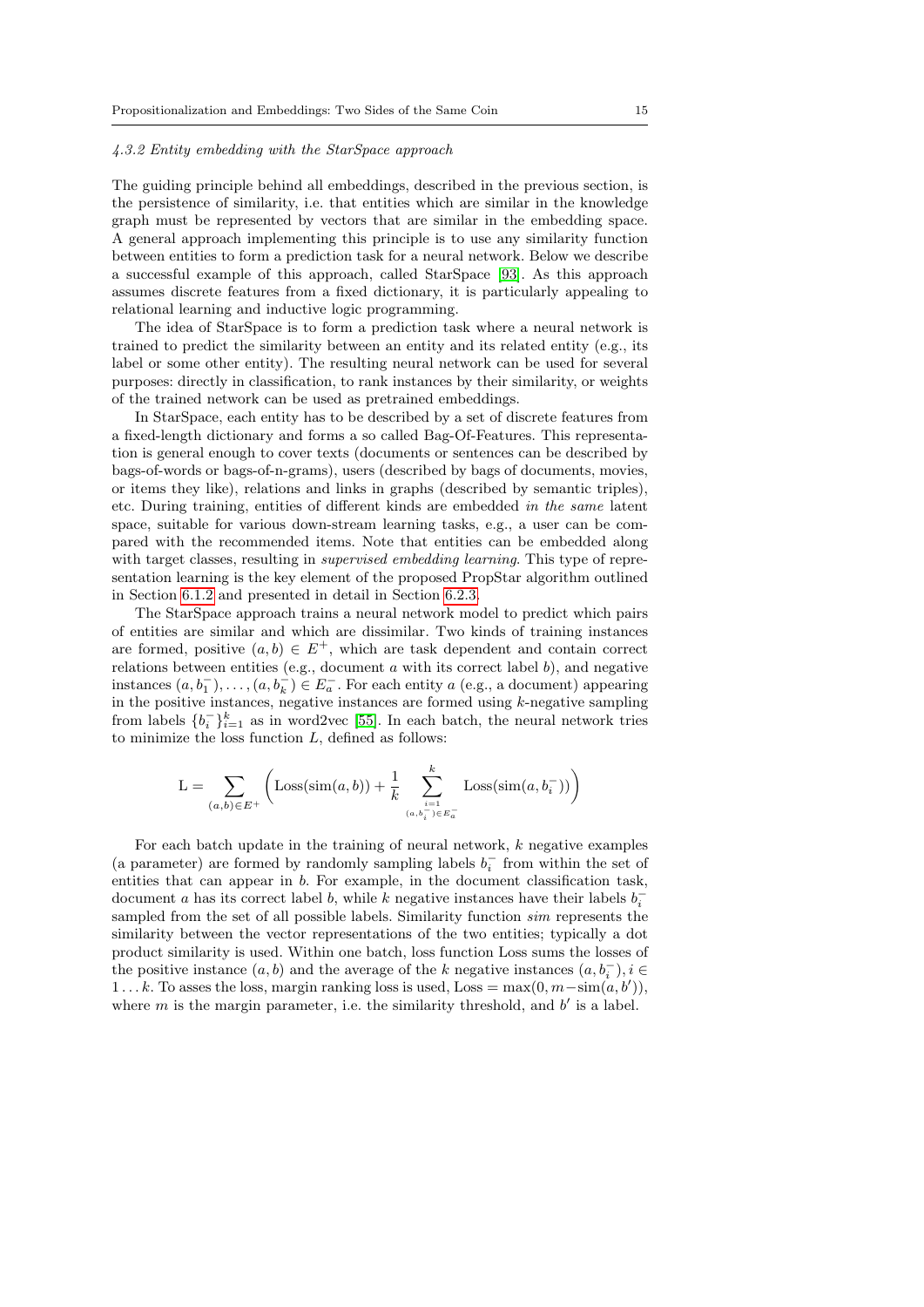The trained network can be used for several purposes. To classify a new instance a, one iterates over all possible labels b' and chooses  $\arg \max_{b'} \text{sim}(a, b')$  as the prediction. For ranking, entities can be sorted by their predicted similarity score. The embedding vectors can also be extracted and used for some other downstream task. Wu et al. [\[93\]](#page-40-1) recommend that the similarity function  $sim(\cdot, \cdot)$  is shaped in such a way that it will directly fit the intended application, so that training will be more effective.

A few examples of tasks successfully tackled with the StarSpace feature transformation approach are described below.

- In multiclass text classification the positive instances  $(a, b)$  are taken from the training set of documents  $E^+$ , represented with bags-of-words and their labels b. For negative instances, entities  $b_i^-$  are sampled from the set of possible labels.
- In recommender systems users are described with a bag of items they liked (or bought). The positive instances use a single user ID as  $a$  and one of the items that user liked as b. Negative instances take  $b_i^-$  from the set of possible items. Alternatively, to work for new users, the a part of user representation is composed of all the items that user liked, except one, which is used as b.
- For link prediction the concepts in a graph are represented as triples headrelation-tail  $(h, r, t)$ , e.g., gene-generates-protein. A positive instance a consists either of h and r, while b consists of t; alternatively, a consists of h, and b consists of r and t. Negative instances  $b_i^-$  are sampled from the set of possible concepts. The trained network can then predicted links, e.g., gene-generateswhat.
- For sentence embedding in an unsupervised fashion, a collection of documents, containing sentences, is turned into a training set. For positive instances, a and b are sentences from the same document (or are close together in a document), while for negative instances, sentences  $b_i^-$  are coming from different documents. This definition of a task tries to capture the semantic similarity between sentences in a document.

In the PropStar algorithm proposed in this work, we use StarSpace similarly to the first case mentioned above (multiclass text classification). Namely, Wordification returns a bag of features (relational items) for each instance in the target table. The embeddings are learned for each feature separately, and class labels are also embedded in the same space. During classification, representations of relational items associated with a given instance (bag of features) are averaged to obtain the representation of the instance—a similar idea as in the document representation adopted in the highly efficient doc2vec branch of algorithms aimed at document classification [\[47\]](#page-37-12). The embedded instances, now located in the same vector space as the embeddings of class labels, are directly used for classification. The label, closest to the representation of a given target instance is selected as the final prediction.

#### <span id="page-15-0"></span>4.3.3 Deep Relational Machines

Deep neural networks are effective learners in numeric space, capable of constructing intermediate knowledge constructs and thereby improve semantics of baseline input representation. Training deep neural networks on propositionalized relational data were explored by Srinivasan et al. [\[81\]](#page-39-0), following the work of Lodhi [\[49\]](#page-37-2), where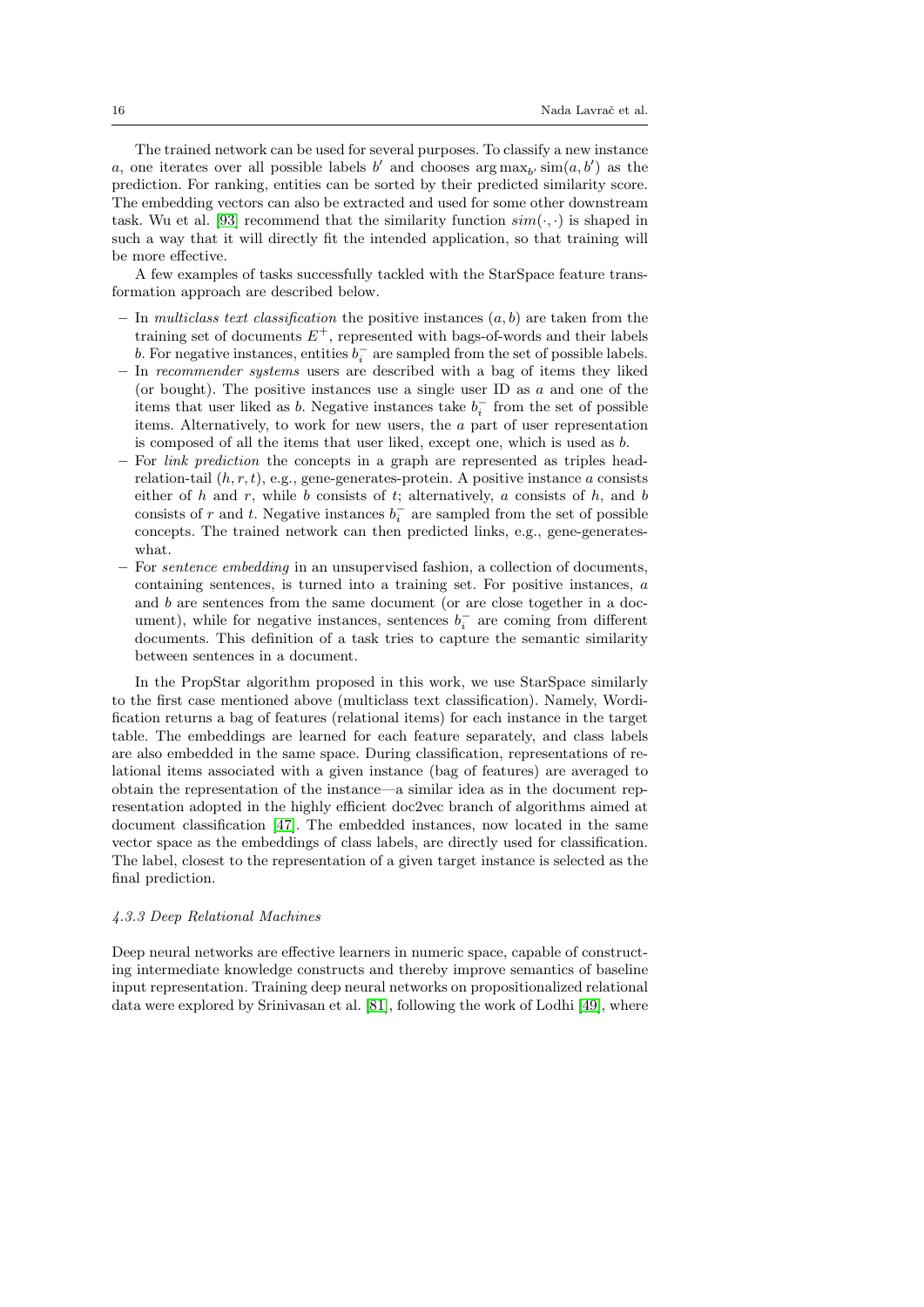Deep Relational Machines (DRMs) were first introduced. In Lodhi's work, the DRMs used bodies of first order Horn clauses as input to restricted Boltzmann machines, where conjuncts of bonds and other molecular structure information compose individual complex features; when all structural properties are present in a given instance, the target's value is true, and false otherwise. For example, consider the following propositional representation of five instances (rows), where complex features are comprised of conjuncts of atoms  $f_i$ , as illustrated in Figure [2.](#page-16-0)

<span id="page-16-0"></span>

| $\begin{array}{c} 4 \times 10^{10} M_{\odot} \\ 1 \times 10^{10} M_{\odot} \\ 3 \times 4 \times 10^{10} M_{\odot} \\ 5 \times 10^{10} M_{\odot} \\ \end{array}$ | $\begin{array}{c}\n-\mathcal{L}_{1} & \mathcal{L}_{2}\n\end{array}$ | $\mathcal{S}_3 \wedge \mathcal{S}_2$ | $\mathcal{S}_1 \wedge \mathcal{S}_3$ | $\mathcal{J}_5 \wedge \mathcal{J}_2$ | $\mathcal{S}_4 \wedge \mathcal{S}_1 \wedge \mathcal{S}_5$ | $C_{\rm{dag}}$                                                |
|-----------------------------------------------------------------------------------------------------------------------------------------------------------------|---------------------------------------------------------------------|--------------------------------------|--------------------------------------|--------------------------------------|-----------------------------------------------------------|---------------------------------------------------------------|
|                                                                                                                                                                 |                                                                     |                                      |                                      |                                      |                                                           |                                                               |
|                                                                                                                                                                 | $\mathbf{1}$                                                        |                                      | $\mathbf{1}$                         | 1                                    | 0                                                         |                                                               |
|                                                                                                                                                                 |                                                                     |                                      |                                      |                                      |                                                           | $\frac{1}{2}$ + $\frac{1}{2}$ + $\frac{1}{2}$ + $\frac{1}{2}$ |
|                                                                                                                                                                 | $\begin{matrix}0\\0\end{matrix}$                                    |                                      | $\frac{1}{1}$                        | $_0^0$                               | 0                                                         |                                                               |
|                                                                                                                                                                 | $\boldsymbol{0}$                                                    |                                      | $\overline{0}$                       | $\boldsymbol{0}$                     |                                                           |                                                               |
|                                                                                                                                                                 |                                                                     |                                      | $\overline{0}$                       | $\overline{0}$                       |                                                           |                                                               |

Fig. 2: Example input data for a deep relational machine that operates on the instance level.

Note that the propositionalized data set  $P$  is usually a sparse matrix, which can represent additional challenge for neural networks. The DRMs proposed by Lodhi [\[49\]](#page-37-2) were used for prediction of protein folding properties, as well as mutagenicity assessment of small molecules. This approach used feature selection with information theoretic measures such as information gain as the sparse matrix resulting from the propositionalization was not suitable as an input to the neural network. The initial studies regarding DRMs explored how deep neural networks could be used as an extension of relational learning.

Recently, promising results were demonstrated in the domain of molecule classification [\[19\]](#page-36-12) using ILP learner Aleph in its propositionalization mode for feature construction. After obtaining propositional representation of data, the obtained data table was fed into a neural network that associated such representations with the output space (e.g., a molecule's activity). Again, sparsity and size of the propositionalized representation is a problem for deep neural networks. Again, stochastic feature selection of relational features that are used as input to deep relational machines can improve the performance and interpretability [\[18\]](#page-35-13).

The work of Srinivasan et al. [\[81\]](#page-39-0) is relevant for the interpretability of deep relational machines, proposing a logical approximation of well-known prediction explanation method LIME [\[70\]](#page-39-9) and showing how it can be efficiently computed.

In summary, DRMs address the following issues at the intersection of deep learning and relational learning:

- DRMs demonstrated that deep learning on propositionalized relational structures is a sensible approach to relational learning.
- Their input is comprised of logical conjuncts, offering the opportunity to obtain human-understandable explanations.
- DRMs were successfully employed for classification and regression.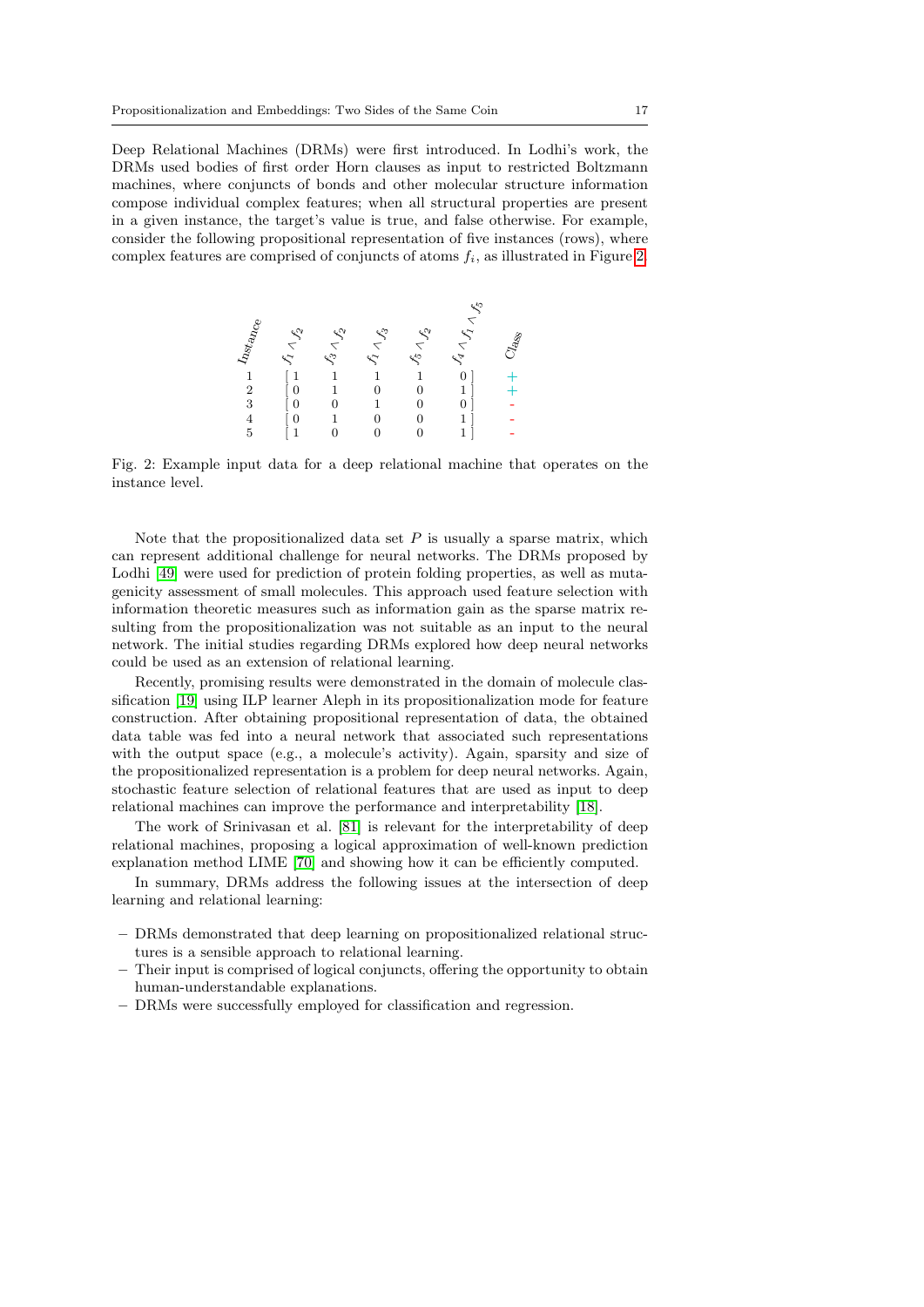– Emerging ideas in the area of representation learning have only recently been explored in the ILP context [\[23\]](#page-36-13), indicating there are many possible improvements both in terms of execution speed, as well as more informative feature construction on the symbolic side of computation.

We further discuss DRMs in the context of efficiency of their implementation in Sections [6.1.1](#page-21-1) and [6.2.2.](#page-25-0) Development of DRMs that are efficient with respect to both space and time is an ongoing research effort. Building on the ideas of DRMs, we implemented a variant of this approach, capable of learning directly from large, sparse matrices that are returned from Wordification of a given relational database, rather than using feature selection or the output of Aleph's feature construction approach. Our novel, efficient DRM implementation is presented in Section [6.2.2.](#page-25-0)

### <span id="page-17-0"></span>5 Unifying framework for propositionalization and embeddings

The connection we made between different information representation levels and different transformation techniques shows that propositionalization and embeddings are two sides of the same coin. If we view embeddings as transformations for texts, graphs, recommendations, electronic health records, and other entities with defined similarity function, we can conclude that all these transformation present a multifaceted approach to feature construction.

To this end, the paper contributes a novel understanding of these data transformation techniques. In Section [5.1,](#page-17-1) we first present a unified terminology and definitions, and explain the apparent differences between the definitions of propositionalizationa and embeddings as variants of a complex data transformation task. In further sections we explore the apparent differences between the two approaches. In Sections [5.2,](#page-18-0) [5.3,](#page-18-1) and [5.4](#page-19-0) we discuss differences in data representation, learning, and use. Finally, in Section [5.5](#page-20-0) we summarize strengths and limitations of propositionalization and embeddings.

### <span id="page-17-1"></span>5.1 Unifying definitions

Below we present a unified view on the definitions of propositionalization and embedding tasks, as instances of a general data transformation task defined in Section [1](#page-3-1) via Definition [1.](#page-3-1)

# Definition 2 (Propositionalization)

- Given: Input data of a given data type and format, and heterogeneous background knowledge of various data types and formats.
- Find: A tabular representation of the data enriched with the background knowledge, where each row represents a single data instance, and each column rep-resents a feature in a d-dimensional symbolic<sup>[1](#page-17-2)</sup> vector space  $F<sup>d</sup>$ .

# Definition 3 (Embedding)

Given: Input data of a given data type and format, and heterogeneous background knowledge of various data types and formats.

<span id="page-17-2"></span><sup>&</sup>lt;sup>1</sup> In the case of binary valued features, each value in each column is  $\in \{0, 1\}$ .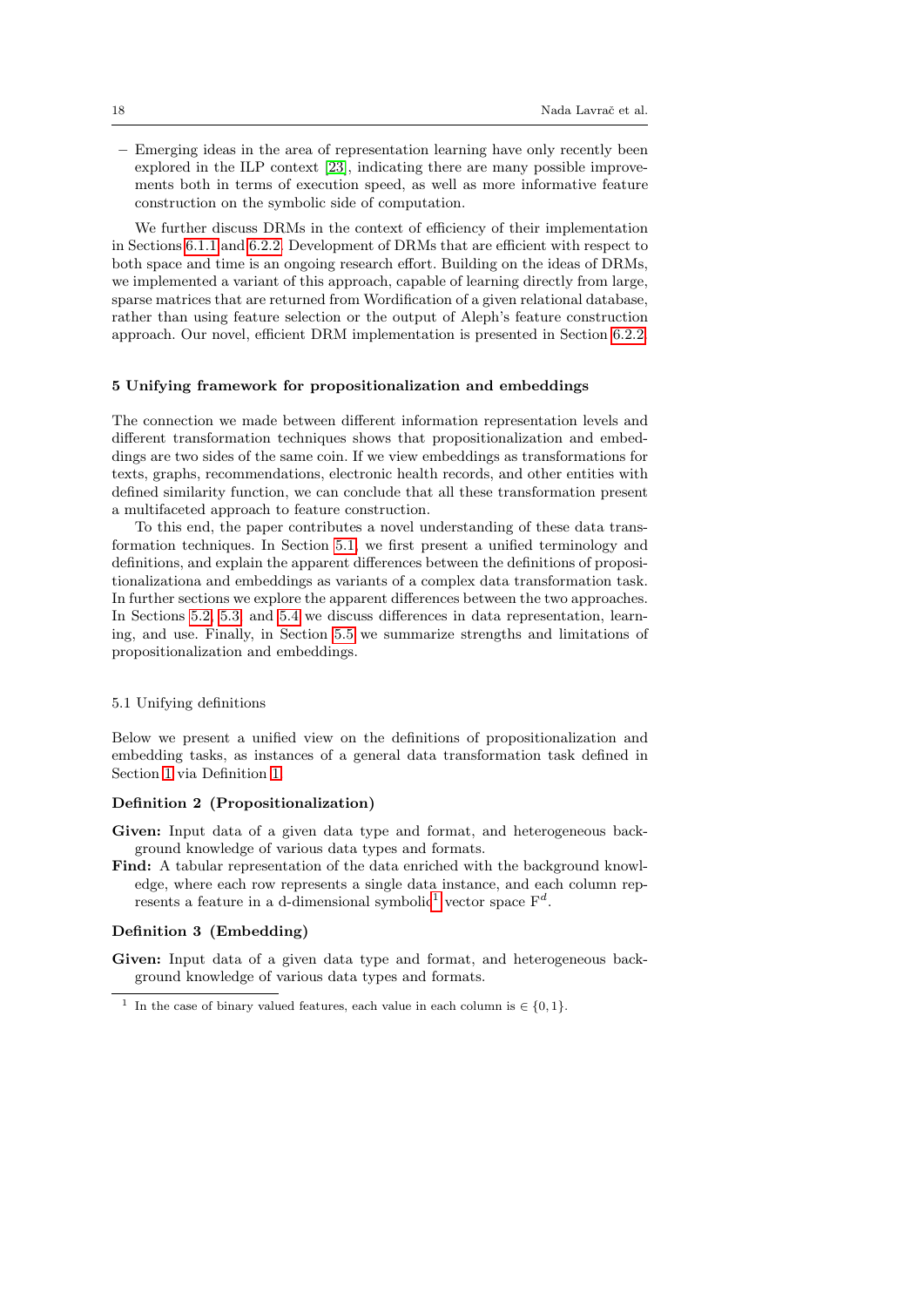Find: A tabular representation of the data enriched with the background knowledge, where each row represents a single data instance, and each column represents one of the dimensions in the d-dimensional numeric vector space  $\mathbb{R}^d$ .

### <span id="page-18-0"></span>5.2 Unifying propositionalization and embeddings in terms of data representation

Both data transformation techniques result in a vector space representation. The unifying dimensions of propositionalization and embeddings in terms of data representation, which are summarized in Table [1,](#page-18-2) are explained below.

In propositionalization, the transformation results in a binary matrix of sparse binary vectors, where rows corresponds to training instances and columns correspond to symbolic features constructed by a particular propositionalization algorithm. These features are human interpretable, as they are either simple logical features (such as attribute values), conjunctions of such features, relations among simple features (such as e.g., a test for the equality or inequality of values of two attributes of the same type), or relations among entities (such as links among nodes in a graph). Given that the number of constructed features is usually large, such transformation results in a sparse binary matrix with few non-zero elements.

Embeddings output is usually a dense matrix of a user-defined dimensionality, composed of vectors of numeric values, one for each object of interest. For neural network based embeddings, vectors usually represent the activation of neural network nodes of one or more levels of a deep neural network. Given a relatively low dimensionality of these vectors (from 100 to 1000) this dense representation is efficient in terms of space. However, the features/dimensions are non-interpretable, therefore a separate explanation mechanisms and visualizations are required.

<span id="page-18-2"></span>Table 1: Unifying and differentiating aspects of propositionalization and embeddings in terms of data representation.

| Representation     | Propositionalization        | Embeddings        |
|--------------------|-----------------------------|-------------------|
| Vector space       | symbolic                    | numeric           |
| Features/variables | symbolic                    | numeric           |
| Feature values     | Boolean $(0 \text{ or } 1)$ | numeric           |
| Sparsity           | sparse                      | dense             |
| Space complexity   | space consuming             | mostly efficient  |
| Interpretability   | interpretable features      | non-interpretable |

<span id="page-18-1"></span>5.3 Unifying propositionalization and embeddings in terms of learning

For both data transformation techniques, the resulting vector space representation is used as an input to a learning algorithm of the user's choice. The unifying dimensions of propositionalization and embeddings in terms of most frequently used learners (summarized in Table [2\)](#page-19-1) are explained below.

After propositionalization, any learner capable of processing symbolic features can be used. Typical learners include rule learning, decision tree learning, random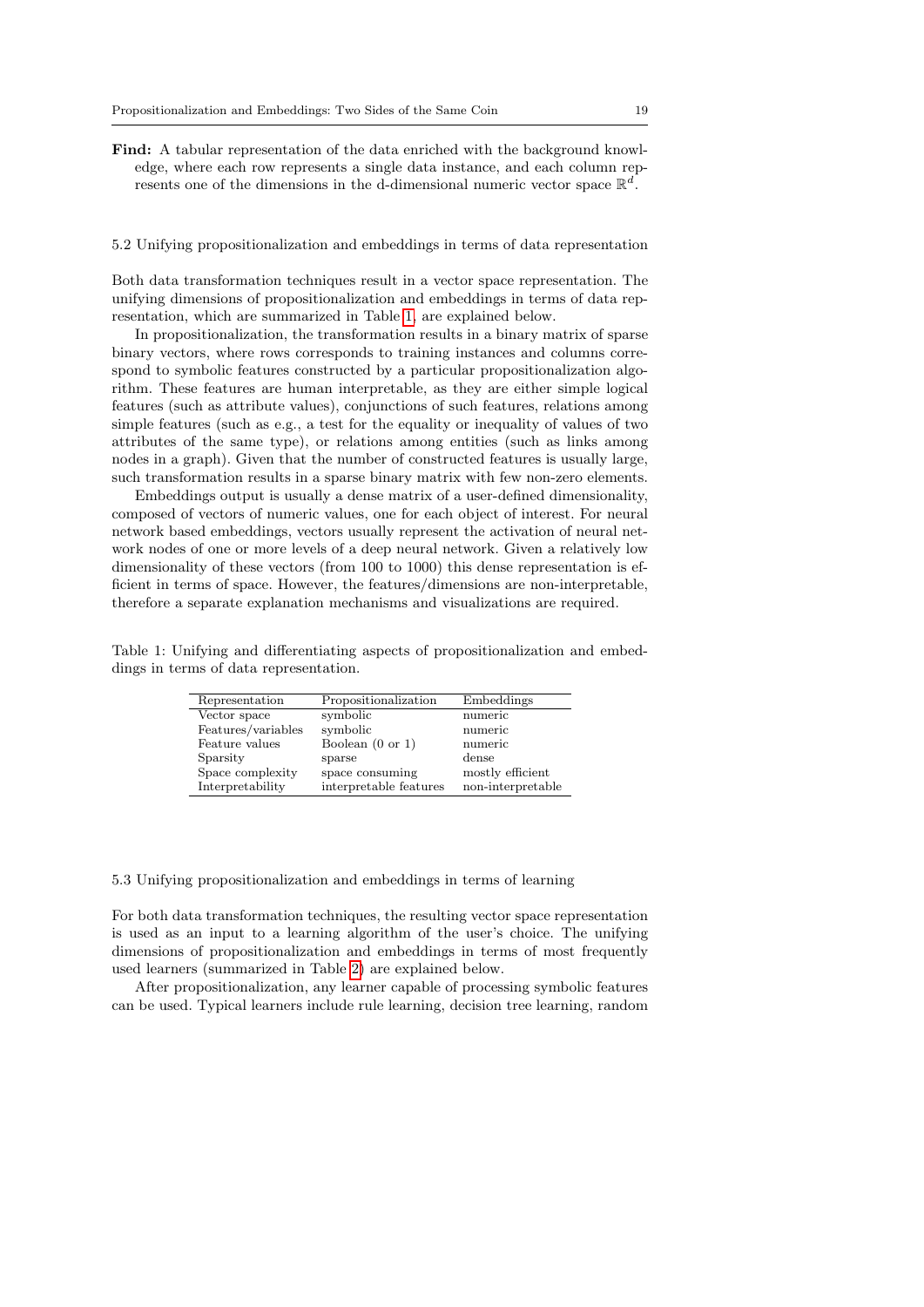forests for a supervised setting, or association rules and symbolic clustering algorithms applied in a non-supervised learning setting. Learners usually use heuristic search to find a global optimum in terms of heuristics to be optimized (exceptions being, e.g., association rule learners using exhaustive search with constraints). Typical algorithms are decision tree learners, rule learners, linear regression and SVMs. Learners require some parameter tuning to achieve optimal results, but parameters are relatively few. Learning is typically performed on CPUs.

The embedded vectors are best suited for distance-based learners, such as neural networks, and to a lesser degree for kernel methods or logistic regression. Deep neural networks use greedy search to find locally optimal solutions, and are usually trained on GPUs, but can be used for prediction on both CPUs or GPUs. As a weakness, deep learning algorithms require substantial (hyper)parameter tuning.

<span id="page-19-1"></span>Table 2: Unifying and differentiating aspects of propositionalization and embeddings in terms of learning context.

| Learning           | Propositionalization             | Embeddings           |
|--------------------|----------------------------------|----------------------|
| Meaning capturing  | via symbols                      | via distances        |
| Search strategy    | heuristic search                 | greedy               |
| Search goal        | global optimum                   | local optimum        |
| Typical algorithms | symbolic, linear regression, SVM | deep neural networks |
| Parameters         | few                              | many                 |
| Hardware           | CPU                              | CPU/GPU              |

<span id="page-19-0"></span>5.4 Unifying propositionalization and embeddings in terms of use

The unifying dimensions of propositionalization and embeddings in terms of their use (summarized in Table [3\)](#page-19-2) are explained below.

<span id="page-19-2"></span>Table 3: Unifying and differentiating aspects of propositionalization and embeddings in terms of use.

| Use              | Propositionalization   | Embeddings             |
|------------------|------------------------|------------------------|
| Problems/context | relational             | tabular, texts, graphs |
| Data type fusion | enabled                | enabled                |
| Explanation      | directly interpretable | special approaches     |

Propositionalization [\[37\]](#page-37-0) is one of the established methodologies used in relational learning [\[20,](#page-36-0) [24\]](#page-36-14) and ILP [\[20,](#page-36-0) [43,](#page-37-1) [58\]](#page-38-0) (see the propositionalization methods outlined in Section [4.2\)](#page-7-0). The propositionalization approach was applied also in the semantic data mining where ontologies are used as a background knowledge in relational learning [\[46,](#page-37-13) [66,](#page-38-9) [87\]](#page-40-9).

The embedding technologies are mostly used in the context of deep learning for various data formats, including tabular data, texts, images, and graphs (including knowledge graphs). In addition to knowledge graph embedding approaches (see Section [4.3.1\)](#page-11-1), we outline some other approaches to graph embeddings below.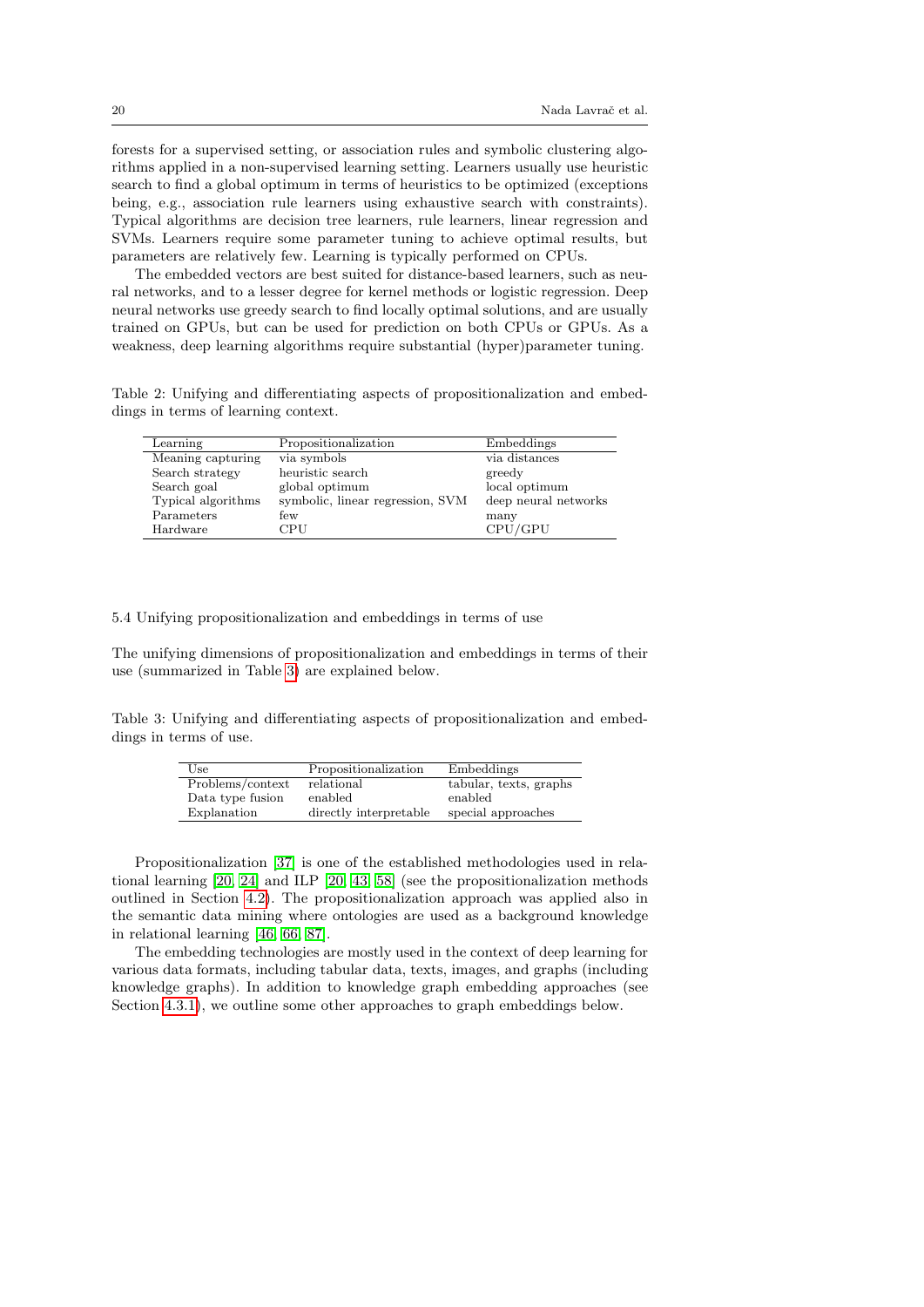The first studies of graph embeddings were influenced by embedding construction from textual data. For example, the well known skip-gram model, initially used as part of word2vec [\[55\]](#page-38-1) was successfully applied to learn node representations. DeepWalk [\[64\]](#page-38-10) was one of the first learners that treats short random walks in graphs as sentences (or short phrases) to learn latent node embeddings. Deep-Walk was revisited as node2vec [\[31\]](#page-36-15) to take into account different types of random walks, parameterized by breadth, as well as depth-first search. LINE [\[84\]](#page-40-10) performs similarly well for the tasks of classification and link prediction by attempting to optimize both local, as well as global network structure.

As for fusing heterogeneous data types, a propositionalization approach was proposed as a mechanism for heterogeneous data fusion [\[32\]](#page-36-16). As for data type fusion using embedding-based methods, PTE [\[83\]](#page-39-10) exploits heterogeneous networks of texts for supervised embedding construction. NetMF [\[67\]](#page-38-11) is a generalization of Deepwalk, node2vec, LINE and PTE, re-formulating them as a matrix factorization problem. Furthermore, struc2vec [\[69\]](#page-39-11) builds on two main ideas: representations of two nodes must be close if the two nodes are structurally similar, and the latent node representation should not depend on any node or edge attribute, including the node labels. Examples of approaches to heterogeneous graph embeddings include HINMINE [\[36\]](#page-36-6), metapath2vec [\[95\]](#page-40-3) and OhmNet [\[89\]](#page-40-4), an extension of node2vec to a heterogeneous biological setting. Heterogeneous data embeddings [\[11\]](#page-35-14) of images, videos and text were also formulated as a task of heterogeneous graph embedding.

Concerning the interpretability of results, propositionalization approaches are mostly used with symbolic learners whose results can be interpretable, given the interpretability of features used in the transformed data description. For embeddingbased methods, given the non-interpretable numeric features/dimensions, specific mechanisms need to be implemented to ensure results explanation [\[72,](#page-39-12) [88\]](#page-40-11). A recent well-known approach, which can be used in a post-processing phase of an arbitrary prediction model, is named SHAP [\[50\]](#page-37-14). In this approach, Shapley values offer insights into instance-level predictions by assigning fair credit to individual features for participation in prediction-explaining interactions. Explanation methods such as SHAP are commonly used to understand and debug black-box models. We refer the reader to [\[50\]](#page-37-14) for a detailed overview of the method.

# <span id="page-20-0"></span>5.5 Summary of strengths and limitations of propositionalization and embeddings

Let us summarize the unified presentation of propositionalization and embeddings by presenting the strengths and weaknesses of the two approaches. The main strength of propositionalization is the interpretability of the constructed features, while the main strength of embeddings is high performance of classifiers learned from embeddings due to their compact representation in a vector space.

In terms of their strengths, both approaches to data transformation are: (a) automated, (b) fast, (c) semantic similarity of instances is preserved in the transformed instance space (as a remark, due to a more compact representation, embeddings preserve semantic similarity of features even better than propositionalization), (d) transformed data can be used as input to standard propositional learners, as well as to contemporary approaches.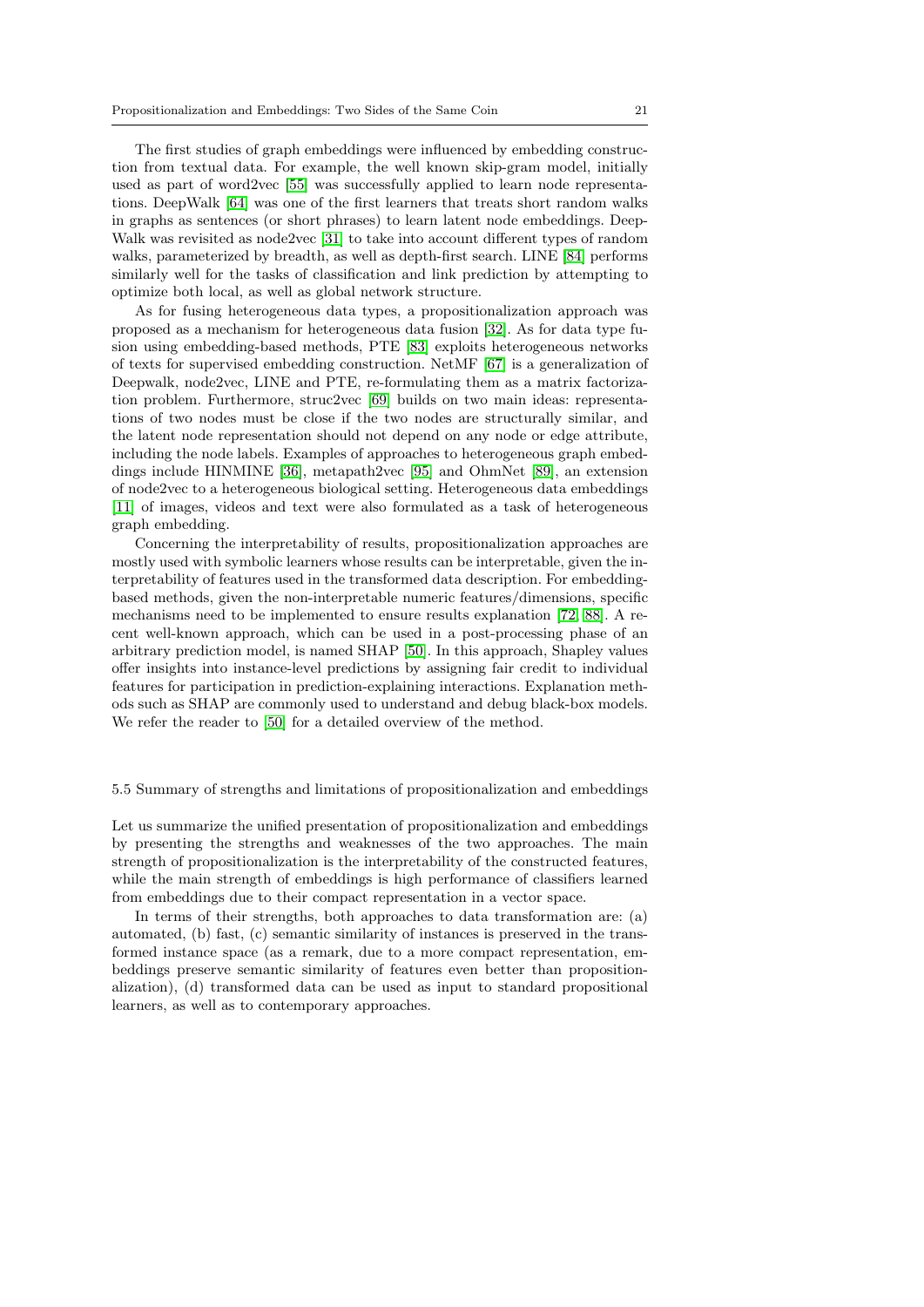In addition to these characteristics, embeddings have other favorable properties: (a) embedded vectors representations allow for transfer learning, e.g., for cross-lingual applications in text mining or image classification from different types of images, (b) cover a very wide range of data types (text, relations, graphs, images, time series), and (c) have a very wide community of developers and users, including industry.

In terms of their limitations when used in a multi-relational setting, both approaches to data transformation: (a) are limited to 1-many relationships (cannot handle many-to-many relationships between the connected data tables), (b) cannot handle recursion, and (c) cannot be used for predicate invention.

In addition to these characteristics, limitations of propositionalization include: (a) only boolean values are used in the transformed vector space, (b) generated sparse vectors can be memory inefficient, (c) limited range of data types are handled (relations, graphs), and (d) a small community of developers and users (mainly from ILP).

Embeddings also have several limitations: (a) loss of explainability of features and consequently of the models trained on the embedded representations, (b) many user-defined hyper-parameters, (c) high memory consumption due to many weights in neural networks, and (d) requirement for specialized hardware (GPU) for efficient training of embeddings, which may be out of reach for many researchers.

## <span id="page-21-0"></span>6 Proposed unification methodology and its two implementations

The unifying aspects analyzed in Section [5](#page-17-0) can be used as a basis for a unifying methodology that combines propositionalization and embeddings, and benefits from the advantages of both. The propositionalization successfully captures relational information through complex relational feature construction, but results in a sparse symbolic feature vector representation. This weakness can be successfully overcome by embedding the constructed feature vectors into a lower dimensional numeric vector space, resulting in a condensed numeric feature vector representation appropriate for use by modern deep learning algorithms.

To this end, we describe two novel data transformation algorithms, combining propositionalization and embedding based transformations into a joint data transformation framework. We first briefly outline the two approaches in Section [6.1,](#page-21-2) followed by their detailed descriptions in Section [6.2.](#page-24-1)

<span id="page-21-2"></span>6.1 Outline of proposed data transformation and learning methods

We first overview the proposed unifying data transformation approaches. The first, named PropDRM, is an instance-based data transformation approach. The second one is a feature-based data transformation pipeline, called PropStar. The approaches are outlined in the next two subsections.

### <span id="page-21-1"></span>6.1.1 PropDRM: An instance-based approach

The first unifying approach for embedding of multi-relational databases is based on Deep Relational Machines [\[19\]](#page-36-12) (DRMs), presented in Section [4.3.3.](#page-15-0) Rather than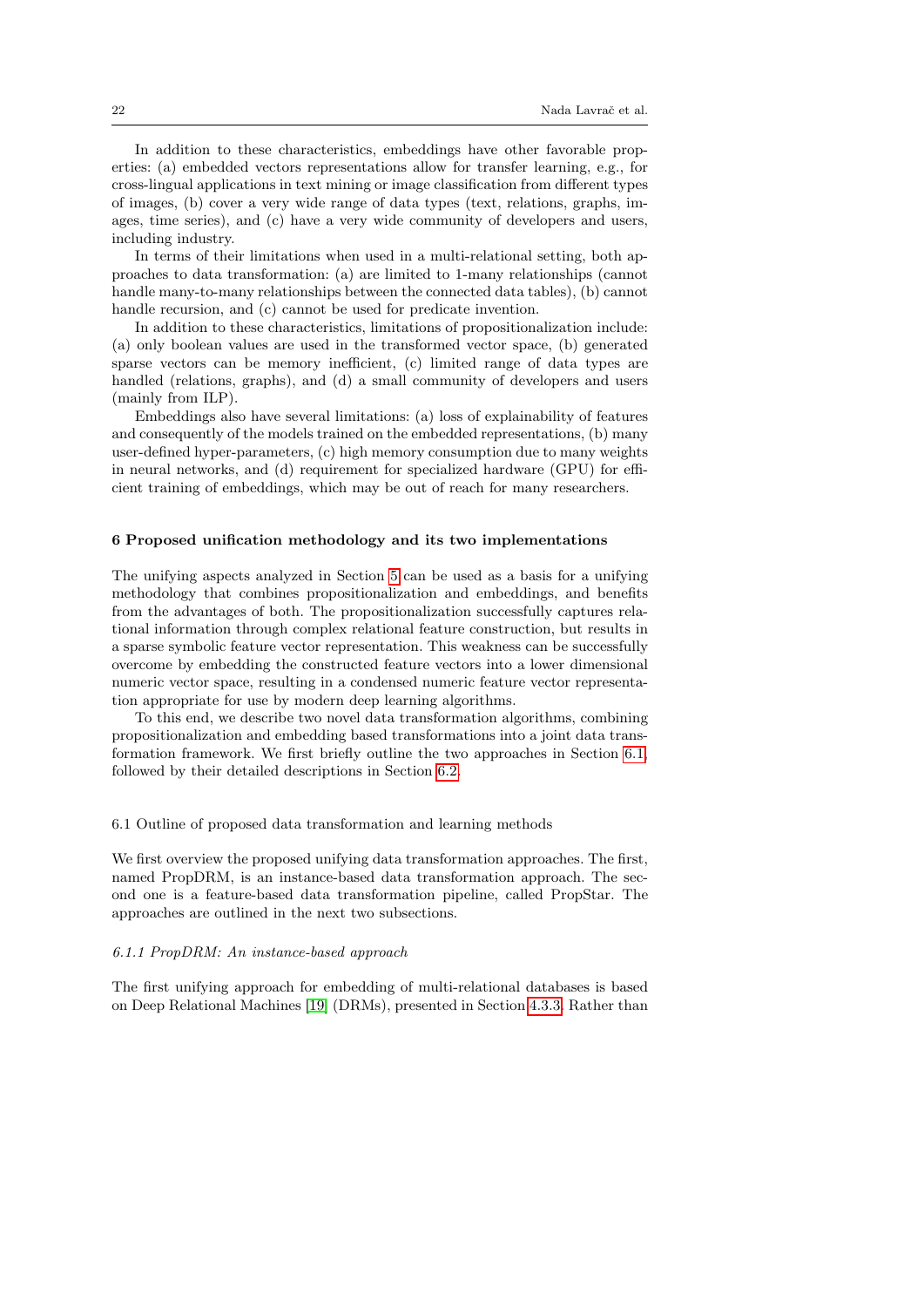using the output of Aleph's feature construction approach, as was the case in the DRM implementation of Dash et al. [\[19\]](#page-36-12), we implemented a variant of this approach, capable of learning directly from large, sparse matrices that are returned by the Wordification [\[63\]](#page-38-6) approach to propositionalization of relational databases. In this work, following the paradigm of propositionalization by Wordification, each instance is described by a bag (a multiset that allows for multiple appearances of its elements) of features of the form TableName\_AttributeName\_Value. Wordification treats these simple easily interpretable features as 'words' in the transformed Bag-Of-Words representation. In this work, they represent individual 'relational items' and we use the notation (table.name, column.name, value).

Relational representations are thus obtained for individual instances, resulting in embeddings of instances (e.g., molecules, persons, companies etc). Batches of instances are then fed to a neural network, which performs the desired downstream task, such as classification or regression. Schematically, the approach is illustrated in Figure  $3^2$  $3^2$ .

Note that although propositionalization and subsequent learning are conceptually two distinct steps, they are not necessarily separated when implemented in practice: as neural networks operate with small batches of input data, if propositionalization is capable of similar batch functionality, relational features can be generated in a lazy manner when needed by the neural network. The technical details of the proposed PropDRM implementation are presented in Section [6.2.2.](#page-25-0)

<span id="page-22-0"></span>

Fig. 3: Overview of the PropDRM instance-based embedding methodology, based on DRMs. Note that features in the propositionalized relational database represent either single features  $f_i$  or conjuncts of features, e.g.,  $f_i \wedge f_j$ , given that Wordifications constructs both feature forms. For simplicity, the propositionalized database shows only two instances.

<span id="page-22-1"></span><sup>&</sup>lt;sup>2</sup> As its last step, the methodology includes the explanation of results using the SHAP approach. However, as Section [6](#page-21-0) focuses on our research contributions, this well known approach and its results are presented in Appendix [D.](#page-41-0)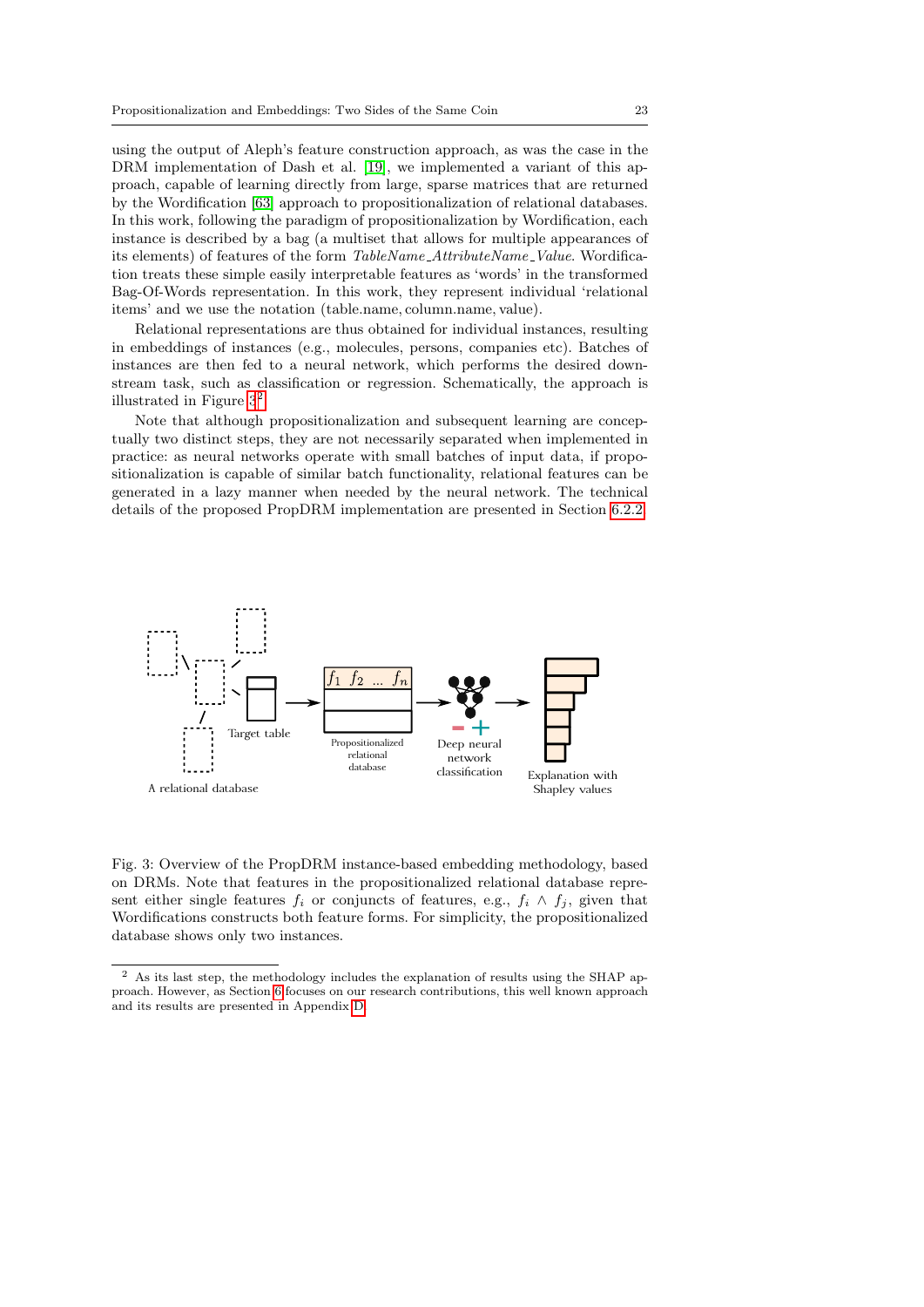When compared to our PropStar algorithm presented in Sections [6.1.2](#page-23-0) and [6.2.3](#page-26-0) below, the key difference of the outlined DRM-based implementation of the unifying methodology is the type of embeddings: PropDRM embeds instances (i.e. whole bags of constructed features), whereas PropStar embeds features along with the class values in the same vector space.

# <span id="page-23-0"></span>6.1.2 PropStar: A feature-based approach

In this section, we outline the proposed PropStar algorithm for classification via feature embedding. Its details and implementation are presented in Section [6.2.3.](#page-26-0) Unlike the PropDRM algorithm, where each embedding vector represents a single data instance, the idea of PropStar is to use embedding vectors to represent the features of the data set. Here, individual relational features, obtained as the result of propositionalization by Wordification, are used by a supervised embeddings learner to obtain representations, co-located with instance labels. This approach is conceptually different in the sense that representations are not learned for individual instances (as is the case of DRMs); instead, they are learned for every single relational feature that is the output of the selected propositionalization algorithm (i.e. Wordification).

The fact that PropStar produces vector representations of features means that the labels (label=true and label=false) are also represented by vectors in the same dense space as the other vectors. This leads to an intuitive direct classification of new examples. We can observe the set of vectors representing the relational items present in the itemset representing the new example. To classify a new instance, the embeddings of the set of its features (i.e. true values) are averaged and the result is compared to the embedding of class labels. The nearest class label is chosen as the predicted value.

Figure [4](#page-24-2) illustrates how new instances are classified by direct comparison of the representations of their features in the latent dense semantics-preserving space that also contains the information on labels. The classification is based on the proximity to a given label (in the latent space). If the center of feature vectors of a given instance is closer to the vector representing the feature label=true, then the example is classified as positive.

In contrast to the instance-based embeddings discussed in Section [6.1.1,](#page-21-1) which relies on batches, the whole data set is needed to obtain representations for individual features. To avoid high spatial complexity, this class of algorithms would ideally operate on sparse inputs. An example of feature-based embeddings are items that are to be recommended to users, where the representation of a given item is obtained by jointly optimizing the item's co-occurrence with other items, as well as other user's properties. In a relational setting considered in this work, we follow the paradigm of propositionalization by Wordification, where each instance is described by a bag of features of the form (table.name, column.name, value). Consequently, in the PropStar approach the embeddings represent bags of such features and their conjunctions (of size 2). There are as many embeddings as there are unique features in the propositionalized representation of a given relational database. As such embeddings by themselves do not contain any information which relates them to the desired output space, target values get embedded alongside other features in a supervised manner.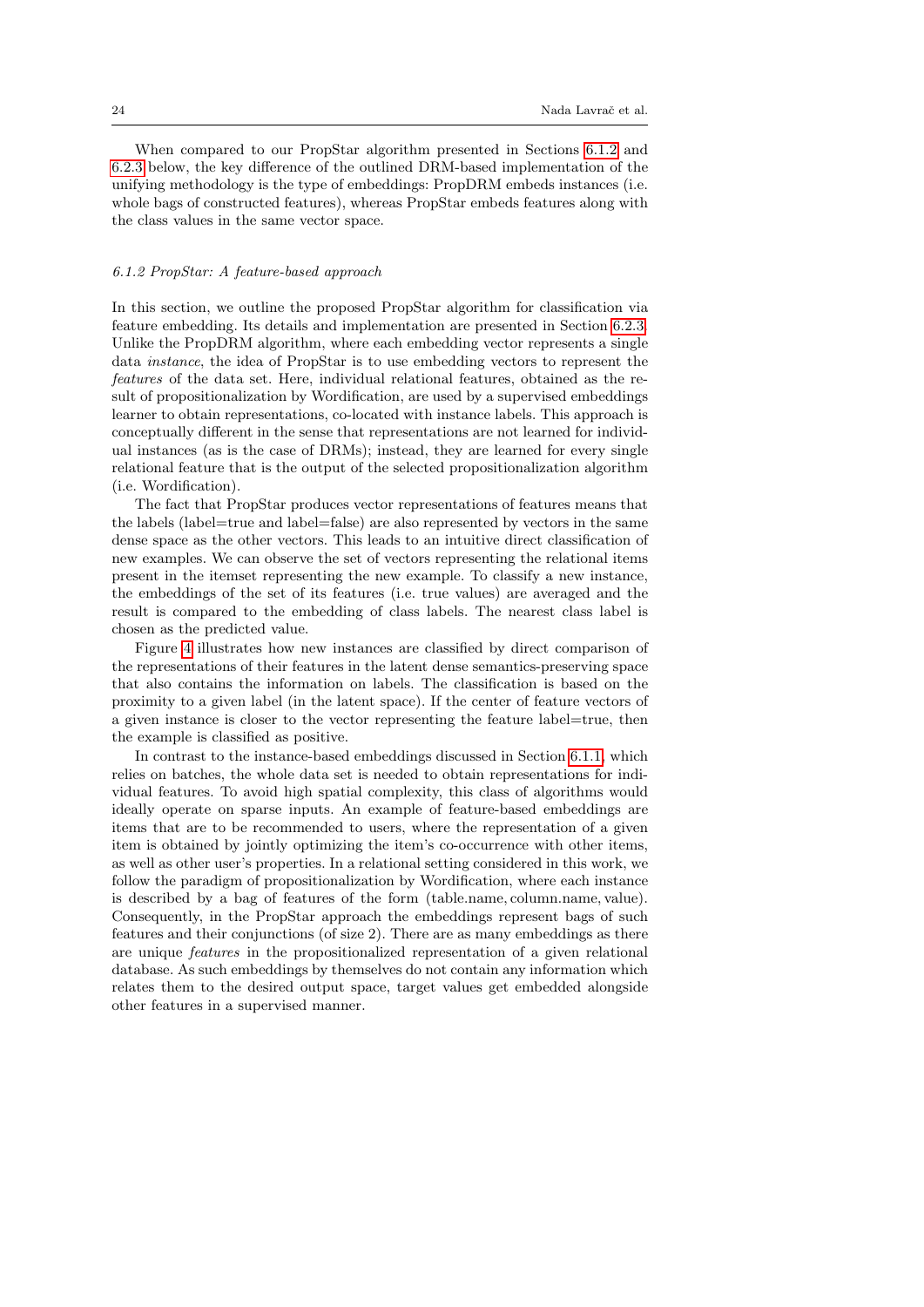<span id="page-24-2"></span>

Fig. 4: Overview of the proposed feature-based embedding methodology Prop-Star. Note that embedded features represent embeddings of single features  $f_i$  or of conjuncts of features, e.g.,  $f_i \wedge f_j$ , given that Wordifications constructs both feature forms. For simplicity, the propositionalized database shows two instances Blank and shaded circles correspond to embedded representations of instances and features, respectively.

# <span id="page-24-1"></span>6.2 Detailed description of proposed data transformation and learning methods

This section presents the implementations of the proposed methods, preceded by the description of the updates to the Wordification algorithm [\[63\]](#page-38-6) for multi- propositionalization algorithm presented in Section [6.2.1.](#page-24-0) In Section [6.2.2](#page-25-0) we discuss how Deep Relational Machines (described briefly in Section [4.3.3\)](#page-15-0), which use neural networks for learning from relational databases, were adapted to operate on sparse matrices generated by an improved Wordification algorithm. In Section [6.2.3](#page-26-0) we describe a novel algorithm, called PropStar, which embeds relational features, extracted as part of propositionalization.

# <span id="page-24-0"></span>6.2.1 Improving the efficiency of Wordification

In this work we significantly extend the ideas proposed in Wordification [\[62,](#page-38-5) [63\]](#page-38-6) with the aim to maintain the classification performance, yet improve its *scalability*. Both proposed algorithms build on the idea of Wordification, yet its use in our algorithms is differentiated by the following design decisions:

- 1. Inputs do not need to be hosted in relational databases. PropStar operates on .sql files directly. The algorithm supports SQL conventions, as commonly used in the ILP community<sup>[3](#page-24-3)</sup>. This modification renders the method completely local, enabling offline execution without additional overhead. Such setting also offers easier parallelism across computing clusters.
- 2. Algorithm is implemented in Python 3 with minimum dependencies for computationally more intense parts, such as the Scikit-learn [\[61\]](#page-38-12), Pandas, and Numpy

<span id="page-24-3"></span> $^3$ <https://relational.fit.cvut.cz/>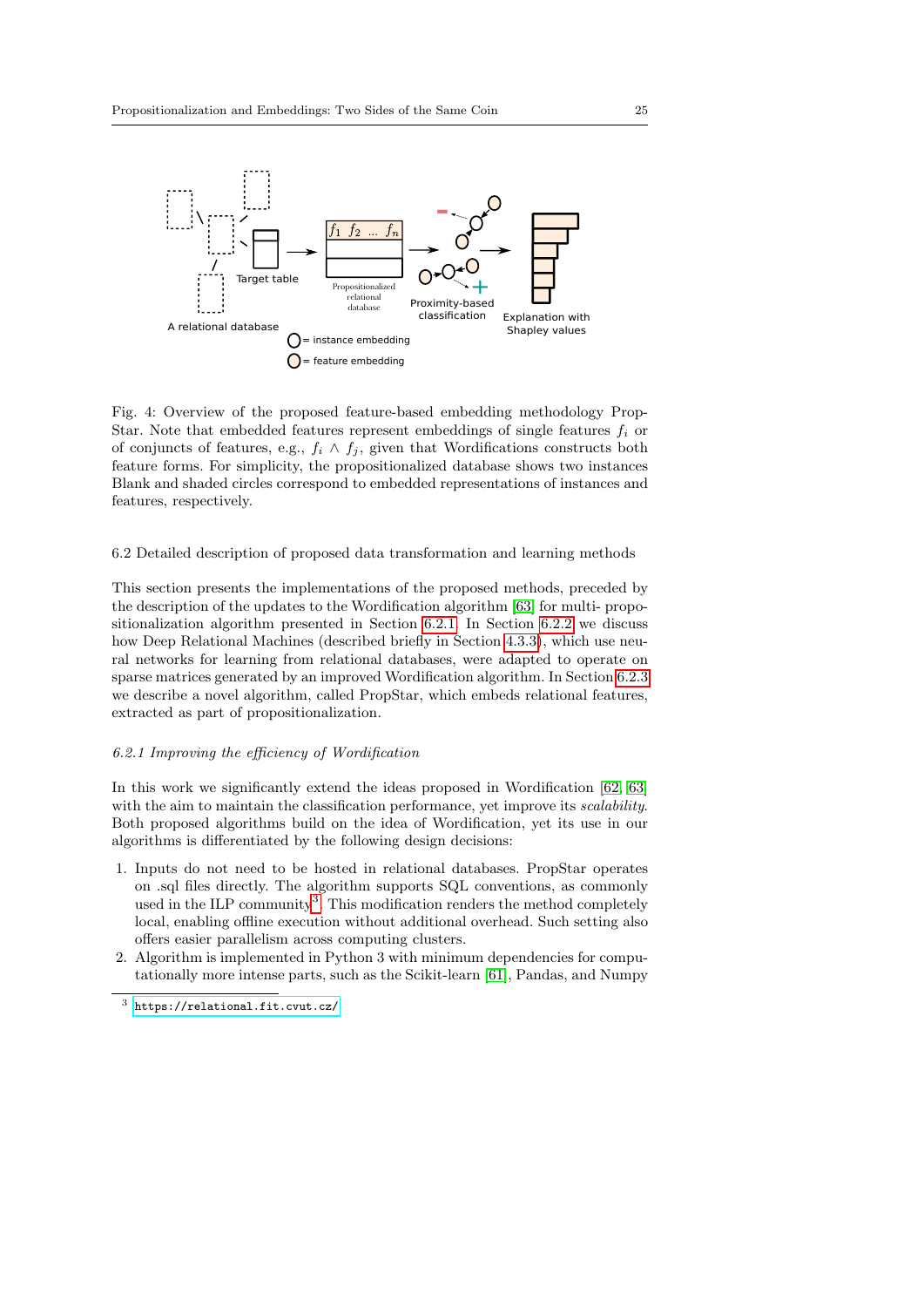libraries [\[85\]](#page-40-12). All database operations are implemented as array queries, filters or similar, unlocking the potential to run PropDRM and PropStar also on GPUs.

3. As shown by Perovšek et al. [\[63\]](#page-38-6), Wordification's caveat is extensive sampling of (all) tables. We relax this constraint to close (up to second order) foreign key neighborhood, notably speeding up the relational item sampling part, but with some loss in terms of relational item diversity. For larger databases, minimum relational item frequency can be specified, constraining potentially noisy parts of the feature space.

One of the original Wordification's most apparent problems is its spatial complexity. In this work we address this issue as follows:

- 1. Relational items are hashed for minimal spatial overhead during sampling.
- 2. During construction of the final representation, a sparse matrix is filled based on relational item occurrence.
- 3. The matrix is serialized directly into list-like structures, suitable for StarSpace algorithm and thus we maintain minimal spatial overhead.
- 4. Only the final representation is stored as a low-dimensional (e.g., 32) dense matrix.

### <span id="page-25-0"></span>6.2.2 Detailed description of the proposed PropDRM implementation

The novelty of the proposed implementation of DRM instance-based embedding, inspired by the work of Dash et al. [\[19\]](#page-36-12), concerns its capability to effectively handle the sparseness of the data with deep neural networks. The main novelty of the proposed implementation is that it is indeed capable of operating on larger, sparse matrices directly. Such capability is necessary for DRMs to be compatible with propositionalization, which yields large sparse matrices as the main output. Below we discuss the neural network architecture and its adaptations.

Let P represent a sparse item matrix, as returned by Wordification (discussed in Sections [4.2.3](#page-10-0) and [6.2.1\)](#page-24-0). Note that Wordification is unsupervised, and thus does not include any information on instance labels. The neural network we use (termed  $\omega$ ) represents the mapping  $\omega : P \to C$ , where C is the set of classes. In this work, we experimented with dense feed-forward neural networks, regularized using dropout [\[82\]](#page-39-13), and ELU activation function [\[14\]](#page-35-15) (of intermediary weights). The output weights are activated using sigmoid activation  $(\sigma)$  in order to obtain binary predictions.

$$
ELU(x) = \begin{cases} c(e^x - 1), & \text{for } x < 0\\ x & \text{for } x \ge 0 \end{cases}
$$

where  $c$  is the user-specified constant. For a given input matrix  $P$ , an example of a single hidden-layer neural network is defined as follows.

$$
\omega = \sigma(W_o^T(\text{ELU}(\text{Drop}(W_1^TP + b_1))) + b_o).
$$

Here, the  $\sigma$  is a sigmoid activation, defined as  $\sigma(x) = \frac{1}{1+e^{-x}}$ . The  $W_1$  is the weight matrix, P the sparse input space, and  $b_l$  the bias vector of a given layer  $l \in \{0, 1\}$ . The described neural network returned satisfactory results, hence, we did not perform neuroevolution or similar large-scale search for potentially better performing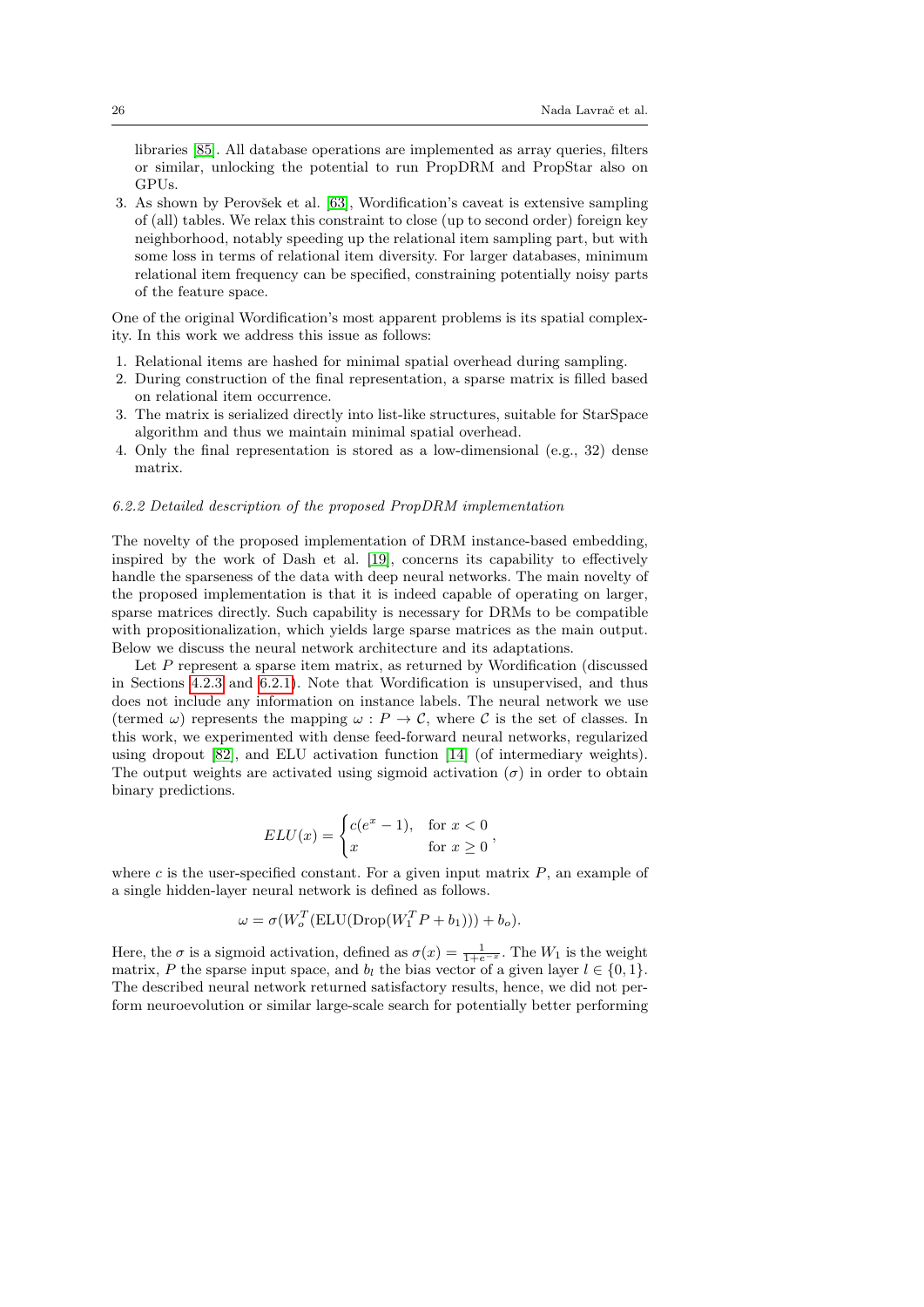architectures. Throughout this work, we use the binary cross-entropy loss, referred to as Loss. For a given probabilistic classifier, which returns a probability  $p_{ij}$  of an instance  $i$  belonging to a class  $j$ , the loss function is defined as follows:

$$
Loss(i) = \sum_{j \in C} y_{ij} \cdot \log p_{ij}.
$$

Here  $y_{ij}$  is a binary value (0 or 1) indicating whether class j is the correct class label assigned to instance i, and  $\mathcal C$  is a set of all the target classes. In the case of DRMs, where the instances of a relational database (one of the tables) are classified, each of the |C| output neurons predicts a single probability  $p_{ij}$  for a given target class  $j \in \mathcal{C}$ . If the neural networks are trained in small batches, the results of the Loss function are averaged to obtain the overall loss of a given batch of instances.

Neural networks are adapted for dense inputs such as images and texts, and are not necessarily suitable for large sparse matrices, as considered in this work (i.e. P). The proposed variant of DRMs is adapted as follows. Once the batch size bs (a free parameter) is determined, propositionalized representation  $P$  is traversed (in chunks of bs instances). Note that each instance is effectively a d-dimensional vector. As the neural network operates with dense batches, each batch is converted to a dense matrix of  $bs \cdot d$  elements that is used during matrix multiplication within the neural network. The spatial complexity is thus at most  $\mathcal{O}(bs \cdot d)$ . We observed that even by considering batch size of one, the DRMs are stable and efficient.

# <span id="page-26-0"></span>6.2.3 Detailed description of the PropStar algorithm

We next present the novel feature-based embedding algorithm that can operate directly on the propositionalized relational databases. The proposed PropStar algorithm merges symbolic and non-symbolic representations as part of a single procedure for obtaining real-valued representations of features in arbitrary relational databases. The pseudocode of the PropStar algorithm is given in Algorithm [1.](#page-27-0)

The algorithm consists of two main steps. First, a relational database is transformed into sets of features describing individual instances. The WORDIFY method constructs features of the form (table.name, column.name, value) and uses them to describe each individual instance (see Section [6.2.1](#page-24-0) for a detailed formulation of this step).

Second, sets of relational items (features) are used as input to the StarSpace entity embedding algorithm (described in Section [4.3.2\)](#page-14-0), producing embeddings for each distinct relational item. The StarSpace embeddings are computed using efficient C++ implementation. We wrote a wrapper which seemingly integrates the first part of PropStar (sampling and propositionalization) with the embedding construction. The problem is formulated as a multiclass classification, where the positive pair generator comes directly from a training set of labeled data specifying  $(a, b) \in E^+$  pairs where a are relational item 'documents' and b are labels (singleton features). Negative entities  $b_i^-$  are sampled from the set of possible labels. Inputs can be described as (multi) sets comprised of both relational items  $f_i$ , their conjuncts, as well as class labels  $c_i$ . For example,

$$
\{f_1, f_2, f_6, f_6 \wedge f_2, c_1\}
$$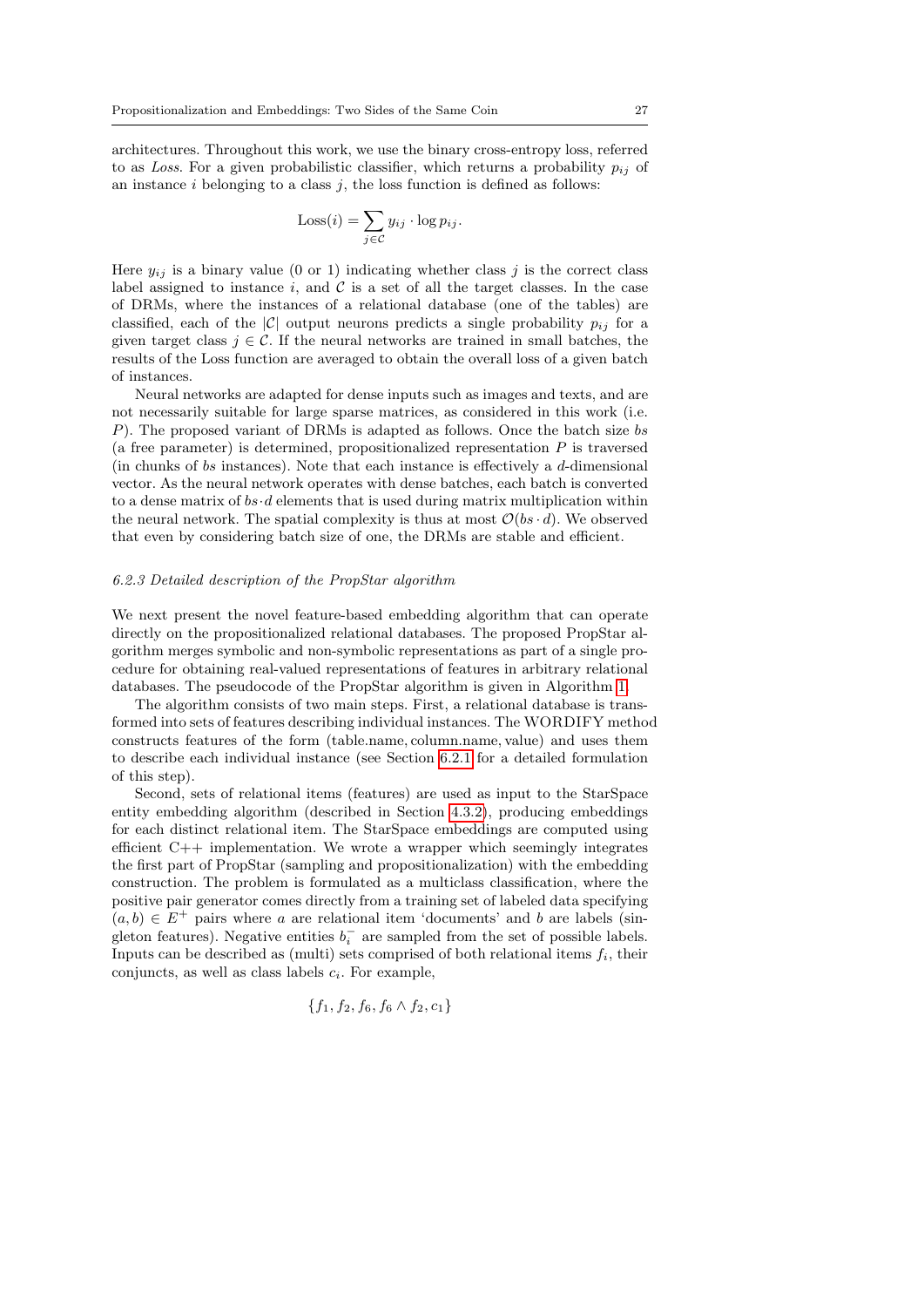| <b>Algorithm 1:</b> The pseudocode of PropStar algorithm.                                                                |  |  |  |  |  |  |  |
|--------------------------------------------------------------------------------------------------------------------------|--|--|--|--|--|--|--|
| <b>Data:</b> A Relational database R, foreign key map $m$                                                                |  |  |  |  |  |  |  |
| <b>Parameters</b> : Entity embedding parameter set $\mathcal{E}$ , representation dimension d, target                    |  |  |  |  |  |  |  |
| table $T$ , target attribute $t$                                                                                         |  |  |  |  |  |  |  |
| 1 itemContainer $\leftarrow$ empty bag of items;<br>$\triangleright$ Begin Wordification.                                |  |  |  |  |  |  |  |
| foreach <i>instance</i> $i \in T$ do<br>$\mathbf{2}$                                                                     |  |  |  |  |  |  |  |
| relationalItems $\leftarrow \{\}$ ;<br>3                                                                                 |  |  |  |  |  |  |  |
| $candidateKeys \leftarrow getForeignKeys(R,i);$<br>$\triangleright$ Links to other tables.<br>4                          |  |  |  |  |  |  |  |
| candidateTables $\leftarrow$ getCandidateTables(candidateKeys, R); $\triangleright$ Linked tables.<br>5                  |  |  |  |  |  |  |  |
| foreach table $\in$ candidate Tables do<br>6                                                                             |  |  |  |  |  |  |  |
| while not final number of items do<br>$\overline{7}$                                                                     |  |  |  |  |  |  |  |
| $bagOfItems \leftarrow WORDIFY(table(m(instance)))$ ;<br>8                                                               |  |  |  |  |  |  |  |
| add bagOfItems to relationalItems;<br>$\triangleright$ Store sampled items.<br>9                                         |  |  |  |  |  |  |  |
| end<br>10                                                                                                                |  |  |  |  |  |  |  |
| end<br>11                                                                                                                |  |  |  |  |  |  |  |
| itemContainer[i].add(relationalItems);<br>$\triangleright$ Store relational items.<br>12                                 |  |  |  |  |  |  |  |
| 13 end                                                                                                                   |  |  |  |  |  |  |  |
| 14 relevant Features $\leftarrow$ frequency Selection (item Container values, d);                                        |  |  |  |  |  |  |  |
| 15 symRep $\leftarrow$ $\parallel$ ;<br>$\triangleright$ Sparse vector representations of instances.                     |  |  |  |  |  |  |  |
| 16 foreach <i>instance</i> $i \in targetTable$ do                                                                        |  |  |  |  |  |  |  |
| $instantceItems \leftarrow itemContainer[i]$ ;<br>17                                                                     |  |  |  |  |  |  |  |
| $propRep \leftarrow RelationalFeatures(relevantFeatures, instanceItems)$ ;<br>18                                         |  |  |  |  |  |  |  |
| $symRep.append(propRep)$ ;<br>19                                                                                         |  |  |  |  |  |  |  |
| 20 end                                                                                                                   |  |  |  |  |  |  |  |
| 21 featureEmbeddings $\leftarrow$ StarSpace(symRep, T[t], $\mathcal{E}$ );<br>$\triangleright$ Input is a sparse matrix. |  |  |  |  |  |  |  |
| 22 return featureEmbeddings;                                                                                             |  |  |  |  |  |  |  |

<span id="page-27-0"></span>represents a simple input consisting of three relational items, a conjunct and the target label  $c_1$ . Note that we apply StarSpace in such manner that the representations are learned for individual relational items. A representation matrix of dimension  $\mathbb{R}^{|W| \times d}$  is produced as the final output (|W| represents the number of unique relational items considered). Intuitively, the embedding construction can be understood as determining relational item locations in a latent space based on their co-occurrence with other items present in all training instances. The wrapper can be called via 'fit' and 'predict' methods, commonly used in contemporary data science and machine learning. In this work, we consider the inner product similarity between a pair of vectors  $e_1, e_2$  for the construction of embeddings<sup>[4](#page-27-1)</sup>, i.e.  $\text{sim}(e_1, e_2) = e_1^T \cdot e_2$ . As the class labels are embedded in the same space as individual relational items, classification of novel bags of relational items is possible by direct comparison, as common tasks operating on word embeddings. We discuss this classification below.

Let  $M$  represent a novel instance to be classified. Note that  $M$  (without additional index) is considered a multiset of relational items. For prediction purposes, StarSpace averages the representations of relational items present in a given input instance (a bag). The representation is normalized (as during training) and compared to label embeddings in the common space. Representation of a relational

<span id="page-27-1"></span> $4$  Note that  $e_1, e_2$  represent vector representations of relational items (i.e. features) in the output of propositionalization.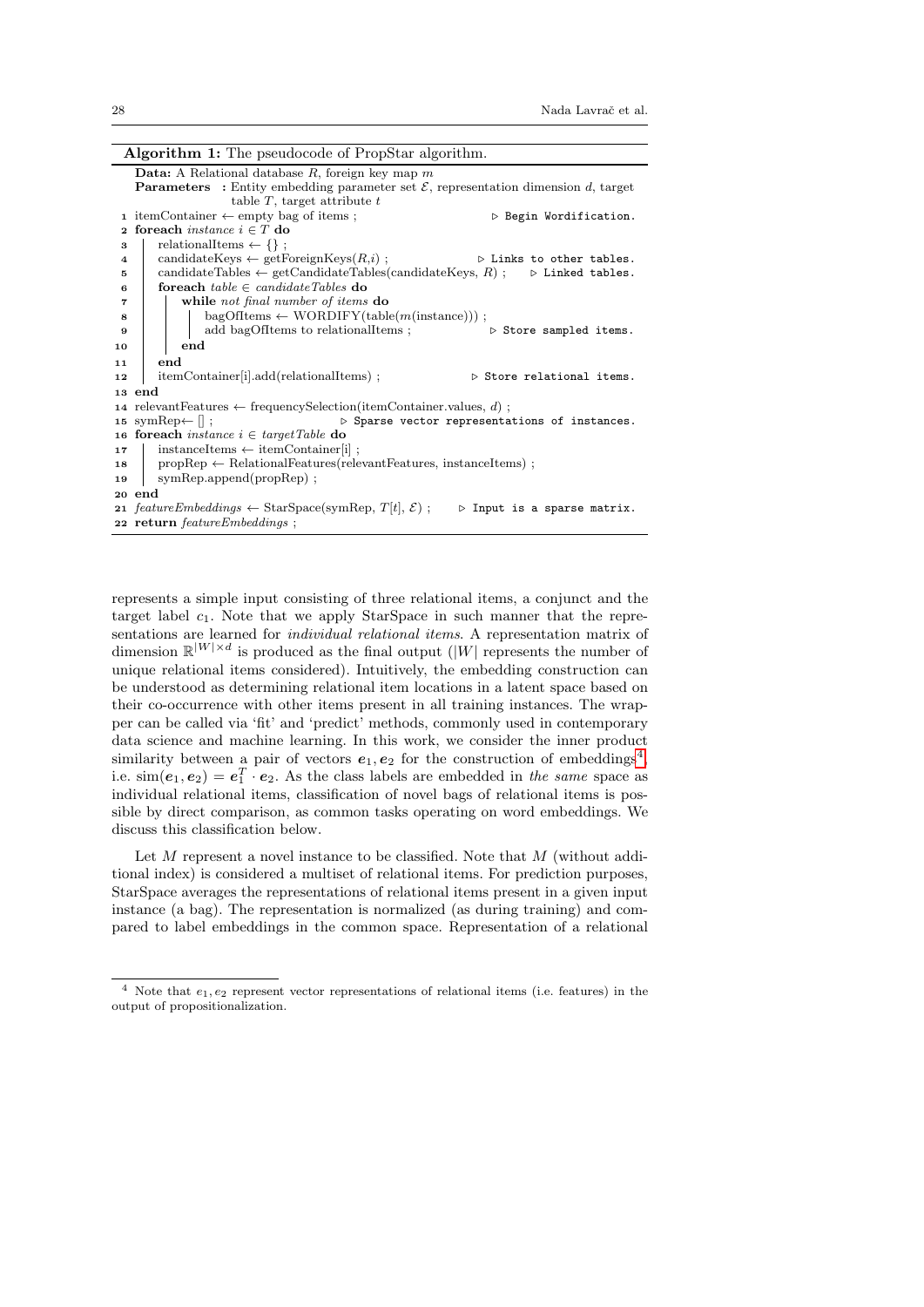bag  $e_M$  is computed (with considered hyperparameters) as:

$$
\bm{e}_M=\frac{f_i{\mathop{\in}\limits_{i\in M}}\bm{e}_{f_i}}{\sqrt{|M_{\text{unique}}|}},
$$

which is a d-dimensional, real-valued vector. Note that  $\oplus$  in this expression denotes element-wise summation. The  $M_{\text{unique}}$  represents the set of all (unique) relational features currently considered. Note that original bags of features can be redundant (multisets), yet representations are learned for unique features. Next, the similarity of this vector is compared to the label embeddings in the same space. The label that is the most similar to  $e_M$  is the top-ranked prediction, the second most similar label is the second-ranked prediction, etc. In this work we consider only the topranked prediction, resulting in the following label assignment:

$$
label(e_M) = \underset{c \in \mathcal{C}}{\arg \max}[\text{sim}(e_M, e_c)].
$$

The complexity of obtaining a single prediction is hence  $\mathcal{O}(|\mathcal{C}|)$ , not taking the complexity of scalar product for function sim into account. The PropStar algorithm first samples the relational items with respect to the target table (lines 2-11 in Algorithm [1\)](#page-27-0). Binary indicator function (relationalFeatures) is applied to obtain the propositionalized representation of the target table (line 12). Here, zeros represent absence of a given relational items, and ones their presence<sup>[5](#page-28-1)</sup>. Finally, StarSpace is used to embed the table into a low-dimensional, real valued embedding (line 19).

The spatial complexity of PropStar is linear with respect to the number of nonzero elements in the propositionalized version of a relational database. The exact spatial complexity can be formulated as follows. Let row represent the average number of rows per table. Let  $n_t$  represent the number of tables and col the average number of columns per table. We improve the original spatial complexity of  $\mathcal{O}(\text{rows} \cdot n_t \cdot 2^{\text{col}})$  by introducing a constraint, which determines the maximum number of relational items that can be considered. The exponential term in the initial complexity thus reduces to col times some constant, yielding the complexity of  $\mathcal{O}(\text{rows} \cdot \text{col} \cdot n_t)$ . This formulation yields a scalable propositionalization.

# <span id="page-28-0"></span>7 Experimental evaluation

In this section we describe the implementation details of the proposed methods, the relational data sets used in the experiments, and the experimental evaluation of the proposed methods.

### 7.1 Implementation and hyperparameters

We discuss how the proposed methods were implemented, along with the hyperparameters explored. Both new methods (PropDRM and PropStar) are implemented

<span id="page-28-1"></span><sup>5</sup> Note that in the actual implementation CSR format of sparse matrices is used to reduce the spatial overhead of storing zeros.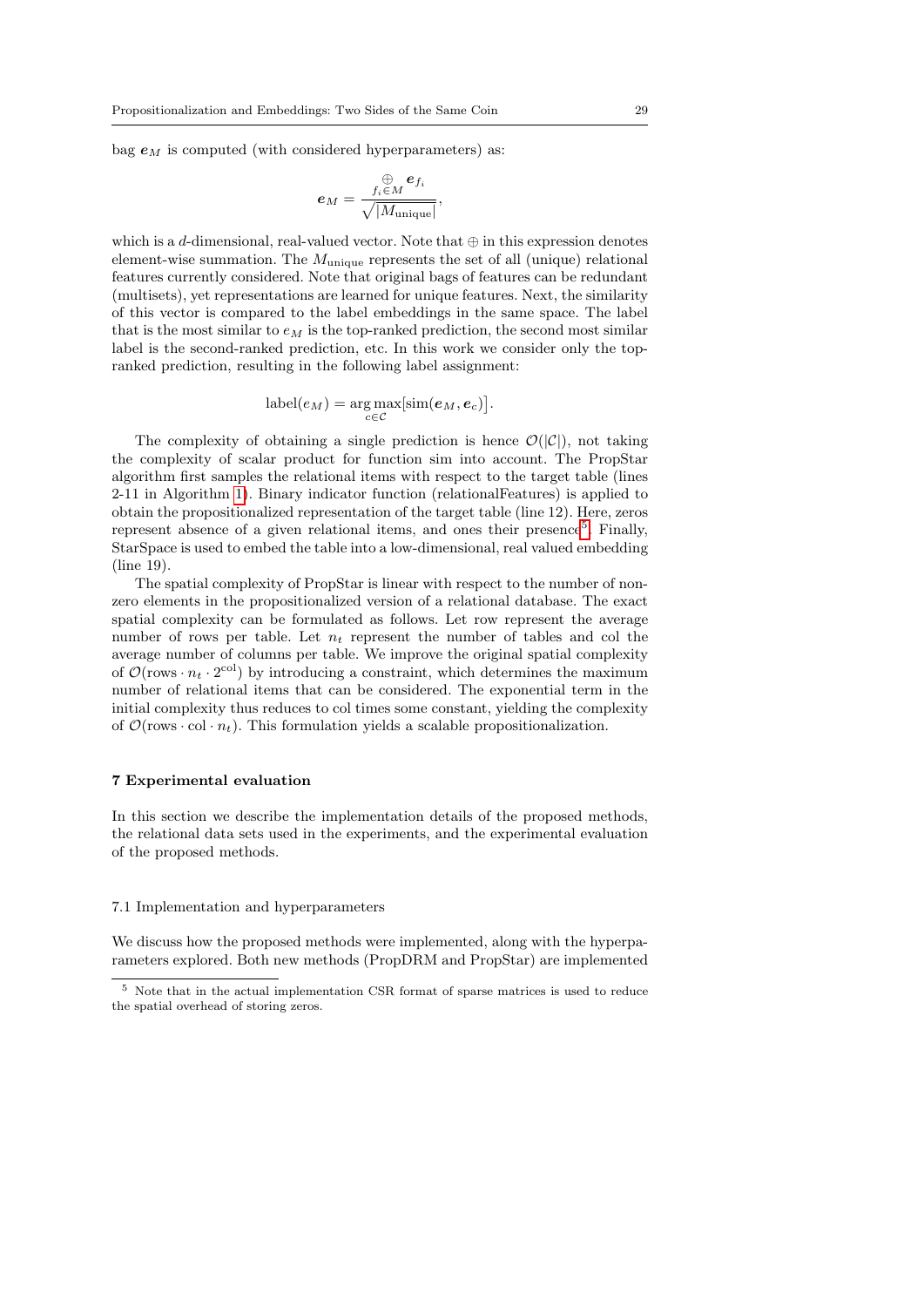in Python, with the following exceptions. In PropDRM, the DRMs are implemented in PyTorch. For PropStar we used the efficient StarSpace implementation written in C++, for which we build a wrapper offering basic embedding training and prediction functionality.

We used 10-fold stratified cross validation, which was conducted for individual hyperparameter settings. The best setting is reported, other are discussed in ablation studies. Experiments were performed on an of-the-shelf workstation with no GPUs (even though PropDRM and PropStar can exploit them). We intentionally omit the GPU-based training to explore the minimum hardware, required to perform competitively on the selected data sets—ILP baselines, such as Aleph and RSD are Prolog-based, and are to our knowledge not able to use multiple GPU threads simultaneously. The machine on which experiments were conducted had 128GB of RAM and 12 CPUs (Intel i8 series).

In PropDRM, we varied the dropout rate, learning rate, number of epochs, and the hidden layer size. In PropStar, we varied the number of negative samples, embedding dimension, learning rate, and the number of epochs.

The source code of our implementation is publicly available<sup>[6](#page-29-0)</sup>.

# 7.2 Relational data sets

Five relational database sources<sup>[7](#page-29-1)</sup> [\[56\]](#page-38-13) were used in the experiments. Their characteristics are summarized in Table [4.](#page-30-0)

- Trains [\[54\]](#page-38-14) data set is used in the East-West trains challenge problem, which is well-known in ILP. The East-West trains challenge is to predict whether a train is eastbound or westbound, based on the properties of eastbound and westbound cars. Trains contain variable number of cars, each having one of various shapes and carrying various loads.
- Carcinogenesis [\[80\]](#page-39-14) task is to predict carcinogenicity of a diverse set of chemical compounds. The data set was obtained by testing different chemicals on rodents, where each trial would take several years and hundreds of animals. The data set consists of 329 compounds, of which 182 are carcinogens.
- Mutagenesis [\[21\]](#page-36-17) task addresses the problem of predicting mutagenicity of aromatic and heteroaromatic nitro compounds. Predicting mutagenicity is an important task as it is very relevant to the prediction of carcinogenesis. The compounds from the data are known to be more structurally heterogeneous than in any other ILP data set of chemical structures. The database contains 230 compounds of which 138 have positive levels of mutagenicity and are labeled as 'active'. Others have class value 'inactive' and are considered to be negative examples. We took the data sets from the original paper [\[21\]](#page-36-17), where the data was split into two subsets: a 188 compound data set and a smaller data set with 42 compounds.
- IMDB database is publicly available in the SQL format<sup>[8](#page-29-2)</sup>. This database contains tables of movies, actors, movie genres, directors, and director genres. The data set used in our experiments encompasses only movies whose titles and years

<span id="page-29-0"></span><sup>6</sup> <https://github.com/SkBlaz/PropStar>

<span id="page-29-1"></span><sup>7</sup> Freely accessible at <https://relational.fit.cvut.cz/>

<span id="page-29-2"></span> $^8$ http://www.webstepbook.com/supplements/databases/imdb.sql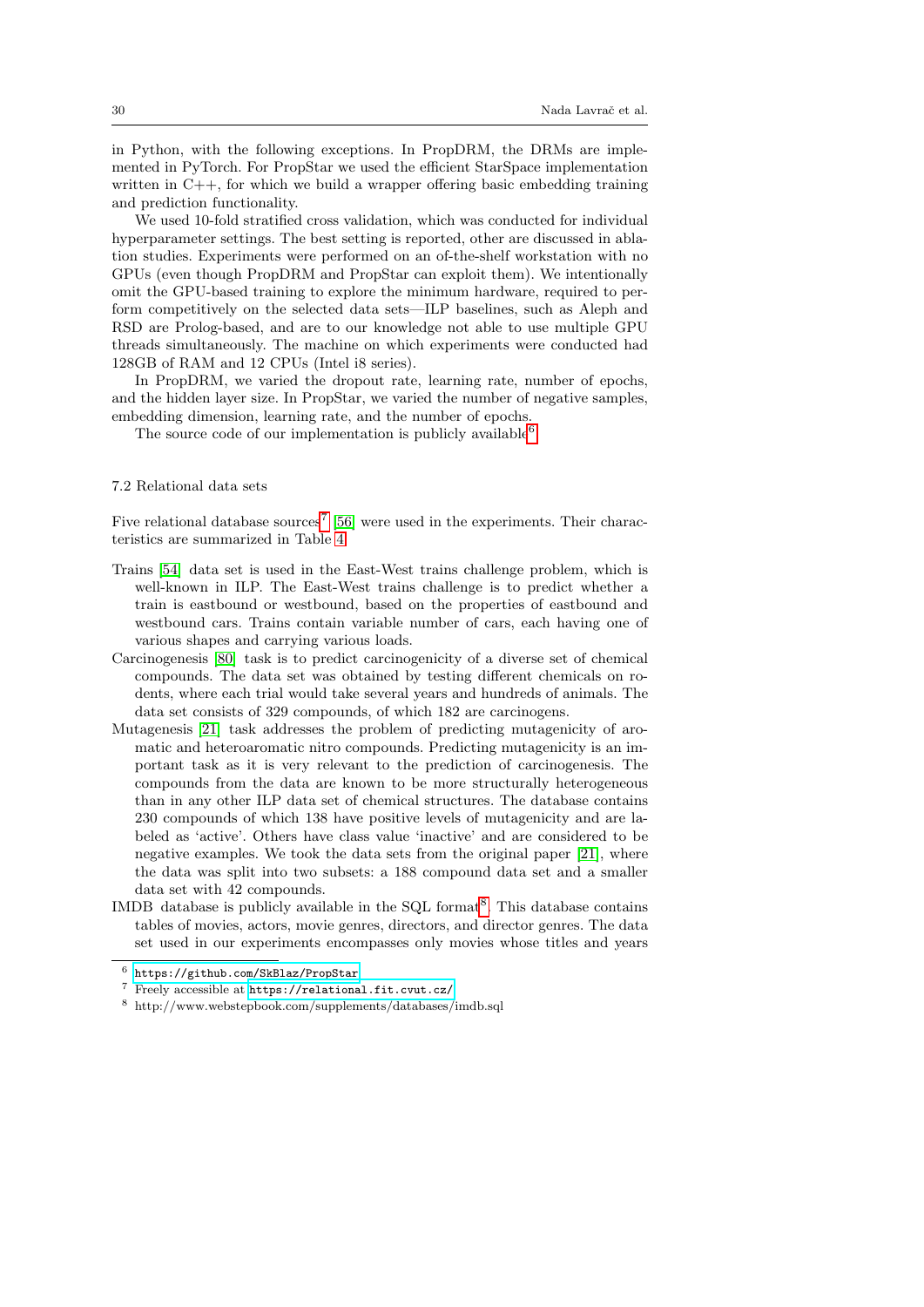of production appear in the IMDB's top-250 and bottom-100 chart (Snapshot taken on July 2, 2012). The snapshot contains 166 movies, along with all of their actors, genres and directors. We designate movies present in the IMDB top-250 chart as positive examples, and those in the bottom-100 as negatives.

MovieLens data set from the UC Irvine machine learning repository<sup>[9](#page-30-1)</sup>. The data set is similar to IMDB above, however is much larger. Overall, the database consists of more than 1.2 million instances. The task is to predict gender of the movie database's users.

| Trains              | $\#\text{rows}$    | $\#$ attributes           |
|---------------------|--------------------|---------------------------|
| cars                | $\overline{63}$    | $\overline{10}$           |
| trains              | 20                 | $\overline{2}$            |
| Carcinogenesis      | #rows              | $#$ attributes            |
| atom                | 9,064              | 5                         |
| canc                | 329                | $\overline{2}$            |
| sbond <sub>-1</sub> | 13,562             | $\overline{4}$            |
| sbond_2             | 926                | $\overline{4}$            |
| sbond <sub>-3</sub> | 12                 | $\overline{4}$            |
| sbond_7             | 4,134              | $\overline{4}$            |
| Mutagenesis 42      | $\#\text{rows}$    | $#$ attributes            |
| atoms               | 1,001              | $\overline{5}$            |
| bonds               | 1,066              | $\overline{5}$            |
| drugs               | 42                 | 7                         |
| ring_atom           | 1,785              | 3                         |
| ring_strucs         | 279                | 3                         |
| rings               | 259                | $\overline{2}$            |
| Mutagenesis 188     | $\#\text{rows}$    | #attributes               |
| atoms               | $\overline{4,893}$ | 5                         |
| bonds               | 5,243              | 5                         |
| drugs               | 188                | 7                         |
| ring_atom           | 9,330              | 3                         |
| ring_strucs         | 1,433              | 3                         |
| rings               | 1,317              | $\overline{2}$            |
| <b>IMDB</b>         | #rows              | $#$ attributes            |
| actors              | 7,118              | $\overline{4}$            |
| directors           | 130                | 3                         |
| directors_genres    | 1,123              | $\overline{4}$            |
| movies              | 166                | $\overline{4}$            |
| movies_directors    | 180                | 3                         |
| movies_genres       | 408                | 3                         |
| roles               | 7,738              | $\overline{4}$            |
| MovieLens           | $\#\text{rows}$    | #attributes               |
| actors              | 99,129             | $\overline{\overline{3}}$ |
| $\rm{directory}$    | 2,201              | 3                         |
| movies              | 3,832              | 5                         |
| movies2actors       | 152,532            | 3                         |
| movies2directors    | 4,141              | 3                         |
| u <sub>2</sub> base | 946,828            | 3                         |
| users               | 6,039              | $\overline{4}$            |

<span id="page-30-0"></span>Table 4: Properties of the experimental data tables.

<span id="page-30-1"></span><sup>9</sup> <https://relational.fit.cvut.cz/dataset/MovieLens>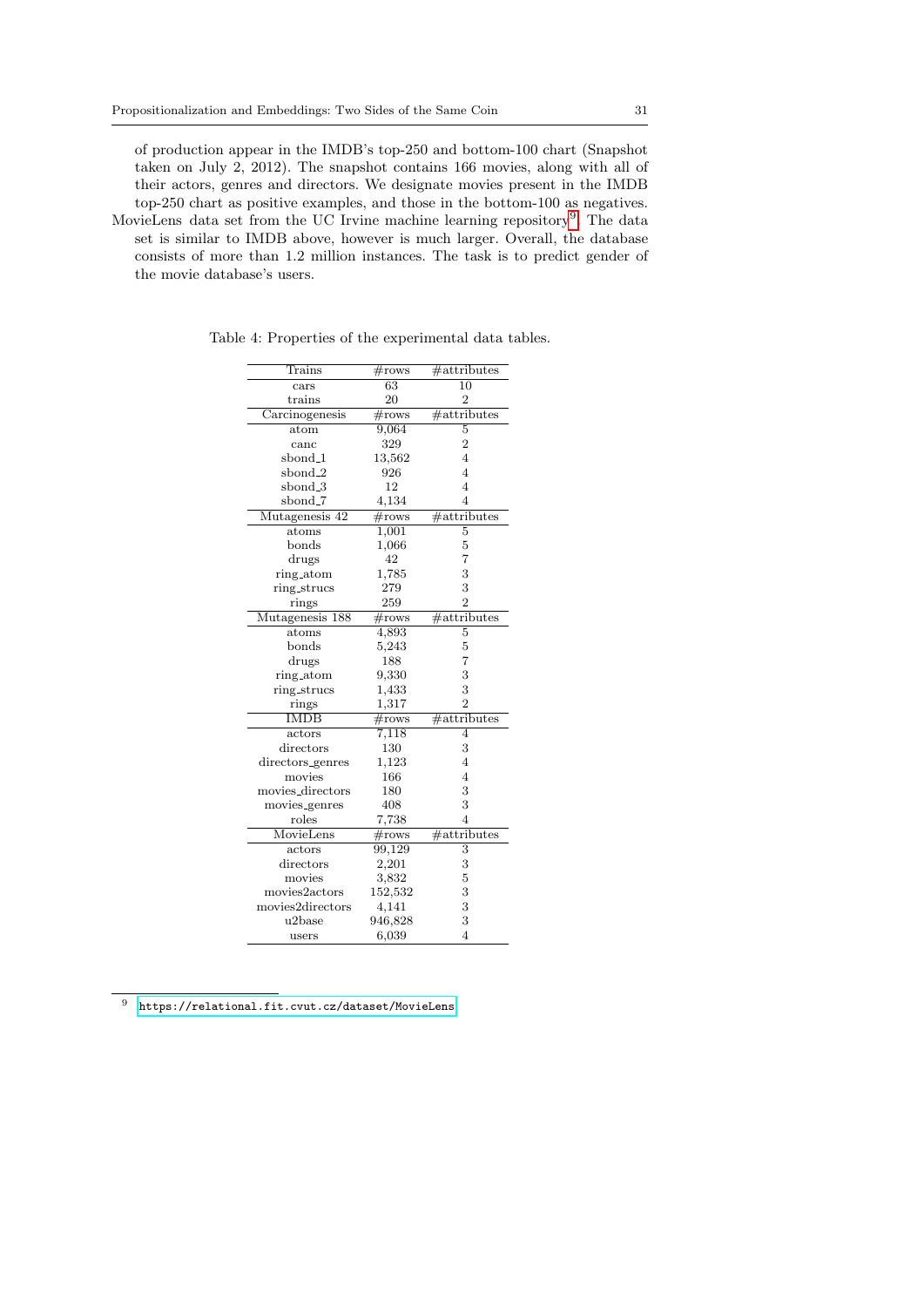# 7.3 Results

We present the results of the empirical evaluation of the proposed methodologies on the presented set of standard benchmark ILP data sets. The accuracies of individual learners are given in Table [5,](#page-31-0) and the AUC scores are reported in Table [6.](#page-31-1) The results for Aleph, RSD, RelF and Wordification were taken from previous work of Perovšek et al. [\[63\]](#page-38-6).

<span id="page-31-0"></span>Table 5: Classification accuracy on different relational data sets. For the proposed methods, we report average performance over 5 runs. The runs, marked with – were unable to finish in 12 hours.

| Propositionalization       | Learner      | Carc. | <b>IMDB</b>              | Mut188 | Mut42 | Trains | MovieLens                |
|----------------------------|--------------|-------|--------------------------|--------|-------|--------|--------------------------|
|                            | MajorityVote | 0.55  | 0.73                     | 0.67   | 0.69  | 0.50   | 0.72                     |
| Aleph (from $[63]$ )       | J48          | 0.55  | 0.73                     | 0.60   | 0.69  | 0.55   |                          |
| Aleph (from $[63]$ )       | <b>SVM</b>   | 0.55  | 0.73                     | 0.60   | 0.69  | 0.70   |                          |
| $RSD$ (from [63])          | J48          | 0.60  | 0.75                     | 0.68   | 0.98  | 0.60   |                          |
| $RSD$ (from [63])          | <b>SVM</b>   | 0.56  | 0.73                     | 0.71   | 0.69  | 0.80   |                          |
| $ReIF$ (from [63])         | J48          | 0.60  | 0.70                     | 0.75   | 0.76  | 0.65   |                          |
| $ReIF$ (from [63])         | <b>SVM</b>   | 0.56  | 0.73                     | 0.69   | 0.76  | 0.80   |                          |
| Wordification (from [63])  | J48          | 0.62  | 0.82                     | 0.67   | 0.98  | 0.50   |                          |
| Wordification (from [63])  | <b>SVM</b>   | 0.61  | 0.73                     | 0.82   | 0.79  | 0.50   |                          |
| Aleph (replicated)         | J48          | 0.55  |                          | 0.80   | 0.76  | 0.70   | $\overline{\phantom{0}}$ |
| Aleph (replicated)         | <b>SVM</b>   | 0.55  | $\overline{\phantom{0}}$ | 0.80   | 0.79  | 0.60   |                          |
| RSD (replicated)           | J48          | 0.56  | 0.84                     | 0.88   | 0.92  | 0.60   |                          |
| RSD (replicated)           | <b>SVM</b>   | 0.60  | 0.82                     | 0.89   | 0.84  | 0.80   |                          |
| Wordification (replicated) | J48          | 0.47  | 0.85                     | 0.91   | 0.88  | 0.90   | 0.60                     |
| Wordification (replicated) | <b>SVM</b>   | 0.39  | 0.80                     | 0.83   | 0.33  | 0.50   | 0.72                     |
| Treeliker                  | J48          | 0.58  |                          | 0.77   | 0.81  | 0.50   |                          |
| Treeliker                  | <b>SVM</b>   | 0.60  | $\overline{\phantom{0}}$ | 0.90   | 0.80  | 0.70   |                          |
| PropDRM                    |              | 0.63  | 0.73                     | 0.91   | 0.86  | 0.70   | 0.72                     |
| PropStar                   |              | 0.66  | 0.74                     | 0.92   | 0.90  | 0.80   | 0.74                     |

<span id="page-31-1"></span>Table 6: AUC scores on individual data sets. We report average performance over 5 runs. The runs, marked with – were unable to finish in 12 hours.

| Propositionalization       | Learner    | Carc. | <b>IMDB</b> | Mut188 | Mut42 | Trains | Movies |
|----------------------------|------------|-------|-------------|--------|-------|--------|--------|
| Aleph (from $[63]$ )       | J48        | 0.50  | 0.50        | 0.68   | 0.50  | 0.55   |        |
| Aleph (from $[63]$ )       | SVM        | 0.50  | 0.50        | 0.68   | 0.50  | 0.70   |        |
| $RSD$ (from [63])          | J48        | 0.59  | 0.59        | 0.54   | 0.96  | 0.60   |        |
| $RSD$ (from [63])          | SVM        | 0.52  | 0.50        | 0.58   | 0.50  | 0.80   |        |
| $RelF$ (from [63])         | J48        | 0.59  | 0.66        | 0.68   | 0.68  | 0.75   |        |
| $RelF$ (from [63])         | SVM        | 0.52  | 0.50        | 0.54   | 0.62  | 0.75   |        |
| Wordification (from [63])  | J48        | 0.61  | 0.75        | 0.55   | 0.96  | 0.95   |        |
| Wordification (from [63])  | <b>SVM</b> | 0.58  | 0.50        | 0.78   | 0.65  | 0.50   |        |
| Alpeh (replicated)         | J48        | 0.50  |             | 0.71   | 0.72  | 0.70   |        |
| Aleph (replicated)         | <b>SVM</b> | 0.50  |             | 0.75   | 0.73  | 0.60   |        |
| RSD (replicated)           | J48        | 0.55  | 0.71        | 0.87   | 0.92  | 0.60   |        |
| RSD (replicated)           | SVM        | 0.58  | 0.65        | 0.90   | 0.73  | 0.80   |        |
| Wordification (replicated) | J48        | 0.48  | 0.72        | 0.90   | 0.86  | 0.90   | 0.52   |
| Wordification (replicated) | <b>SVM</b> | 0.42  | 0.62        | 0.81   | 0.50  | 0.50   | 0.50   |
| Treeliker                  | J48        | 0.58  |             | 0.75   | 0.71  | 0.50   |        |
| Treeliker                  | SVM        | 0.58  | -           | 0.88   | 0.68  | 0.70   |        |
| PropDRM                    |            | 0.63  | 0.68        | 0.90   | 0.87  | 0.80   | 0.54   |
| PropStar                   |            | 0.63  | 0.66        | 0.87   | 0.87  | 0.95   | 0.56   |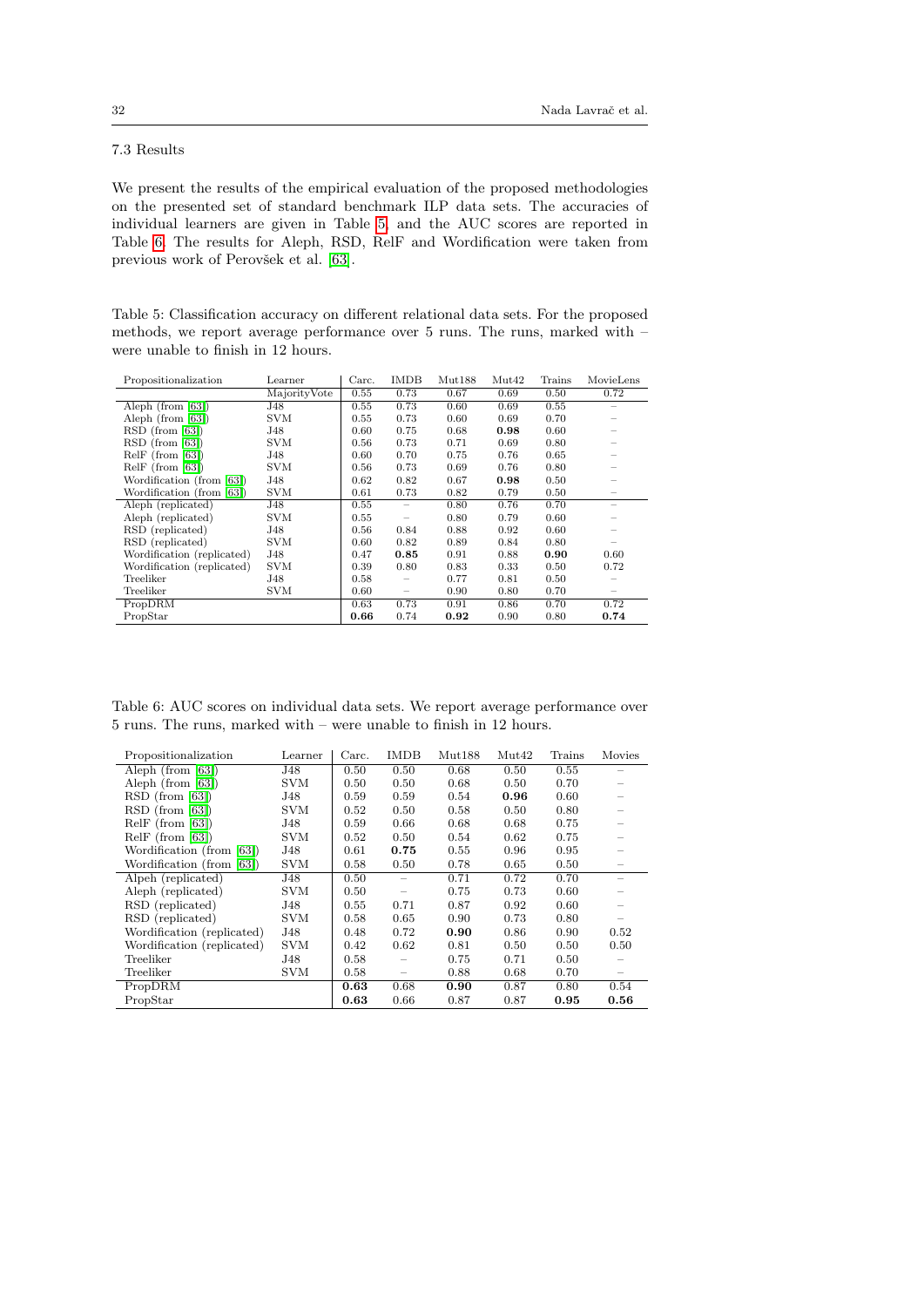It can be observed that the proposed unifying approaches perform competitively on most data sets. We can observe a distinct difference in performance on the Mutagenesis data sets, where both PropDRM as well as PropStar do not outperform the baselines on the smaller data set (Mut42), yet notably outperform the (best) baselines on the larger one (Mut188). Further, minor improvement over the baseline algorithms is also achieved on Carcinogenesis data set.

In terms of spatial complexity, the proposed methodology greatly outperforms the alternatives under a given set of constraints. Only PropDRM and PropStar scale to very large relational databases without specialized hardware. Detailed studies regarding the sensitivity of PropDRM and PropStar to their parameters are discussed in Appendices [B](#page-40-13) and [C,](#page-41-1) respectively.

We consider the presented results as very favorable for the two proposed approaches. In particular, PropStar is better than current state-of-the-art methods on 3 out of 6 data sets, and is therefore a method to take into consideration when attempting to solve any new relational problem.

# 7.3.1 Study of propositionalization projections

The considered propositionalization is entirely unsupervised. Only once the symbolic representations of instances are obtained, PropDRM and PropStar learn the associations to individual classes. A good representation, however, already contains relevant information on the instance space. In Figure [5,](#page-32-0) we projected the propositionalized Mutagenesis 188 and Trains instance space to two dimensions to qualitatively explore whether instances group or any meaningful patterns emerge. Understanding whether the symbolic space exhibits distinct structure on its own could offer insights into why the proposed methods perform well. For projecting the 10,000 dimensional space to two dimensions we used UMAP, a recently introduced non-linear dimensionality reduction method based on insights from manifold theory [\[51\]](#page-37-15).

<span id="page-32-0"></span>

Fig. 5: Two UMAP projections of selected propositionalized data sets.

We can observe an apparent distinction in the clustering of the UMAP projections of the two propositionalized data sets. The Mutagenesis 188 data set consists of two distinct clusters that, when colored according to the class labels, approximately correspond to the two classes (Figure [5a](#page-32-0)). On the other hand, the clustering is not apparent in the case of the Trains data set (Figure [5b](#page-32-0)), where the instances do not group distinctly. The purpose of the considered visualizations is twofold. First, we show how the symbolic space can exhibit clustering properties, related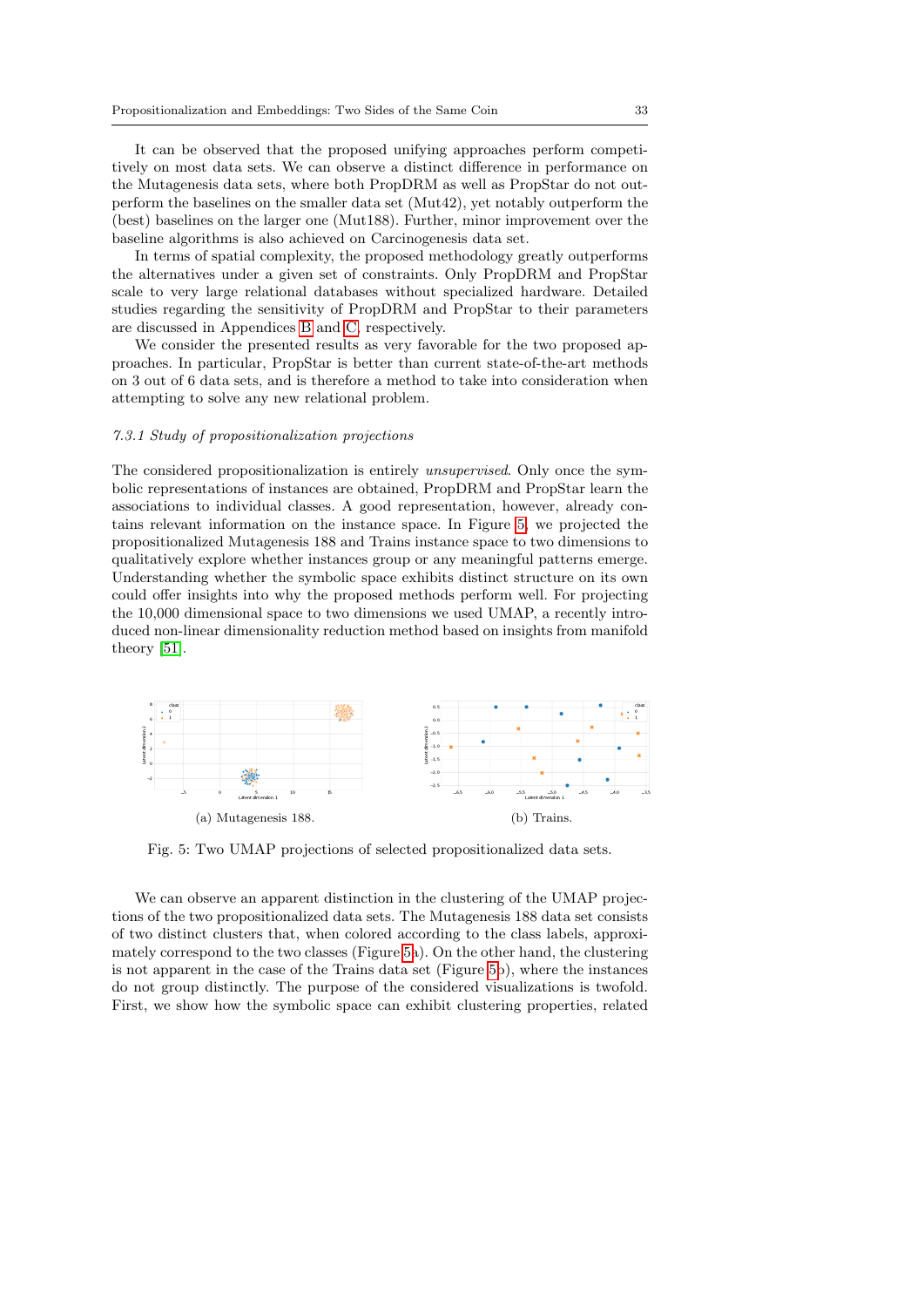to properties of instances such as class labels. Next, we show that projections do not necessarily exhibit such properties, indicating potentially harder classification problems. We believe that UMAP and similar tools offer insights into representation structure.

### 7.3.2 Statistical comparison of PropDRM and PropStar

In previous sections, we demonstrated that both PropDRM and PropStar perform well on the considered data sets, indicating that both approaches are successfully unifying propositionalization and embeddings. We further study the differences in performances of the two approaches. For this purpose, we employ the hierarchical Bayesian t-test, a Bayesian test capable of comparing a pair of classifiers across multiple data sets [\[2,](#page-35-16) [15\]](#page-35-17). For this comparison, we selected the overall best performing hyperparameter sets for each method, and conducted ten repetitions of stratified ten-fold cross validation (for each data set). The results are visualized as probability distributions across the space of both classifiers and the 'rope' region (region of practical equivalence) within which the two classifiers perform the same. The size of this region is a free parameter of the hierarchical t-test, and was set to 0.05 in this work. Other parameters of the test were left as defaults. The exact methodology for the interested reader is explained by Benavoli et al. [\[2\]](#page-35-16).

In terms of AUC, the probabilities returned by the Bayesian test were as follows:  $p(PropStar) = 0.07$  and  $p(PropDRM) = 0.54$ , and in terms of classification accuracy,  $p(PropStar) = 0.96$  and  $p(PropORM) = 0.04$ . The results of statistical analysis indicate that with respect to AUC performance, the two approaches perform similarly, even though the probability that PropDRM will outperform PropStar is higher. With respect to the classification accuracy, PropStar outperforms PropDRM in majority of comparisons. Thus, considering the 95% or higher as the probability denoting significance boundary, we can determine that Prop-Star is (significantly) more suitable choice if accuracy is being optimized for. As Bayesian comparisons are computationally expensive, we compared the two methods using default hyperparameter settings. The PropStar's default configuration is not necessarily optimal when AUC is considered.

# <span id="page-33-0"></span>8 Conclusions and further work

This paper first provides a critical survey of propositionalization and embedding techniques, especially relevant for relational learning and inductive learning programming. While both data approaches, propositionalization and embeddings, aim at transforming data into the tabular data format, the research papers describing the approaches use different terminology and task definitions, claim to have different goals, and are used in very different contexts. In this paper, we define the main categories of data transformation techniques based on the representation they use and approaches employed. Propositionalization approaches produce tabular data from multirelational databases as well as from a mixture of tabular data and background knowledge in the form of logic programs or networked data, including ontologies. Knowledge stored in graphs can be assessed with community detection and graph traversal methods. Relations described with similarity matrices are encoded in a numeric form using matrix factorization. Currently, the most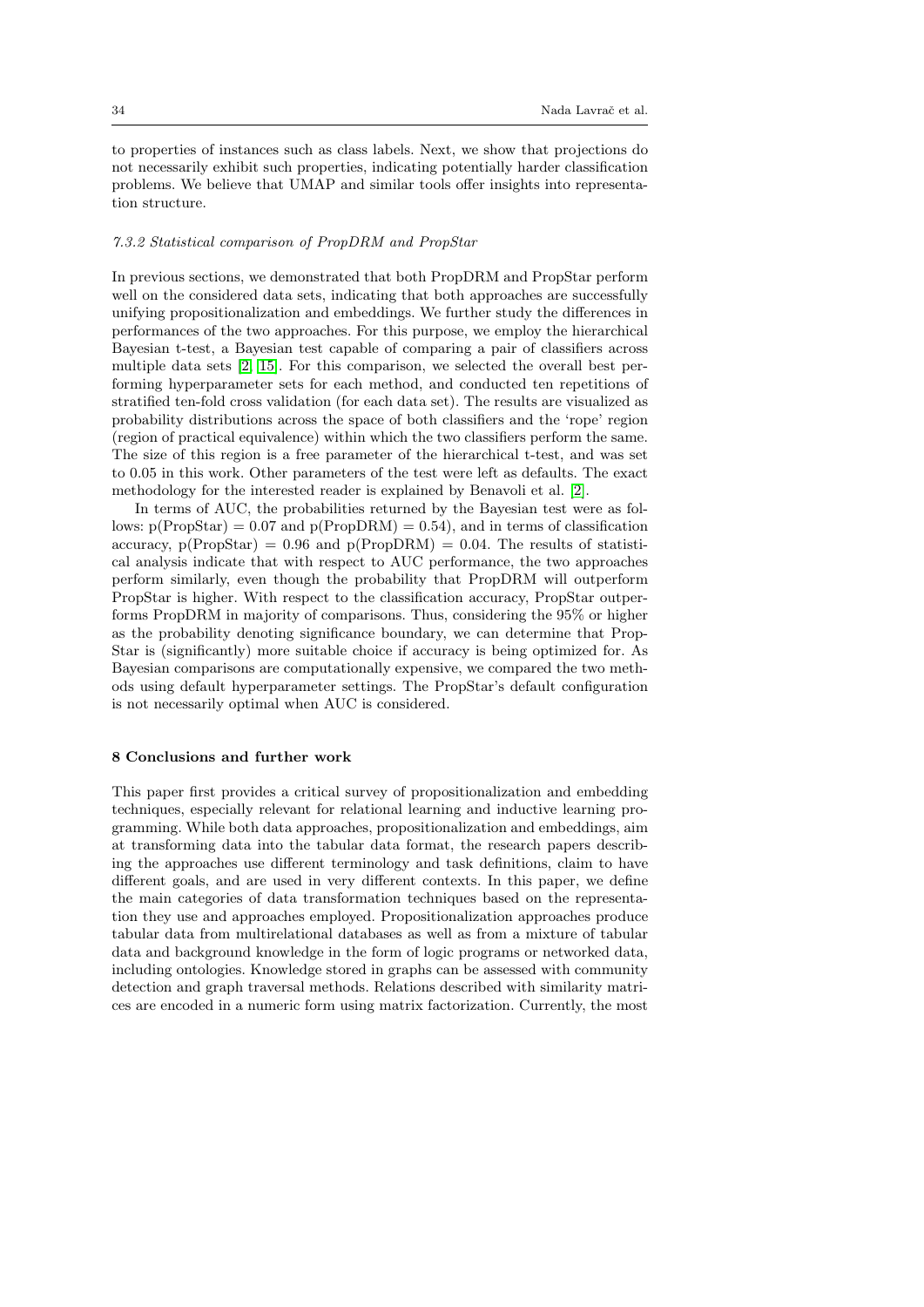promising approach to data transformations are neural networks based methods which can be applied to text, graphs, and other entities for which we can define a suitable similarity function.

One of the main strategic problems machine learning has to solve is better integration of knowledge and models across different domains and representations. While the research area of embeddings can unify different representations in a numeric space, symbolic learning may be an essential ingredient for integration of different knowledge areas. We see our PropStar approach that combines advantages of propositionalization and neural embeddings in the same data fusion pipeline as a step in that direction.

The first minor contribution of the paper is that our exposition is based on three cognitive representation levels introduced by Gärdenfors [\[29\]](#page-36-1), i.e. neural, spatial, and symbolic. As most of human knowledge is stored in the symbolic form, while the most powerful machine learning algorithms take as input spatial representations, this explains a plethora of techniques that transform other forms of human knowledge into the spatial representation space. The next contribution is the unifying framework in which we describe propositionalization and embedding techniques in terms of their joint properties and their differences. We show how the propositionalization techniques can be merged with deep neural network based embedding to produce a joint embedding, such that spatial representation can be used with any deep learning algorithm and the predictions can be comprehensively explained. The main contributions of our work are thus the two implementations that merge propositionalization and embeddings in the same unifying methodology. The first is an efficient reimplementation of existing Deep Relational Machines, while the second one is the novel Deep Propositionalization algorithm. We also contribute an experimental evaluation of the two algorithms and show favorable results in terms of predictive performance, as well as time and space requirements. The source code of both algorithms, DeepProp and PropDRM, is publicly available<sup>[10](#page-34-0)</sup>.

In further work, it is worth investigating the integration of symbolic and deep learning, considering them as multitask learning approaches which try to integrate many different learning tasks and use embeddings as input representations. The issue is that different embedding methods have so far only been used in isolation. We already address this challenge in the current work of the authors, where we combine complementary embedding methods from different classes: in particular, to use network traversal methods to produce initial embeddings that are then refined using a deep neural network [\[78\]](#page-39-15).

Acknowledgements We acknowledge the financial support of the Slovenian Research Agency through core research programmes P2-0103 and P6-0411 and project Semantic Data Mining for Linked Open Data (financed under the ERC Complementary Scheme, N2-0078). The authors have received funding also from the European Unions Horizon 2020 research and innovation programme under grant agreement No 825153 (EMBEDDIA). The work of the second author was funded by the Slovenian Research Agency through a young researcher grant. We wish to thank Jan Kralj for his insightful comments on the formulation of the proposed framework and for mathematical proofreading. Further, we are grateful to Vid Podpečan and Nika Eržen for their help with the implementation of the new version of the PyRDM library. Finally, we would like to thank the anonymous reviewers for careful reading, many insightful observations, and the encouragements to expand the initial work.

<span id="page-34-0"></span><sup>10</sup> <https://github.com/SkBlaz/PropStar>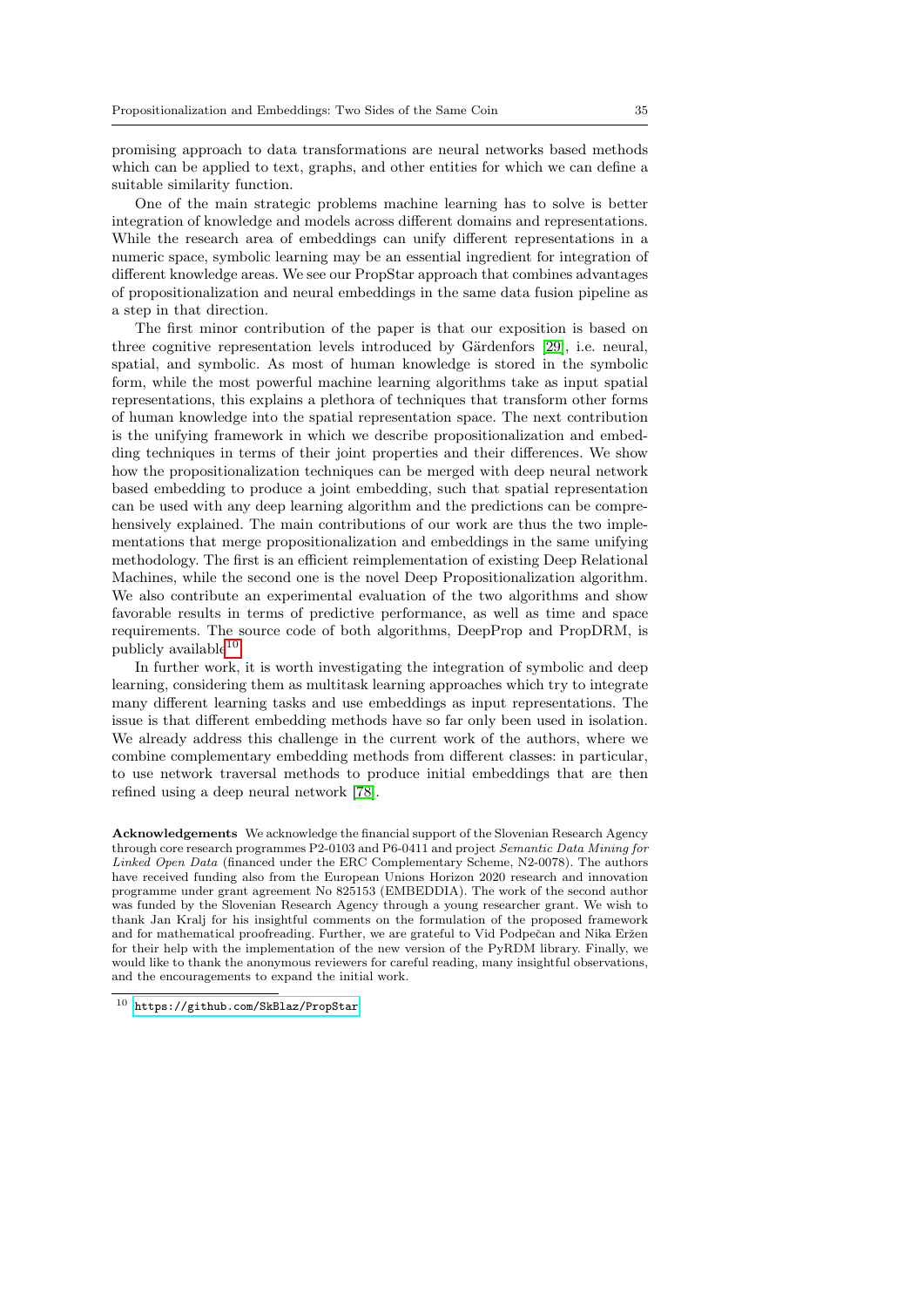# References

- <span id="page-35-9"></span>1. Ahmed, C.F., Lachiche, N., Charnay, C., Jelali, S.E., Braud, A.: Flexible propositionalization of continuous attributes in relational data mining. Expert Syst. Appl. 42(21), 7698–7709 (2015)
- <span id="page-35-16"></span>2. Benavoli, A., Corani, G., Demšar, J., Zaffalon, M.: Time for a change: A tutorial for comparing multiple classifiers through Bayesian analysis. Journal of Machine Learning Research 18(1), 2653–2688 (2017)
- <span id="page-35-6"></span>3. Bennett, K.P., Buja, A., Freund, W.S.Y., Schapire, R.E., Friedman, J., Hastie, T., Tibshirani, R., Bickel, P.J., Ritov, Y., Bühlmann, P., Yu, B.: Responses to [\[52\]](#page-37-3). Journal of Machine Learning Research 9, 157–194 (2008)
- <span id="page-35-7"></span>4. Blei, D.M., Ng, A.Y., Jordan, M.I.: Latent Dirichlet allocation. Journal of Machine Learning Research 3(Jan), 993–1022 (2003)
- <span id="page-35-1"></span>5. Blockeel, H., Raedt, L.D., Ramon, J.: Top-down induction of clustering trees. In: Proceedings of the 15th International Conference on Machine Learning, pp. 55–63. Morgan Kaufmann (1998)
- <span id="page-35-12"></span>6. Bordes, A., Glorot, X., Weston, J., Bengio, Y.: A semantic matching energy function for learning with multi-relational data. Machine Learning  $94(2)$ , 233–259 (2014)
- <span id="page-35-11"></span>7. Bordes, A., Usunier, N., Garcia-Duran, A., Weston, J., Yakhnenko, O.: Translating embeddings for modeling multi-relational data. In: Advances in Neural Information Processing Systems, pp. 2787–2795 (2013)
- <span id="page-35-5"></span>8. Breiman, L.: Bagging predictors. Machine Learning 24(2), 123–140 (1996)
- <span id="page-35-3"></span>9. Breiman, L.: Random forests. Machine Learning 45(1), 5–32 (2001)
- <span id="page-35-4"></span>10. Breiman, L., Friedman, J.H., Olshen, R., Stone, C.: Classification and Regression Trees. Wadsworth & Brooks, Pacific Grove, CA (1984)
- <span id="page-35-14"></span>11. Chang, S., Han, W., Tang, J., Qi, G.J., Aggarwal, C.C., Huang, T.S.: Heterogeneous network embedding via deep architectures. In: Proceedings of the 21th ACM SIGKDD International Conference on Knowledge Discovery and Data Mining, pp. 119–128. ACM (2015)
- <span id="page-35-10"></span>12. Charnay, C., Lachiche, N., Braud, A.: CARAF: Complex aggregates within random forests. In: Inductive Logic Programming - 25th International Conference, ILP 2015, Kyoto, Japan, August 20-22, 2015, Revised Selected Papers, pp. 15–29. Springer (2015)
- <span id="page-35-2"></span>13. Clark, P., Niblett, T.: The CN2 induction algorithm. Machine Learning 3(4), 261–283 (1989)
- <span id="page-35-15"></span>14. Clevert, D.A., Unterthiner, T., Hochreiter, S.: Fast and accurate deep network learning by exponential linear units (ELUs). In: International Conference on Representation Learning, ICLR (2016). ArXiv:1511.07289
- <span id="page-35-17"></span>15. Corani, G., Benavoli, A., Demšar, J., Mangili, F., Zaffalon, M.: Statistical comparison of classifiers through Bayesian hierarchical modelling. Machine Learning 106(11), 1817–1837 (2017)
- <span id="page-35-0"></span>16. Cortes, C., Vapnik, V.: Support-vector networks. Machine Learning 20(3), 273–297 (1995)
- <span id="page-35-8"></span>17. Cumby, C.M., Roth, D.: On kernel methods for relational learning. In: Proceedings of the 20th International Conference on Machine Learning (ICML-03), pp. 107–114 (2003)
- <span id="page-35-13"></span>18. Dash, T., Srinivasan, A., Joshi, R.S., Baskar, A.: Discrete stochastic search and its application to feature-selection for deep relational machines. In: Tetko,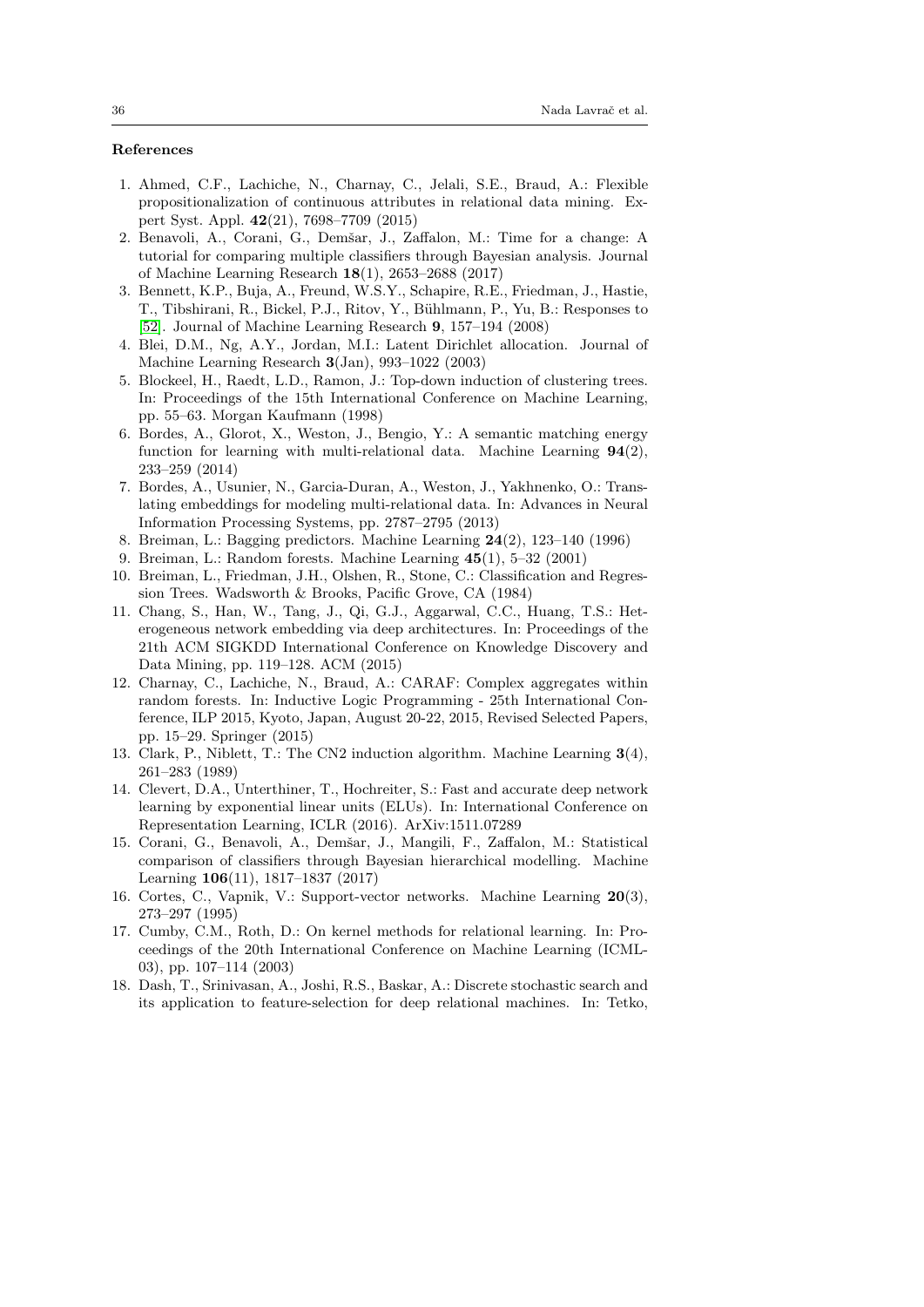I.V., Kůrková, V., Karpov, P., Theis, F. (eds.) Artificial Neural Networks and Machine Learning – ICANN 2019: Deep Learning, pp. 29–45. Springer International Publishing (2019)

- <span id="page-36-12"></span>19. Dash, T., Srinivasan, A., Vig, L., Orhobor, O.I., King, R.D.: Large-scale assessment of Deep Relational Machines. In: Proceedings of the International Conference on Inductive Logic Programming, pp. 22–37. Springer (2018)
- <span id="page-36-0"></span>20. De Raedt, L.: Logical and Relational Learning. Springer-Verlag, Berlin / Heidelberg, Germany (2008)
- <span id="page-36-17"></span>21. Debnath, A.K., Lopez de Compadre, R.L., Debnath, G., Shusterman, A.J., Hansch, C.: Structure-activity relationship of mutagenic aromatic and heteroaromatic nitro compounds. correlation with molecular orbital energies and hydrophobicity. Journal of Medicinal Chemistry 34(2), 786–797 (1991)
- <span id="page-36-11"></span>22. Demeester, T., Rocktäschel, T., Riedel, S.: Lifted rule injection for relation embeddings. In: Proceedings of the 2016 Conference on Empirical Methods in Natural Language Processing, pp. 1389–1399 (2016)
- <span id="page-36-13"></span>23. Dumančić, S., Guns, T., Meert, W., Blockleel, H.: Auto-encoding logic programs. In: Proceedings of the International Conference on Machine Learning, Stockholm, Sweden (2018)
- <span id="page-36-14"></span>24. Džeroski, S., Lavrač, N. (eds.): Relational Data Mining. Springer, Berlin (2001)
- <span id="page-36-7"></span>25. Flach, P., Lachiche, N.: 1bc: A first-order bayesian classifier. In: International Conference on Inductive Logic Programming, pp. 92–103. Springer (1999)
- <span id="page-36-8"></span>26. Flach, P., Lachiche, N.: Confirmation-guided discovery of first-order rules with Tertius. Machine Learning 42(1/2), 61–95 (2001)
- <span id="page-36-3"></span>27. Freund, Y., Schapire, R.E.: A decision-theoretic generalization of on-line learning and an application to boosting. Journal of Computer and System Sciences 55(1), 119–139 (1997)
- <span id="page-36-4"></span>28. Friedman, J.H., Fisher, N.I.: Bump hunting in high-dimensional data. Statistics and Computing  $9(2)$ , 123–143 (1999)
- <span id="page-36-1"></span>29. Gärdenfors, P.: Conceptual Spaces: The Geometry of Thought. MIT Press, Cambridge, MA (2000)
- <span id="page-36-2"></span>30. Goodfellow, I., Bengio, Y., Courville, A.: Deep Learning. MIT Press (2016)
- <span id="page-36-15"></span>31. Grover, A., Leskovec, J.: node2vec: Scalable feature learning for networks. In: Proceedings of the 22nd ACM SIGKDD International Conference on Knowledge Discovery and Data Mining, pp. 855–864 (2016)
- <span id="page-36-16"></span>32. Grar, M., Trdin, N., Lavrač, N.: A methodology for mining document-enriched heterogeneous information networks. The Computer Journal 56(3), 321–335 (2013)
- <span id="page-36-10"></span>33. Guo, S., Wang, Q., Wang, L., Wang, B., Guo, L.: Jointly embedding knowledge graphs and logical rules. In: Proceedings of the 2016 Conference on Empirical Methods in Natural Language Processing, pp. 192–202 (2016)
- <span id="page-36-5"></span>34. Haussler, D.: Convolution kernels on discrete structures. Tech. rep., Department of Computer Science, University of California (1999)
- <span id="page-36-9"></span>35. He, S., Liu, K., Ji, G., Zhao, J.: Learning to represent knowledge graphs with Gaussian embedding. In: Proceedings of the 24th ACM International on Conference on Information and Knowledge Management, pp. 623–632. ACM (2015)
- <span id="page-36-6"></span>36. Kralj, J., Robnik-Šikonja, M., Lavrač, N.: HINMINE: Heterogeneous information network mining with information retrieval heuristics. Journal of Intelligent Information Systems  $50(1)$ , 29–61 (2018)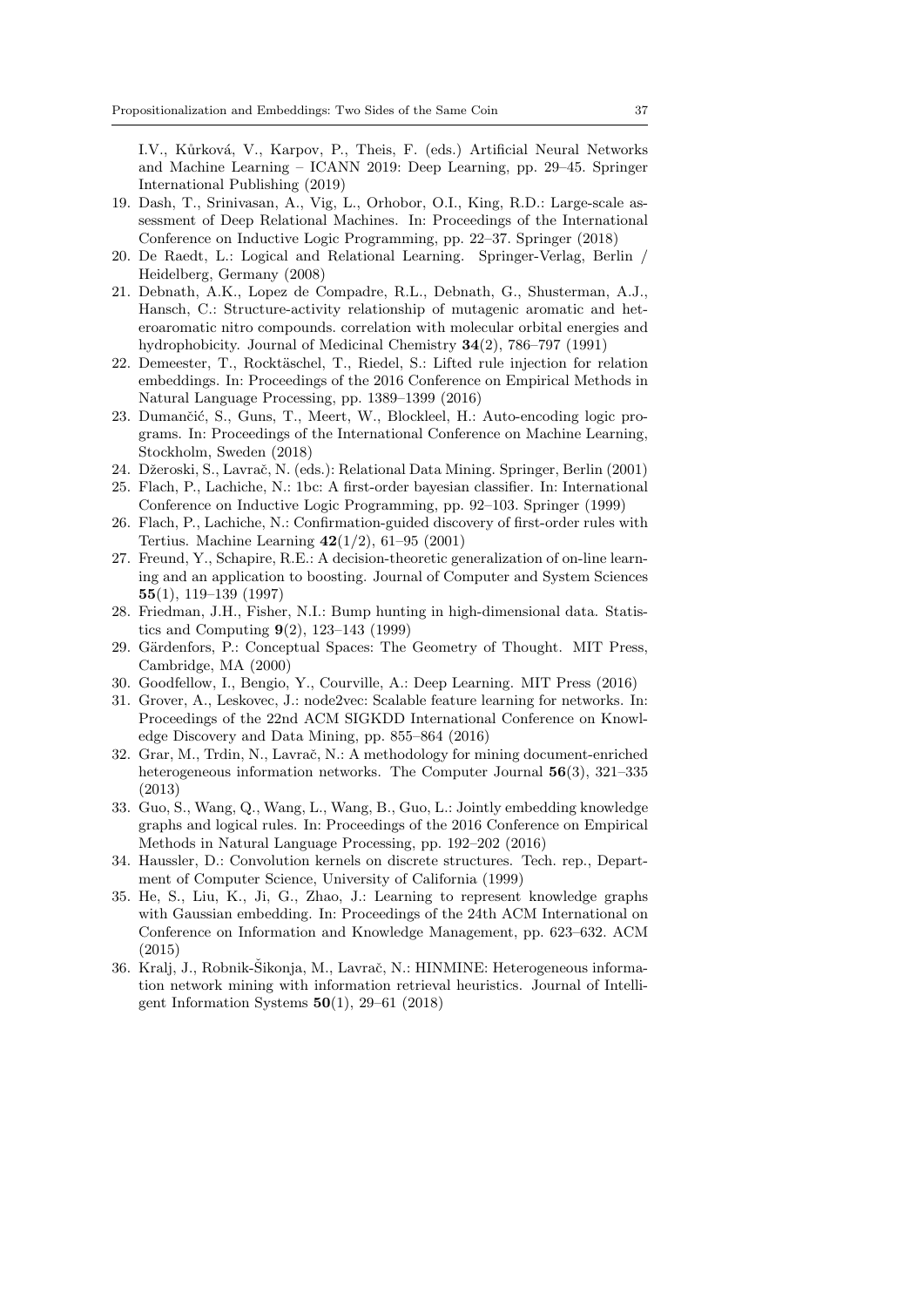- <span id="page-37-0"></span>37. Kramer, S., Lavraˇc, N., Flach, P.: Propositionalization approaches to relational data mining. In: Džeroski, S., Lavrač, N. (eds.) Relational Data Mining, pp. 262–291. Springer-Verlag, Berlin (2001)
- <span id="page-37-7"></span>38. Krogel, M.A., Rawles, S., Železný, F., Flach, P., Lavrač, N., Wrobel, S.: Comparative evaluation of approaches to propositionalization. In: Horvath, T., Yamamoto, A. (eds.) Proceedings of the 13th International Conference on Inductive Logic Programming (ILP-2003), pp. 197–214. Springer-Verlag (2003)
- <span id="page-37-8"></span>39. Krogel, M.A., Wrobel, S.: Transformation-based learning using multirelational aggregation. In: Proceedings of International Conference on Inductive Logic Programming, pp. 142–155. Springer (2001)
- <span id="page-37-11"></span>40. Kuželka, O., Železný, F.: Block-wise construction of tree-like relational features with monotone reducibility and redundancy. Machine Learning 83(2), 163-192 (2011)
- <span id="page-37-10"></span>41. Kuželka, O., Železný, F.: HiFi: Tractable propositionalization through hierarchical feature construction. In: Železný, F., Lavrač, N. (eds.) Late Breaking Papers, the 18th International Conference on Inductive Logic Programming, pp. 69–74 (2008)
- <span id="page-37-9"></span>42. Lachiche, N., Flach, P.A.: 1BC2: A true first-order Bayesian classifier. In: Proceedings of Inductive Logic Programming, pp. 133–148 (2003)
- <span id="page-37-1"></span>43. Lavraˇc, N., Dˇzeroski, S.: Inductive Logic Programming: Techniques and Applications. Ellis Horwood (1994)
- <span id="page-37-5"></span>44. Lavraˇc, N., Dˇzeroski, S., Grobelnik, M.: Learning nonrecursive definitions of relations with LINUS. In: Proceedings of the 5th European Working Session on Learning (EWSL-91), pp. 265–281. Springer-Verlag, Porto, Portugal (1991)
- <span id="page-37-6"></span>45. Lavrač, N., Flach, P.: An extended transformation approach to inductive logic programming. ACM Transactions on Computational Logic 2(4), 458–494 (2001)
- <span id="page-37-13"></span>46. Lavraˇc, N., Kralj Novak, P., Mozetiˇc, I., Podpeˇcan, V., Motaln, H., Petek, M., Gruden, K.: Semantic subgroup discovery: Using ontologies in microarray data analysis. In: Proceedings of the 31st Annual Intl. Conf. of the IEEE EMBS, pp. 5613–5616 (2009)
- <span id="page-37-12"></span>47. Le, Q., Mikolov, T.: Distributed representations of sentences and documents. In: Proceedings of International Conference on Machine Learning, pp. 1188– 1196 (2014)
- <span id="page-37-4"></span>48. Lewis, D.D.: An evaluation of phrasal and clustered representations on a text categorization task. In: Proceedings of the 15th Annual International ACM SIGIR Conference on Research and Devlopment in Information Retrieval, pp. 37–50 (1992)
- <span id="page-37-2"></span>49. Lodhi, H.: Deep Relational Machines. In: Proceedings of the International Conference on Neural Information Processing, pp. 212–219. Springer (2013)
- <span id="page-37-14"></span>50. Lundberg, S.M., Lee, S.I.: A unified approach to interpreting model predictions. In: Guyon, I., Luxburg, U.V., Bengio, S., Wallach, H., Fergus, R., Vishwanathan, S., Garnett, R. (eds.) Advances in Neural Information Processing Systems, pp. 4765–4774 (2017)
- <span id="page-37-15"></span>51. McInnes, L., Healy, J., Saul, N., Grossberger, L.: UMAP: Uniform Manifold Approximation and Projection. The Journal of Open Source Software 3(29), 861 (2018)
- <span id="page-37-3"></span>52. Mease, D., Wyner, A.: Evidence contrary to the statistical view of boosting. Journal of Machine Learning Research 9, 131–156 (2008)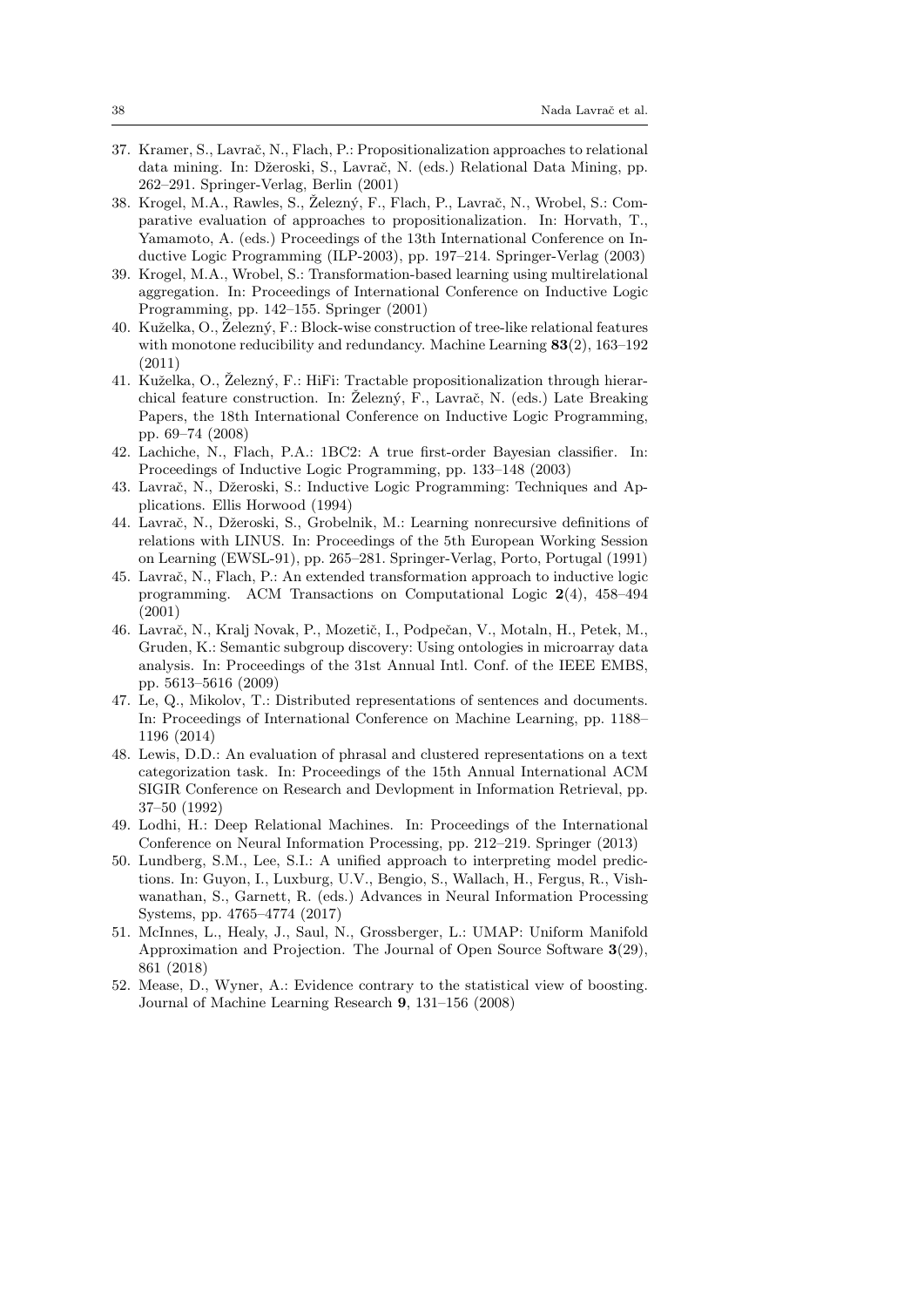- <span id="page-38-2"></span>53. Michalski, R.S., Mozetič, I., Hong, J., Lavrač, N.: The multi-purpose incremental learning system AQ15 and its testing application on three medical domains. In: Proceedings of the 5th National Conference on Artificial Intelligence, pp. 1041–1045. Philadelphia, PA (1986)
- <span id="page-38-14"></span>54. Michie, D., Muggleton, S., Page, D., Srinivasan, A.: To the international computing community: A new East-West challenge. Tech. rep., Oxford University Computing laboratory, Oxford, UK (1994)
- <span id="page-38-1"></span>55. Mikolov, T., Sutskever, I., Chen, K., Corrado, G.S., Dean, J.: Distributed representations of words and phrases and their compositionality. In: Burges, C.J.C., Bottou, L., Welling, M., Ghahramani, Z., Weinberger, K.Q. (eds.) Advances in Neural Information Processing Systems 26, pp. 3111–3119. Curran Associates, Inc. (2013)
- <span id="page-38-13"></span>56. Motl, J., Schulte, O.: The CTU Prague relational learning repository. ArXiv:1511.03086 (2015)
- <span id="page-38-4"></span>57. Muggleton, S.: Inverse entailment and Progol. New Generation Computing 13(3-4), 245–286 (1995)
- <span id="page-38-0"></span>58. Muggleton, S.H. (ed.): Inductive Logic Programming. Academic Press Ltd., London (1992)
- <span id="page-38-8"></span>59. Nickel, M., Kiela, D.: Poincaré embeddings for learning hierarchical representations. In: Advances in Neural Information Processing Systems, pp. 6338–6347 (2017)
- <span id="page-38-7"></span>60. Nickel, M., Tresp, V., Kriegel, H.P.: A three-way model for collective learning on multi-relational data. In: Proceedings of International Conference on Machine Learning, vol. 11, pp. 809–816 (2011)
- <span id="page-38-12"></span>61. Pedregosa, F., Varoquaux, G., Gramfort, A., Michel, V., Thirion, B., Grisel, O., Blondel, M., Prettenhofer, P., Weiss, R., Dubourg, V., et al.: Scikit-learn: Machine learning in Python. Journal of Machine Learning Research 12(Oct), 2825–2830 (2011)
- <span id="page-38-5"></span>62. Perovšek, M., Vavpetič, A., Cestnik, B., Lavrač, N.: A wordification approach to relational data mining. In: Proceedings of the International Conference on Discovery Science, pp. 141–154. Springer (2013)
- <span id="page-38-6"></span>63. Perovšek, M., Vavpetič, A., Kranjc, J., Cestnik, B., Lavrač, N.: Wordification: Propositionalization by unfolding relational data into bags of words. Expert Syst. Appl. 42(17-18), 6442–6456 (2015)
- <span id="page-38-10"></span>64. Perozzi, B., Al-Rfou, R., Skiena, S.: Deepwalk: Online learning of social representations. In: Proceedings of the 20th ACM SIGKDD International Conference on Knowledge Discovery and Data Mining, pp. 701–710. ACM (2014)
- <span id="page-38-3"></span>65. Planti, M., Crampes, M.: Survey on social community detection. In: Ramzan, N., Zwol, R., Lee, J.S., Clver, K., Hua, X.S. (eds.) Social Media Retrieval, pp. 65–85. Springer London (2013)
- <span id="page-38-9"></span>66. Podpečan, V., Lavrač, N., Mozetič, I., Kralj Novak, P., Trajkovski, I., Langohr, L., Kulovesi, K., Toivonen, H., Petek, M., Motaln, H., Gruden, K.: SegMine workflows for semantic microarray data analysis in Orange4WS. BMC Bioinformatics 12, 416 (2011)
- <span id="page-38-11"></span>67. Qiu, J., Dong, Y., Ma, H., Li, J., Wang, K., Tang, J.: Network embedding as matrix factorization: Unifying DeepWalk, LINE, PTE, and Node2Vec. In: Proceedings of the Eleventh ACM International Conference on Web Search and Data Mining, WSDM '18, pp. 459–467. ACM (2018)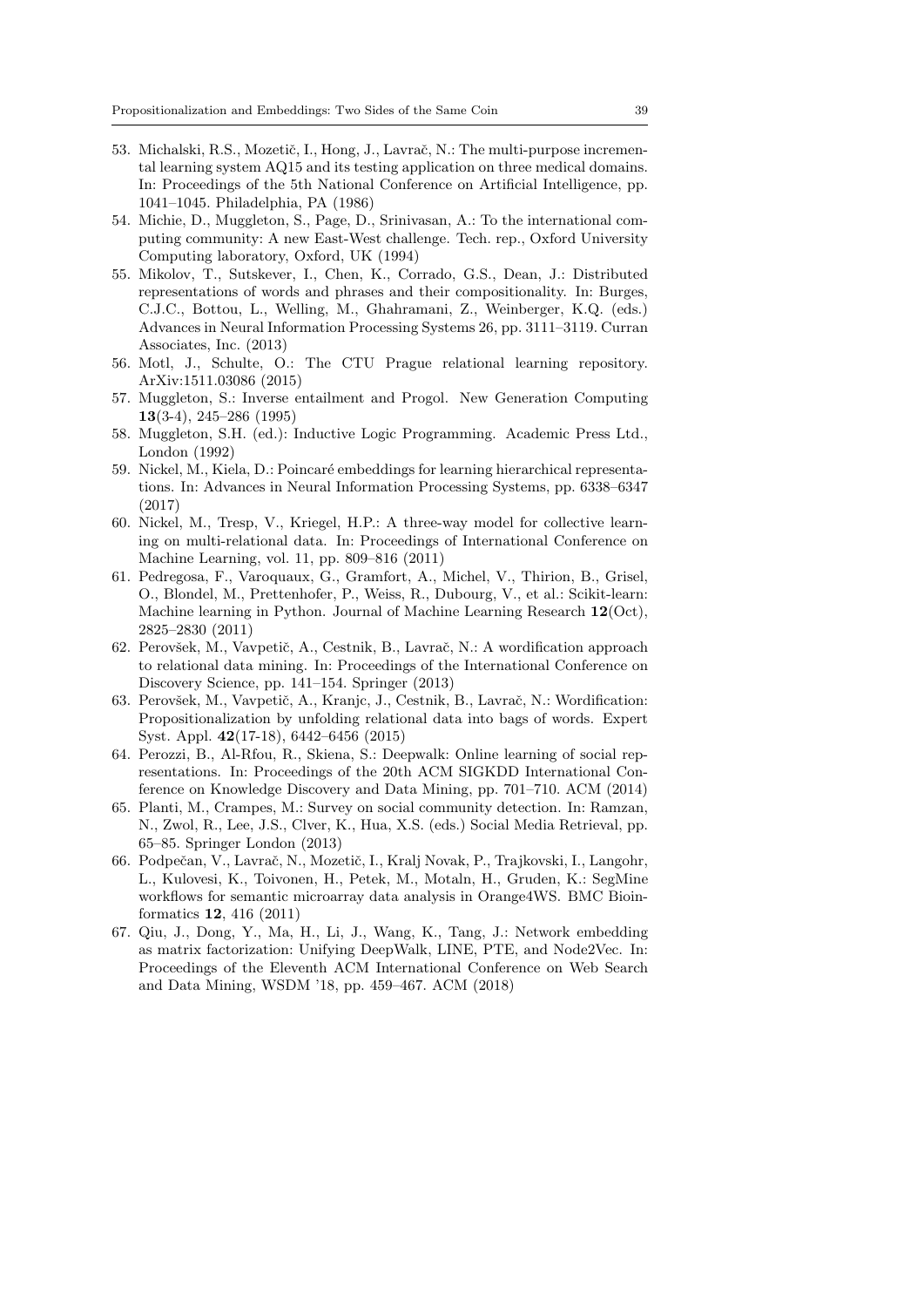- <span id="page-39-2"></span>68. Quinlan, J.R.: Induction of decision trees. Machine Learning 1(1), 81–106 (1986)
- <span id="page-39-11"></span>69. Ribeiro, L.F., Saverese, P.H., Figueiredo, D.R.: Struc2vec: Learning node representations from structural identity. In: Proceedings of the 23rd ACM SIGKDD International Conference on Knowledge Discovery and Data Mining, KDD '17, pp. 385–394. ACM, New York, NY, USA (2017)
- <span id="page-39-9"></span>70. Ribeiro, M.T., Singh, S., Guestrin, C.: Why should I trust you?: Explaining the predictions of any classifier. In: Proceedings of the 22nd ACM SIGKDD International Conference on Knowledge Discovery and Data Mining, pp. 1135– 1144. ACM (2016)
- <span id="page-39-7"></span>71. Ristoski, P., Paulheim, H.: Rdf2vec: Rdf graph embeddings for data mining. In: Groth, P., Simperl, E., Gray, A., Sabou, M., Krötzsch, M., Lecue, F., Flöck, F., Gil, Y. (eds.) The Semantic Web – ISWC 2016, pp. 498–514. Springer International Publishing, Cham (2016)
- <span id="page-39-12"></span>72. Robnik-Šikonja, M., Kononenko, I.: Explaining classifications for individual instances. IEEE Transactions on Knowledge and Data Engineering  $20(5)$ , 589–600 (2008)
- <span id="page-39-8"></span>73. Rocktäschel, T., Singh, S., Riedel, S.: Injecting logical background knowledge into embeddings for relation extraction. In: Proceedings of the 2015 Conference of the North American Chapter of the Association for Computational Linguistics: Human Language Technologies, pp. 1119–1129 (2015)
- <span id="page-39-1"></span>74. Rumelhart, D.E., Hinton, G.E., Williams, R.J.: Learning representations by back-propagating errors. Nature 323(6088), 533 (1986)
- <span id="page-39-3"></span>75. Rumelhart, D.E., McClelland, J.L. (eds.): Parallel Distributed Processing: Explorations in the Microstructure of Cognition, vol. 1: Foundations. MIT Press, Cambridge, MA (1986)
- <span id="page-39-5"></span>76. Schapire, R.E., Freund, Y., Bartlett, P., Lee, W.S.: Boosting the margin: A new explanation for the effectiveness of voting methods. The Annals of Statistics 26(5), 1651–1686 (1998)
- <span id="page-39-4"></span>77. Schölkopf, B., Smola, A.J.: Learning with Kernels: Support Vector Machines, Regularization, Optimization, and Beyond. The MIT Press (2001)
- <span id="page-39-15"></span>78. Škrlj, B., Kralj, J., Konc, J., Robnik-Šikonja, M., Lavrač, N.: Deep node ranking: an algorithm for structural network embedding and end-to-end classification. ArXiv:1902.03964 (2019)
- <span id="page-39-6"></span>79. Srinivasan, A.: Aleph manual (2007). URL [http://www.cs.ox.ac.uk/](http://www.cs.ox.ac.uk/activities/machinelearning/Aleph/) [activities/machinelearning/Aleph/](http://www.cs.ox.ac.uk/activities/machinelearning/Aleph/)
- <span id="page-39-14"></span>80. Srinivasan, A., King, R.D., Muggleton, S., Sternberg, M.J.: Carcinogenesis predictions using ILP. In: Proceedings of the International Conference on Inductive Logic Programming, pp. 273–287. Springer (1997)
- <span id="page-39-0"></span>81. Srinivasan, A., Vig, L., Bain, M.: Logical explanations for Deep Relational Machines using relevance information. Journal of Machine Learning Research 20(130), 1–47 (2019)
- <span id="page-39-13"></span>82. Srivastava, N., Hinton, G., Krizhevsky, A., Sutskever, I., Salakhutdinov, R.: Dropout: A simple way to prevent neural networks from overfitting. Journal of Machine Learning Research 15(1), 1929–1958 (2014)
- <span id="page-39-10"></span>83. Tang, J., Qu, M., Mei, Q.: PTE: Predictive text embedding through largescale heterogeneous text networks. In: Proceedings of the 21th ACM SIGKDD International Conference on Knowledge Discovery and Data Mining, pp. 1165– 1174. ACM (2015)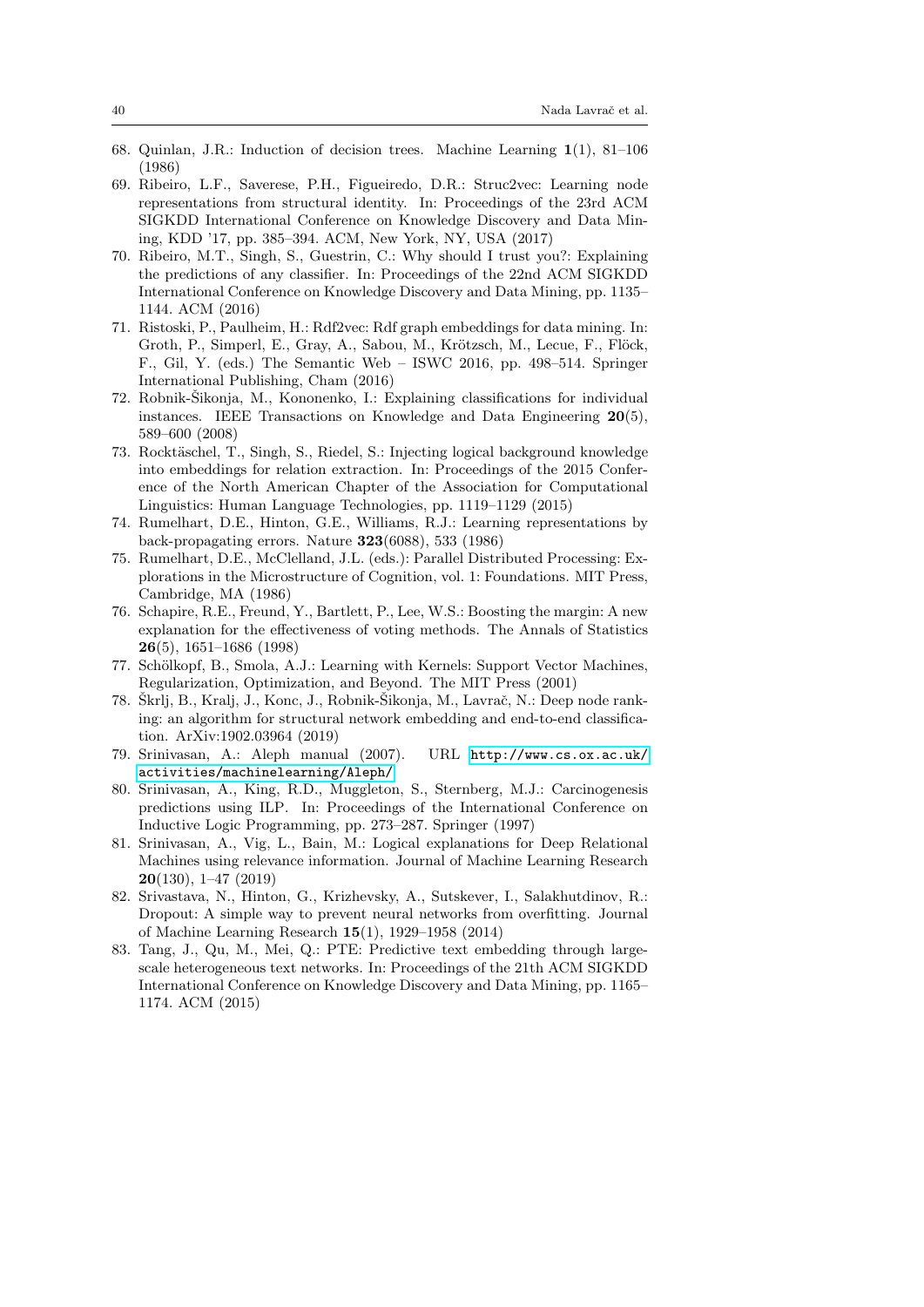- <span id="page-40-10"></span>84. Tang, J., Qu, M., Wang, M., Zhang, M., Yan, J., Mei, Q.: LINE: Large-scale information network embedding. In: Proceedings of the 24th International Conference on World Wide Web, pp. 1067–1077 (2015)
- <span id="page-40-12"></span>85. Van Der Walt, S., Colbert, S.C., Varoquaux, G.: The NumPy array: A structure for efficient numerical computation. Computing in Science & Engineering 13(2), 22 (2011)
- <span id="page-40-2"></span>86. Vapnik, V.: The Nature of Statististical Learning Theory. Springer-Verlag, New York (1995)
- <span id="page-40-9"></span>87. Vavpetič, A., Lavrač, N.: Semantic data mining system g-SEGS. In: Proceedings of the Workshop on Planning to Learn and Service-Oriented Knowledge Discovery (PlanSoKD-11), ECML PKDD Conference, pp. 17–29 (2011)
- <span id="page-40-11"></span>88. Štrumbelj, E., Kononenko, I.: Explaining prediction models and individual predictions with feature contributions. Knowledge and Information Systems 41(3), 647–665 (2014)
- <span id="page-40-4"></span>89. Žitnik, M., Leskovec, J.: Predicting multicellular function through multi-layer tissue networks. Bioinformatics  $33(14)$ , i190–i198 (2017)
- <span id="page-40-6"></span>90. Wang, Q., Mao, Z., Wang, B., Guo, L.: Knowledge graph embedding: A survey of approaches and applications. IEEE Transactions on Knowledge and Data Engineering 29(12), 2724–2743 (2017)
- <span id="page-40-8"></span>91. Wang, Q., Wang, B., Guo, L.: Knowledge base completion using embeddings and rules. In: Proceedings of the 24th International Joint Conference on Artificial Intelligence, pp. 1859–1865 (2015)
- <span id="page-40-7"></span>92. Wang, Z., Zhang, J., Feng, J., Chen, Z.: Knowledge graph and text jointly embedding. In: Proceedings of the 2014 Conference on Empirical Methods in Natural Language Processing (EMNLP), pp. 1591–1601 (2014)
- <span id="page-40-1"></span>93. Wu, L.Y., Fisch, A., Chopra, S., Adams, K., Bordes, A., Weston, J.: Starspace: Embed all the things! In: Proceedings of the 32nd AAAI Conference on Artificial Intelligence, pp. 5569–5577 (2018)
- <span id="page-40-0"></span>94. Zelezný, F., Lavrač, N.: Propositionalization-based relational subgroup discovery with RSD. Machine Learning 62, 33–63 (2006)
- <span id="page-40-3"></span>95. Zhu, S., Bing, J., Min, X., Lin, C., Zeng, X.: Prediction of drug–gene interaction by using metapath2vec. Frontiers in genetics 9 (2018)

# <span id="page-40-5"></span>A Wordification example

The Wordification approach is illustrated on a modified and substantially simplified version of the well-known East-West Trains domain [\[54\]](#page-38-14). Our input database consists of just two tables shown in Figure [6,](#page-41-2) where we have only one east-bound and one west-bound train, each with just two cars with certain properties<sup>[11](#page-40-14)</sup> .

The TRAIN table is the main table and the trains are the instances, with a class label denoting the direction of the train (east of west). A multiset (a bag) of features is generated for each train t1 and t5 with the class label appended to the resulting feature vector (bag of features). Both single features and conjunctive features are shown in this example.

# <span id="page-40-13"></span>B Ablation study—PropDRM

We discuss the impact of individual hyperparameters on the performance of PropDRM. We first visualize the performance of PropDRM w.r.t. individual hyperparameters in Figure [8.](#page-42-0)

<span id="page-40-14"></span><sup>&</sup>lt;sup>11</sup> Note that in the experiments we use the standard version of the East-West Trains domain.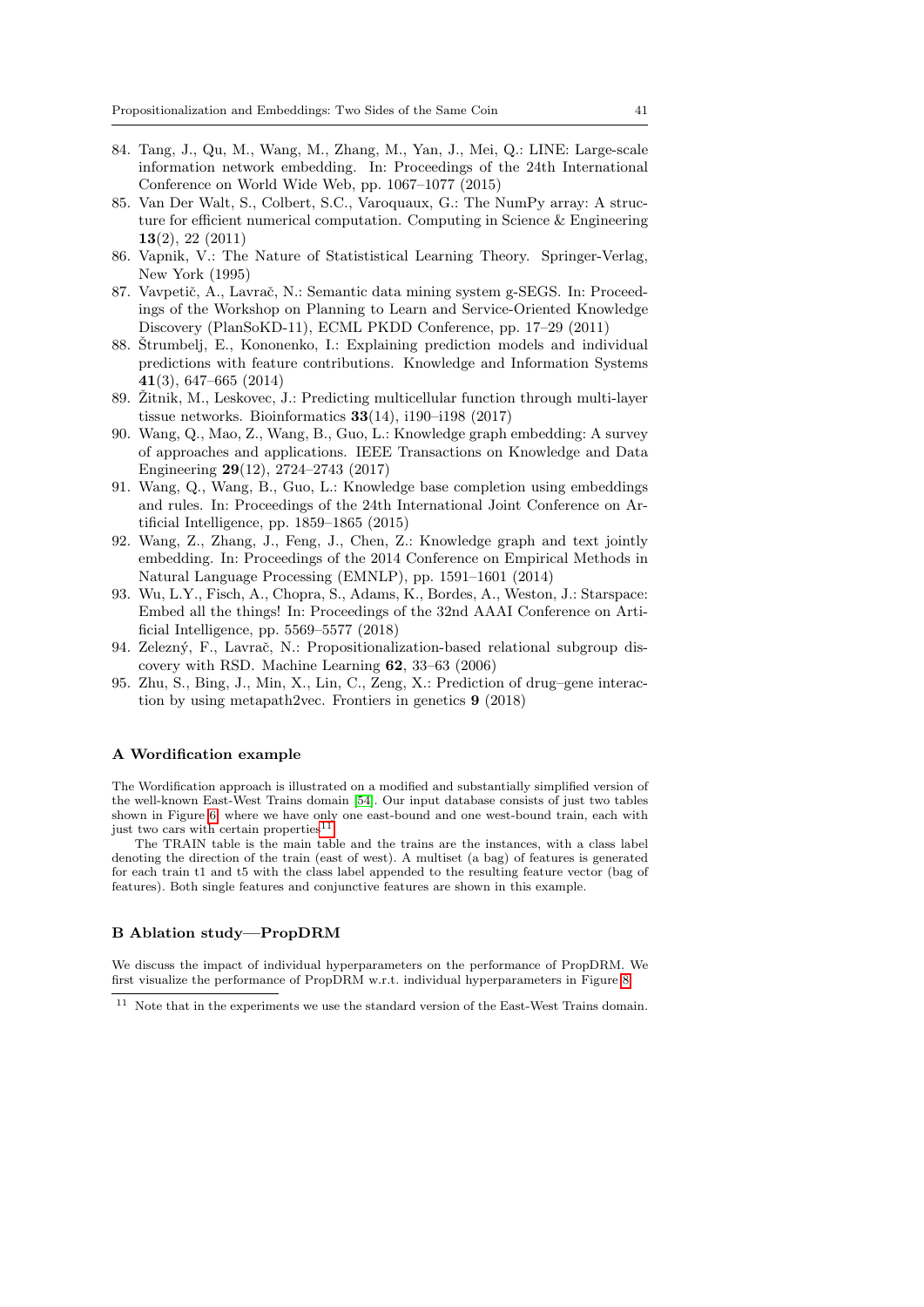<span id="page-41-2"></span>

|              |           | $\mathbf{CAR}$         |           |                       |       |
|--------------|-----------|------------------------|-----------|-----------------------|-------|
| <b>TRAIN</b> |           | $\operatorname{carID}$ | shape     | roof                  | train |
| trainID      | eastbound | c11                    | rectangle | none                  | t1    |
| t1           | east      | c12                    | rectangle | peaked                | t1    |
| $\cdots$     | .         | $\cdots$               | .         | .                     | .     |
| t5           | west      | c51                    | rectangle | none                  | t5    |
| .            | .         | c52                    | hexagon   | $\operatorname{flat}$ | t5    |
|              |           | $\cdots$               | .         | .                     | .     |

Fig. 6: Example input for Wordification in the East-West Trains domain.

- t1: {car\_shape\_rectangle, car\_roof\_none, car\_shape\_rectangle\_\_car\_roof\_none, car\_shape\_rectangle, car\_roof\_peaked, car\_shape\_rectangle\_\_car\_roof\_peaked}, east
- t5: {car\_shape\_rectangle, car\_roof\_none, car\_shape\_rectangle\_\_car\_roof\_none, car\_shape\_hexagon, car\_roof\_flat, car\_shape\_hexagon\_\_car\_roof\_flat}, west ...

Fig. 7: The database from Figure [6](#page-41-2) in the Bag-Of-Features representation (as in the original Wordification implementation, conjunctions of features are denoted by a long underscore instead of  $\wedge$ ).

We can observe that the relevance of individual hyperparameters varies from data set to data set. The learning rate, when too small, decreases the performance. In terms of embedding dimension, even smaller dimensions are sufficient for the considered data sets. This result potentially implies that the considered data sets are relatively small and contain only a small set of relevant features (when propositionalized). Thus, if the neural network detects the correct features as relevant, not many parameters are needed for a successful classification. An alternative explanation would imply that PropDRM learns hierarchical representations efficiently, albeit not optimized with their hierarchical nature in mind, which was previously demonstrated to capture hierarchical relations well [\[59\]](#page-38-8).

# <span id="page-41-1"></span>C Ablation study—PropStar

We first explore the behavior with respect to various hyperparameter settings and visualize them in Figure [9.](#page-43-0) We can observe that the amount of negative samples (Subfigure [9d](#page-43-0))) impacts the PropStar's performance the most on the mutagenesis 42 data set, overall reducing the performance, even though a handful of models (outliers marked as dots) perform well. This indicates the importance of negative sample selection. As StarSpace does not use any sophisticated technique for sampling negative examples, the variability in performance could be notable due to this parameter.

It can be observed that a relatively small relational item embedding dimensionality is needed for successful performance. The dependence on other parameters varies from data set to data set. For example, the learning rate does not impact the larger Mutagenesis data set (Mut188) as much as it does the Trains data set. As the proposed methodology is not well adapted to such small data sets (e.g., tens of instances), large variability in performance could be linked to potential overfitting. Further, sufficient number of epochs are needed for PropStar to converge on individual data sets.

### <span id="page-41-0"></span>D Interpretability of embedding-based methods using SHAP

The approximation power of deep neural network which are commonly used with embeddings comes at a cost of lesser interpretability. Compared to symbolic relational (or propositional) learners, one cannot understand the deep relational models' deductive process by inspecting

...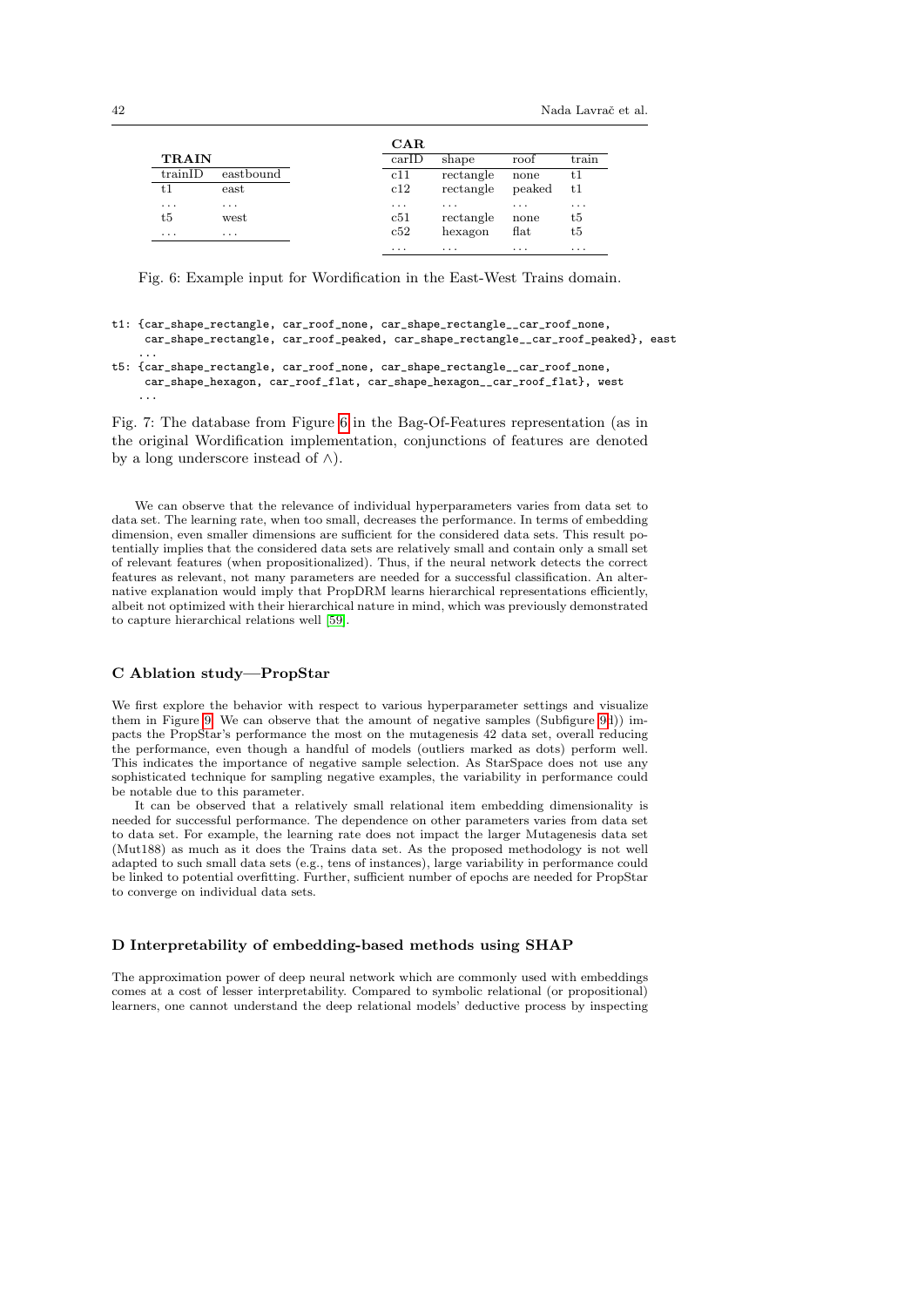<span id="page-42-0"></span>

(c) Dependence on the learning rate.

 $\tau$ 

(d) Dependence on Dropout.

Fig. 8: Sensitivity of PropDRM to hyperparameter settings.

the model. However, post hoc explanation methods for prediction models can be used to better understand which parts of the feature space are relevant for the neural network's individual predictions. In this work, we leverage the state-of-the-art explanation tool SHAP [\[50\]](#page-37-14), based on the coalitional game theory. This tool captures the importance of interactions between features with Shapley values.

When considered in a feature importance scenario, the contribution of the  $i$ -th instance  $\tau_i$ , is approximated by SHAP with the following expression:

$$
i = \underbrace{\sum_{S \subseteq F \setminus \{i\}} \frac{|S|!(|F|-|S|-1)!}{|F|!}}_{\text{All possible subsets}} \underbrace{\left[f(x_{S \cup \{i\}}) - f(x_S)\right]}_{\text{Difference in predictive performance}}
$$

where S is a subset of all features  $F, f$  is the used predictive model, and  $x_S$  is an instance containing only features from the subset S. Shapley valufs offer insights into instance-level predictions by assigning fair credit to individual features for participation in interactions. They are commonly used to understand and debug black-box models.

In this work, we use the SHAP kernel approximator, the recently introduced, modelagnostic method for explaining model outputs. The used SHAP kernel explainer is considered an additive feature attribution method. Such methods are characterized as having an explanation model  $q$  that is a linear function of binary variables:

$$
g(z') = \phi_0 + \sum_{i=1}^{|F|} \phi_i \cdot z'_i
$$

where  $z' \in \{0,1\}^{|F|}, |F|$  is the number of input features and  $\theta_i \in \mathbb{R}$ . This class of models assign an effect  $\phi_i$  to each feature, and summing the effects of all such feature attributions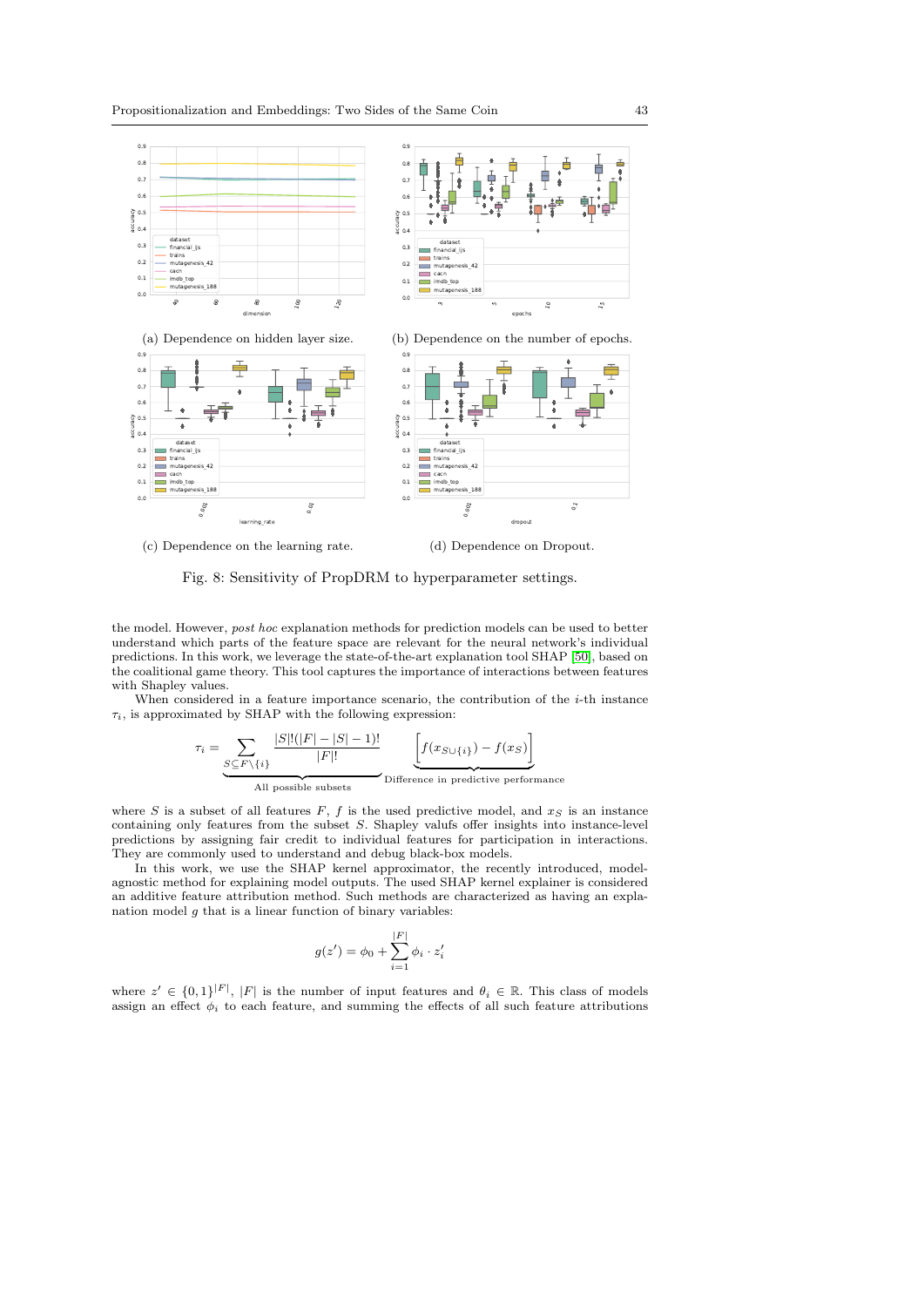<span id="page-43-0"></span>



(a) Dependence on embedding dimensionality.



(c) Dependence on the learning rate.

(b) Dependence on the number of epochs.



(d) Dependence on the maximum negative sampling number.

Fig. 9: Sensitivity of PropStar to various hyperparameter settings.

approximates the output  $f(x)$  of the original model. Detailed theoretical analysis of how this idea can be extended to approximation of outputs via a kernel is given in [\[50\]](#page-37-14).

As an example demonstrating the explainability of the two paradigms, we visualize the Shapley values as explanations of learned classifiers for Mutagenesis 188 problem in Figure [10.](#page-44-0) Explanations indicate parts of the feature space that have the largest impact on the model's output. Even though the considered SHAP kernel explainer is known to be a computationally expensive variant of SHAP (it is also the most general one), explanations were obtained in the order of minutes, indicating the potential of this methodology for explanations of predictors in larger relational databases.